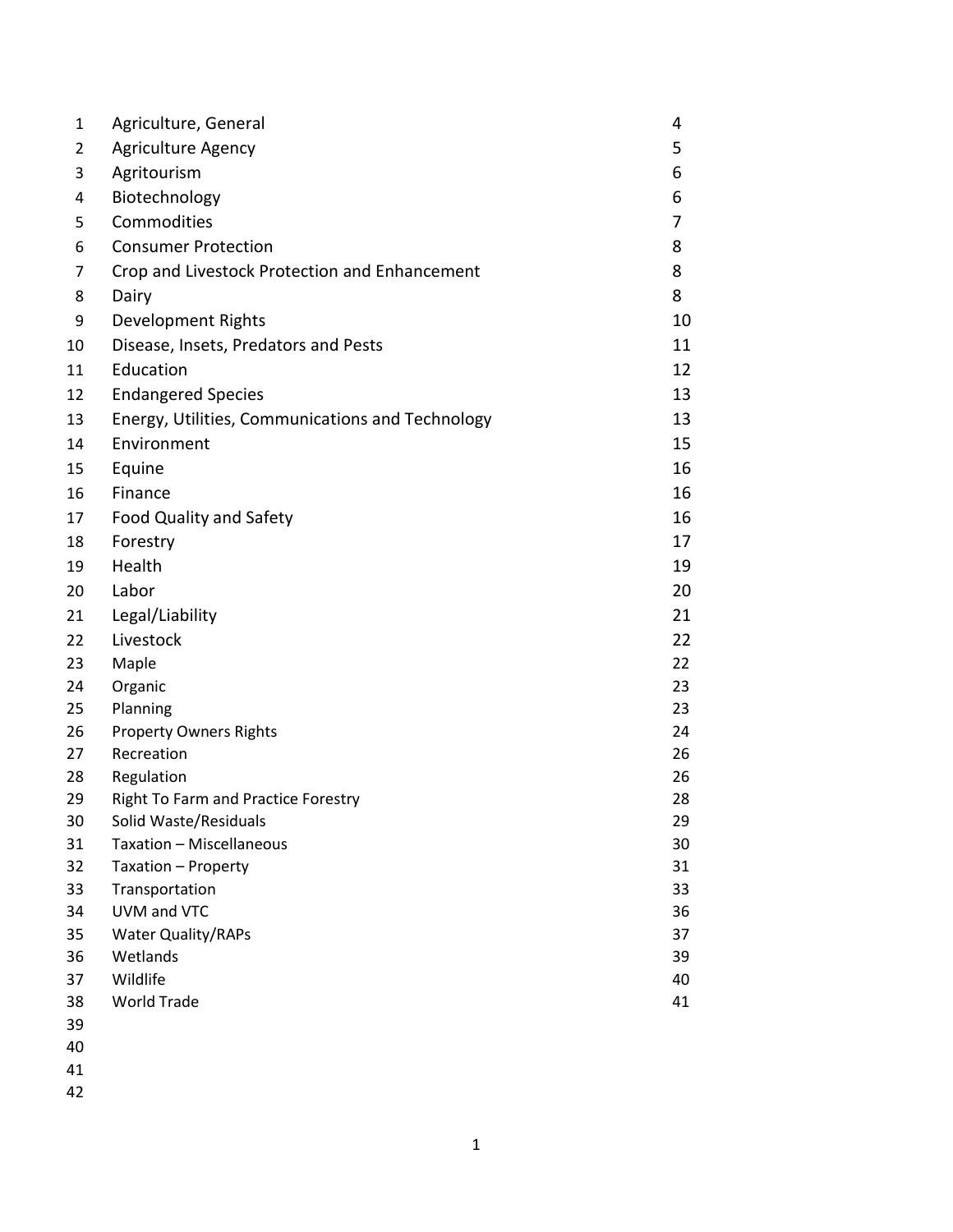- **GLOSSARY OF TERMS**
- 
- AFBF: American Farm Bureau Federation
- AMP: Accepted Management Practices
- BMPs: Best Management Practices
- CFR: Code of Federal Regulation
- COI: Certificates of Insurance
- Current Use: Use Value Appraisal
- DRP: Dairy Revenue Protection (Insurance)
- EPA: Environmental Protection Agency
- FAP: Farm Agronomic Practices
- FARM: 2+2 Scholarship Program
- FQPA: Food Quality Protection Act
- FSMA: Food Safety Modernization Act
- FSA: Farm Service Agency
- ICE: Immigration and Customs Enforcement
- MNP: Nutrient Management Plan
- NRCS: Natural Resource Conservation Service
- OFPA: Organic Food Production Act
- RAPs: Required Agricultural Practices
- USDA: United States Department of Agriculture
- USMCA: US/Mexico/Canada Trade Agreement
- UVAA: Use Value Appraisal or Current Use
- UVM: University of Vermont
- VAAFM: Vermont Agency of Agriculture, Food and Markets
- VANR: Vermont Agency of Natural Resources
- VDEC: Vermont Department of Environmental Conservation
- VTC: Vermont Technical College
- VTRANS: Vermont Transportation Agency
- WTO: World Trade Organization
- 
- 
- 
- 
- 
- 
- 
- 
- 
- 
-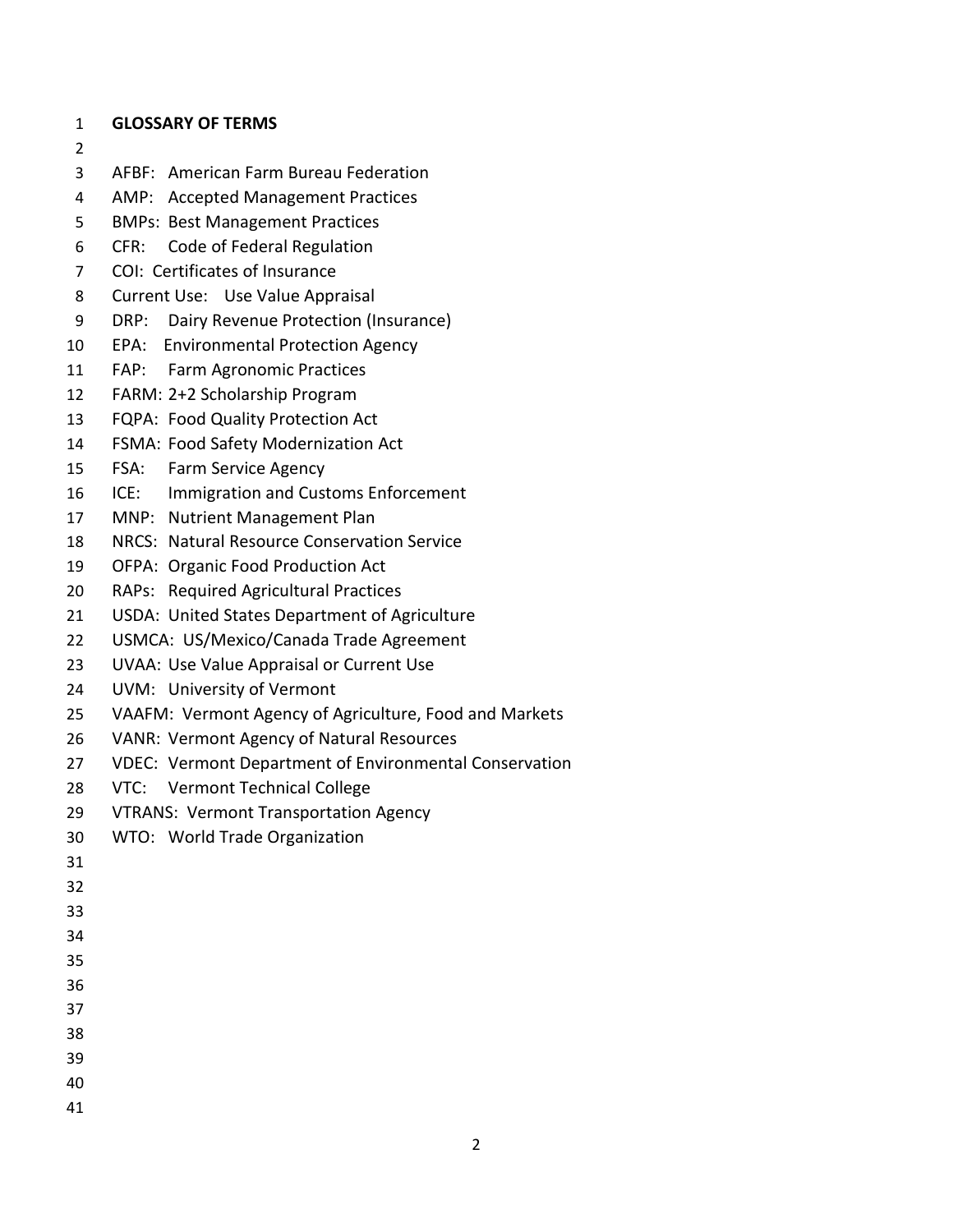THE PURPOSE OF VERMONT FARM BUREAU Vermont Farm Bureau is an independent, non-governmental, voluntary organization governed by and representing the families of farmers and foresters united to improve the net income of its members and preserve Vermont's rural quality of life. The mission of Vermont Farm Bureau is to be the unifying voice of Vermont agriculture. Vermont Farm Bureau is a member of the American Farm Bureau Federation (AFBF), a national organization of farmers and ranchers in all 50 states and Puerto Rico. The positions expressed in these pages represent Vermont Farm Bureau's views on various issues as they relate to Vermont. The positions of the national Farm Bureau organization collectively are expressed through the American Farm Bureau Federation. Vermont Farm Bureau is local, county, state, national and international in its scope and influence and is non-partisan, non- sectarian, non-secret and non-discriminatory in character. Vermont Farm Bureau is the voice of agricultural producers of all kinds, all sizes and all levels as determined by its members.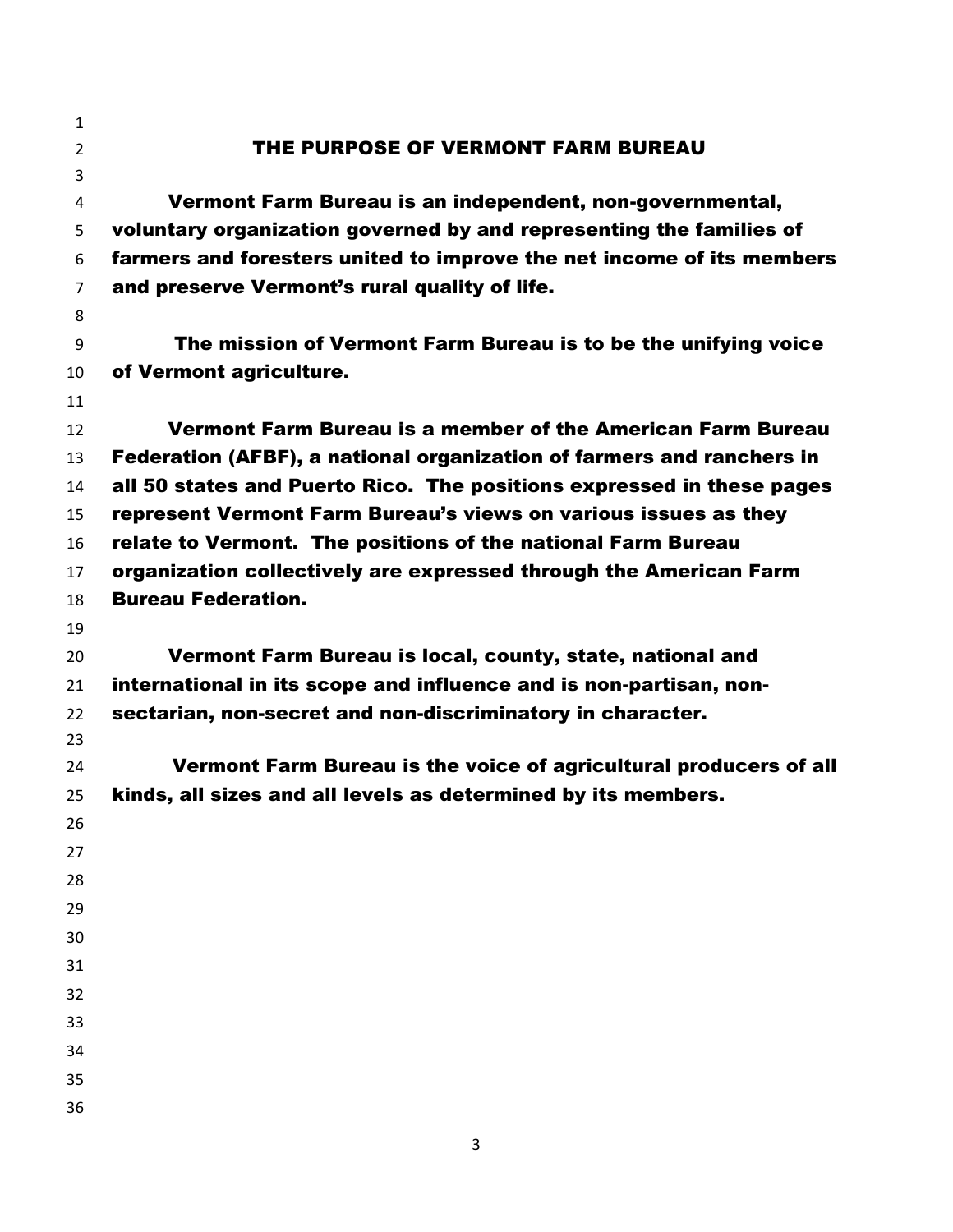**AGRICULTURE, GENERAL 1** A strong and prosperous agricultural economy is vital to Vermont's rural quality of life. We urge the economic viability of Vermont's agricultural industry be paramount as public policies are formulated. In this regard, Vermont Farm Bureau specifically supports: 1. Use Value Assessment of all farm and productive forestland; 2. Voluntary sale or transfer of development rights; 3. Reducing capital gains and inheritance taxes; 4. Increasing investment tax credits; 5. Cost/benefit evaluation of all environmental and land use regulation; 6. Compensation to landowners for any reduction in land value caused by law or governmental regulation; 7. Right to Farm and Right to Practice Forestry (2011); 8. Strengthening and diversifying value-added processing of agricultural products; 9. Efforts to educate and inform the public on ways farmers provide stewardship of 17 the land; 10. Development and implementation of a long-term national farm policy. (2013) Vermont Farm Bureau strongly supports groups, organizations and institutions which help strengthen Vermont agriculture. Vermont Farm Bureau supports full funding of the Farm Agronomics Practices (FAP) program. (2010) Vermont Farm Bureau supports continued operation of Farm First to provide Vermont farmers and their families with access to free and confidential support to address any personal or work-related issues. (2017) Vermont Farm Bureau urges the Legislature to appropriate adequate funding with a minimum annual stipend of \$200,000 to support county fairs and field days. Vermont Farm Bureau encourages active participation in Vermont's county fairs and field days by the VAAFM. Furthermore, we urge sufficient resources be allocated by the Legislature on an annual basis to maintain a first-class Vermont Building at the Eastern States Exposition (the "Big E") to both underline the importance of agriculture in Vermont and educate the public on Vermont's agriculture heritage and industry.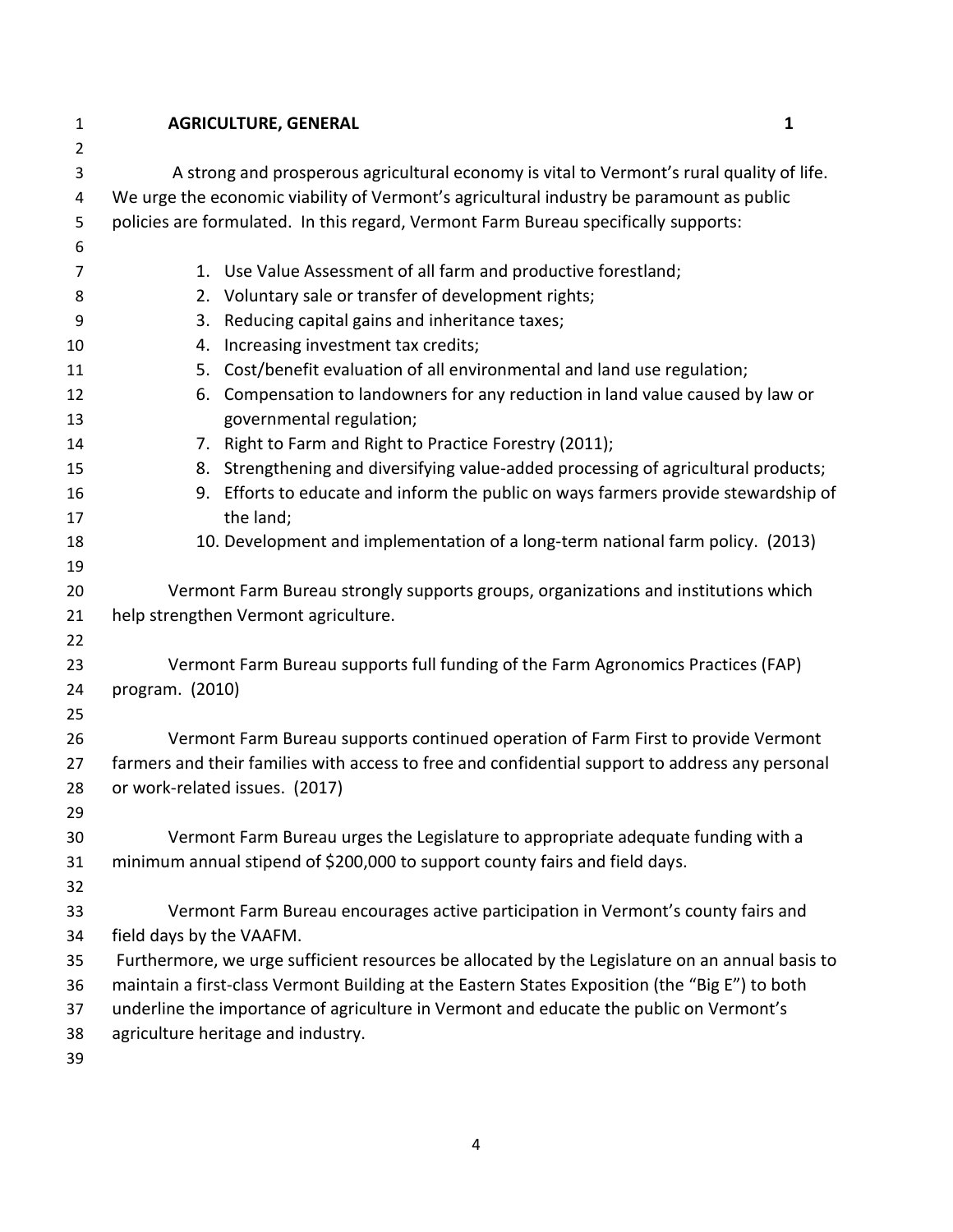| $\mathbf{1}$   | Vermont Farm Bureau supports the continuation and enhancement of the Working                       |
|----------------|----------------------------------------------------------------------------------------------------|
| $\overline{2}$ | Lands Enterprise Grants. We support an audit of the program and the grants to date along with      |
| 3              | a comprehensive report of the results of the program to date. (2020)                               |
| 4              |                                                                                                    |
| 5              | Vermont Farm Bureau supports legislation to prevent unauthorized persons with                      |
| 6              | fraudulent and false pretenses from gaining access to agricultural production facilities including |
| $\overline{7}$ | employment by making such activities a criminal offense. (2014) (2015) (2016)                      |
| 8              |                                                                                                    |
| 9              | Lamoille County Farm Bureau considers farming your land can not cause the devaluation              |
| 10             | of neighboring properties if the farm is adhering to RAPs. (2021)                                  |
| 11             |                                                                                                    |
| 12             | Vermont Farm Bureau supports efforts to study and publicly provide a fuller                        |
| 13             | understanding of agriculture and forestry as economic engines in the state's economy. (2014)       |
| 14             |                                                                                                    |
| 15             | Vermont Farm Bureau supports the creation of a crop insurance program for hemp.                    |
| 16             | (2019)                                                                                             |
| 17             |                                                                                                    |
| 18             | Vermont Farm Bureau supports the 2018 Farm Bill regulation that Delta 9 THC level                  |
| 19             | remains at the .3 level in hemp production. (2019)                                                 |
| 20             |                                                                                                    |
| 21             | Vermont Farm Bureau supports industrial hemp as a cultivated crop for uses such as                 |
| 22             | seed, fiber and oil. (2014) (2019)                                                                 |
| 23             |                                                                                                    |
| 24             | Vermont Farm Bureau supports the use of artificial insemination in agriculture. (2021)             |
| 25             |                                                                                                    |
| 26             | <b>VERMONT AGENCY OF AGRICULTURE, FOOD AND MARKETS</b><br>2                                        |
| 27             |                                                                                                    |
| 28             | Vermont Farm Bureau supports continued cooperation between the VAAFM, UVM and                      |
| 29             | other institutions with laboratory facilities to assure the Vermont agricultural community has     |
| 30             | access to laboratory facilities (such as diagnostic and pathology) for agricultural science issues |
| 31             | including animal health, public health, seed, feed and fertilizer. (2013) (2019)                   |
| 32             |                                                                                                    |
| 33             | Vermont Farm Bureau recognizes VAAFM supports the largest industry in this state and               |
| 34             | requires the necessary resources to maintain its leadership and regulatory oversight.              |
| 35             |                                                                                                    |
| 36             | Vermont Farm Bureau supports the role of the VAAFM in maintaining all oversight and                |
| 37             | enforcement of regulations regarding permitting, environmental regulations and inspections of      |
| 38             | farms and to allow time for current regulations to realize their potential. (2013)                 |
| 39             |                                                                                                    |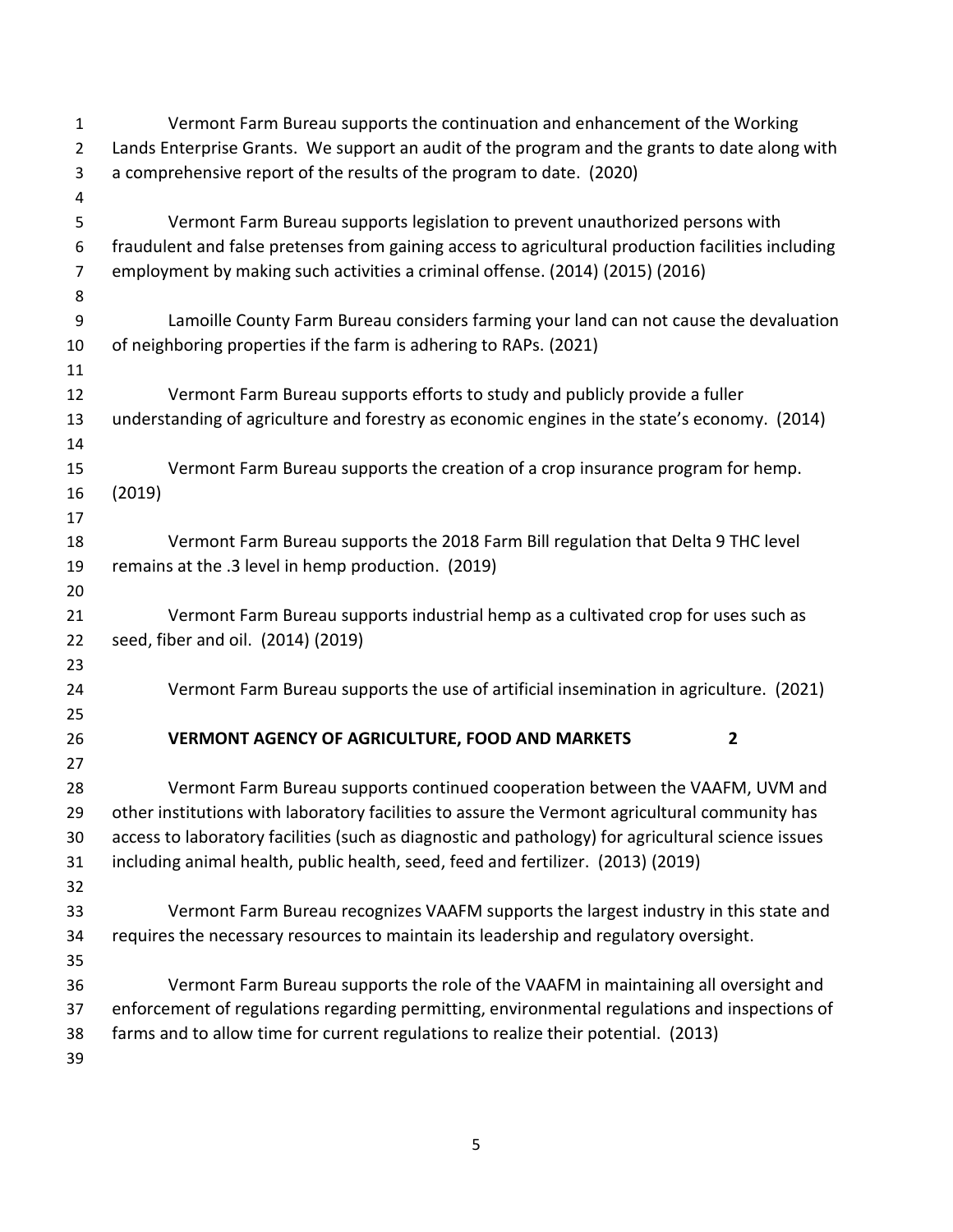| $\mathbf{1}$   | Vermont Farm Bureau requests VAAFM cooperate with the Auditor of Accounts or other                                                                                            |   |  |
|----------------|-------------------------------------------------------------------------------------------------------------------------------------------------------------------------------|---|--|
| $\overline{2}$ | body to demonstrate that a preponderance of Agricultural Development grants made within                                                                                       |   |  |
| 3              | this state result in direct benefits to farmers. (2018)                                                                                                                       |   |  |
| 4              |                                                                                                                                                                               |   |  |
| 5              | <b>AGRITOURISM</b>                                                                                                                                                            | 3 |  |
| 6              |                                                                                                                                                                               |   |  |
| $\overline{7}$ | Vermont Farm Bureau supports tourist information signage policy that is fair to all                                                                                           |   |  |
| 8              | businesses. (2016)                                                                                                                                                            |   |  |
| 9              |                                                                                                                                                                               |   |  |
| 10             | Vermont Farm Bureau should work closely with VAAFM to develop signage for state                                                                                               |   |  |
| 11             | highways to direct the public to agricultural businesses and destinations.                                                                                                    |   |  |
| 12             |                                                                                                                                                                               |   |  |
| 13             | Vermont Farm Bureau supports changes in Vermont's sign laws to:                                                                                                               |   |  |
| 14             | 1. Provide signs that must be a minimum of 6 feet off the traveled portion of the                                                                                             |   |  |
| 15             | highway and not out of the right of way;                                                                                                                                      |   |  |
| 16             | 2. Clarify the definition of "premises" to mean land owned or leased by the farmer;                                                                                           |   |  |
| 17             | 3. Allow temporary signs outside the confines of one's own property with written                                                                                              |   |  |
| 18             | permission.                                                                                                                                                                   |   |  |
| 19             |                                                                                                                                                                               |   |  |
| 20             | Vermont Farm Bureau supports clarification of the recently passed Act 143 which                                                                                               |   |  |
| 21             | intended to promote and facilitate the economic viability of Vermont's farms, so                                                                                              |   |  |
| 22             | misinterpretation of the law by town planners ceases.                                                                                                                         |   |  |
| 23             | Furthermore, consideration should be made so that accessory farm businesses are not subject                                                                                   |   |  |
| 24             | to a site plan review. (2018)                                                                                                                                                 |   |  |
| 25             |                                                                                                                                                                               |   |  |
| 26             | <b>BIOTECHNOLOGY</b>                                                                                                                                                          | 4 |  |
| 27<br>28       |                                                                                                                                                                               |   |  |
| 29             | Vermont Farm Bureau, recognizing the importance of biotechnology to the future<br>economic well-being of the state, encourages funding efforts to develop biotech industries. |   |  |
| 30             | We oppose placing prohibitions or undue restrictions on the development of biotechnology                                                                                      |   |  |
| 31             | products which have been deemed safe and effective by appropriate regulatory agencies.                                                                                        |   |  |
| 32             | Further, we oppose creating lists of users of agricultural biotechnology, which may target users                                                                              |   |  |
| 33             | unfairly.                                                                                                                                                                     |   |  |
| 34             |                                                                                                                                                                               |   |  |
| 35             | Vermont Farm Bureau opposes any legislation restricting the uses of any product,                                                                                              |   |  |
| 36             | biotech or organic, that has been approved by the USDA, FDA, EPA, etc. We believe that                                                                                        |   |  |
| 37             | existing legal safeguards are adequate to protect all farmers and consumers. (2006) (2015)                                                                                    |   |  |
| 38             |                                                                                                                                                                               |   |  |
| 39             | Vermont Farm Bureau supports unbiased, scientifically based evaluations concerning                                                                                            |   |  |
| 40             | human and animal safety and wholesomeness, as well as the environmental impacts of                                                                                            |   |  |
| 41             | biotechnology and the right of farmers to use these products based on these evaluations.                                                                                      |   |  |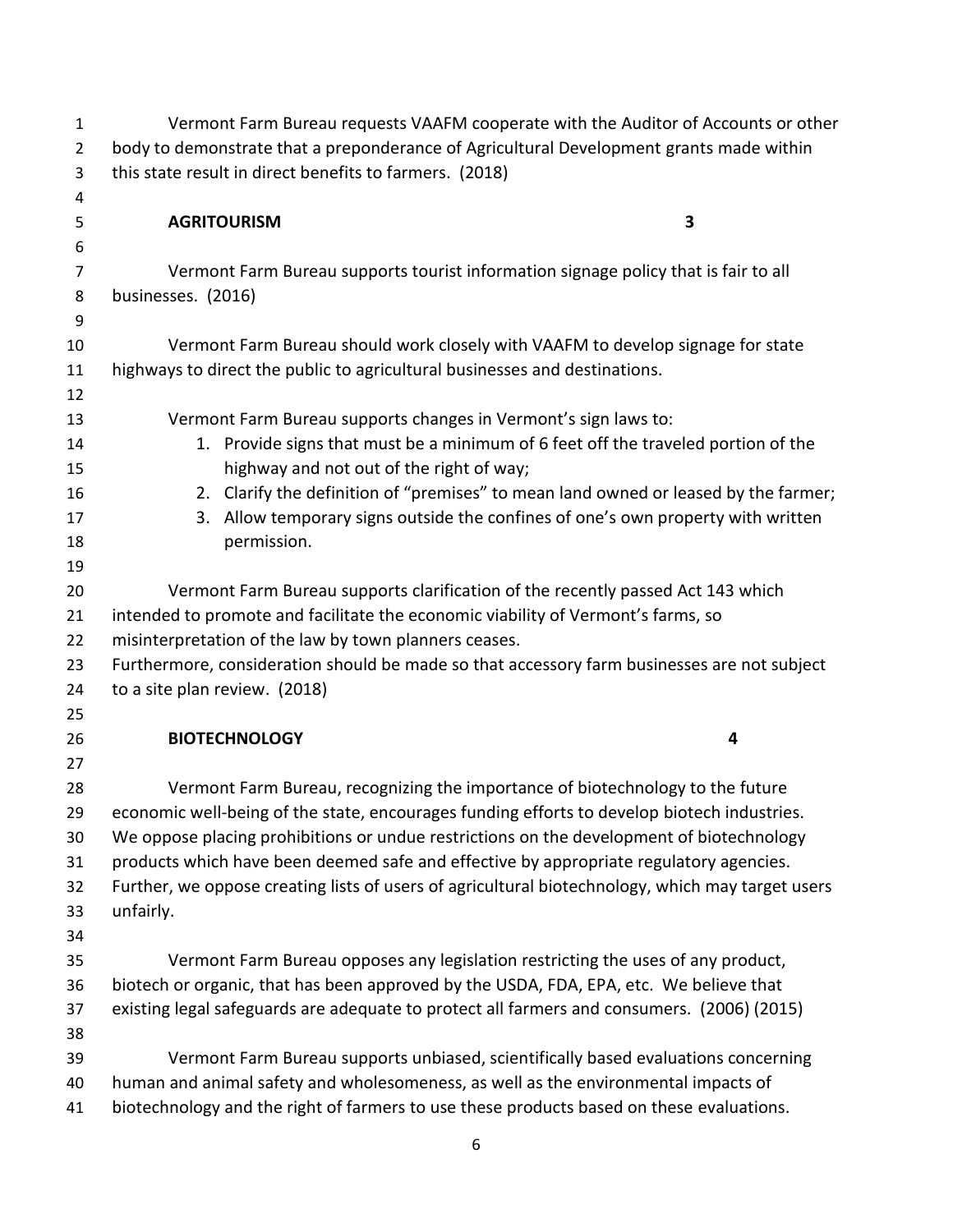| $\mathbf 1$    |                                                                                                  |  |
|----------------|--------------------------------------------------------------------------------------------------|--|
| $\overline{2}$ | <b>COMMODITIES</b><br>5                                                                          |  |
| 3              |                                                                                                  |  |
| 4              | Vermont Farm Bureau supports continuation and improvement of the Vermont state                   |  |
| 5              | meat inspection program under the direction of the VAAFM.                                        |  |
| 6              | Furthermore, we support:                                                                         |  |
| 7              | 1. National legislation to allow meat inspected under the Vermont program to be sold             |  |
| 8              | in interstate commerce;                                                                          |  |
| 9              | 2. A meat grading system to be implemented which will enable livestock producers to              |  |
| 10             | expand their market;                                                                             |  |
| 11             | 3. And encourage the VAAFM to continue to promote local and regional markets for                 |  |
| 12             | Vermont livestock raised for slaughter.                                                          |  |
| 13             |                                                                                                  |  |
| 14             | Vermont Farm Bureau urges the Vermont Beef Industry Council to increase support of               |  |
| 15             | dairy beef. (2011) (2017)                                                                        |  |
| 16             |                                                                                                  |  |
| 17             | Vermont Farm Bureau opposes vertical integration when it substantially reduces market            |  |
| 18             | competition in the beef industry. (2006) (2016)                                                  |  |
| 19             |                                                                                                  |  |
| 20             | Vermont Farm Bureau urges all non-producer owned agricultural processors and                     |  |
| 21             | handlers be bonded at no less than 60% of any claim value for which they are found liable.       |  |
| 22             |                                                                                                  |  |
| 23             | Vermont Farm Bureau asks funds for disaster relief and crop failure payments to be paid          |  |
| 24             | directly to the affected farmer and may also apply to a landowner if it is determined that the   |  |
| 25             | land had lost functional or marketable value because of the disaster; qualification for disaster |  |
| 26             | relief should be extended to isolated individual events, instead of requiring whole county       |  |
| 27             | designations. (2001)                                                                             |  |
| 28<br>29       | Vermont Farm Bureau urges Congress to provide adequate funding for school breakfast              |  |
| 30             | and lunch programs offering the choice of milk with all perishable food products to be served at |  |
| 31             | proper temperatures.                                                                             |  |
| 32             | Furthermore, we support programs such as the Women, Infants and Children (WIC) Program           |  |
| 33             | and the Special Milk Program. (2012)                                                             |  |
| 34             |                                                                                                  |  |
| 35             | <b>CONSUMER PROTECTION</b><br>6                                                                  |  |
| 36             |                                                                                                  |  |
| 37             | Vermont Farm Bureau supports including trucks with gross vehicle weights of one ton or           |  |
| 38             | more and agricultural equipment under Vermont's lemon law statute.                               |  |
| 39             |                                                                                                  |  |
| 40             | Vermont Farm Bureau requests that all foods have a Country of Origin label that is WTO           |  |
| 41             | compliant. (2013) (2015)                                                                         |  |
|                |                                                                                                  |  |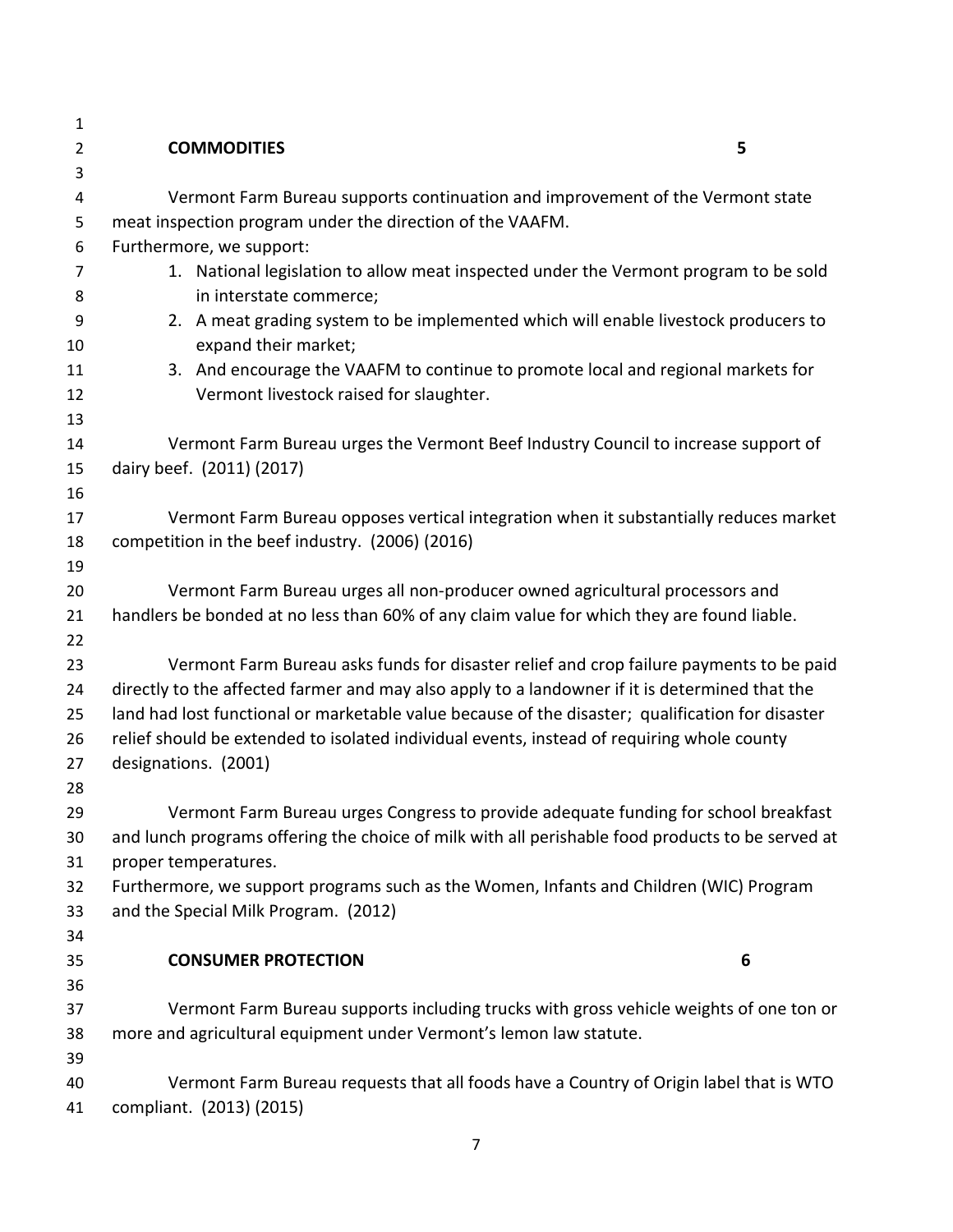| $\mathbf{1}$   |                                                                                                                                                                               |
|----------------|-------------------------------------------------------------------------------------------------------------------------------------------------------------------------------|
| $\overline{2}$ | CROP AND LIVESTOCK PROTECTION AND ENHANCEMENT<br>7                                                                                                                            |
| 3              |                                                                                                                                                                               |
| 4              | Vermont Farm Bureau recommends pesticide regulation and pesticide monitoring                                                                                                  |
| 5<br>6         | programs remain in the control of the VAAFM.                                                                                                                                  |
| $\overline{7}$ | Vermont Farm Bureau believes in the finding of fact concerning restriction of                                                                                                 |
| 8              | insecticides, fungicides, rodenticides or herbicides under the FQPA and that the appellant                                                                                    |
| 9              | should be required to show actual harm rather than calculated potentials. (2016)                                                                                              |
| 10             |                                                                                                                                                                               |
| 11             | 8<br><b>DAIRY</b>                                                                                                                                                             |
| 12             |                                                                                                                                                                               |
| 13<br>14       | Vermont Farm Bureau supports the innovative development of new dairy products and<br>a way to profitably market these products in a national and international market. (2010) |
| 15             |                                                                                                                                                                               |
| 16             | Vermont Farm Bureau supports the modernization of the Federal Milk Market Order                                                                                               |
| 17             | system. (2019)                                                                                                                                                                |
| 18             |                                                                                                                                                                               |
| 19             | Vermont Farm Bureau opposes any reclassification of reconstituted milk under the                                                                                              |
| 20             | Federal Order program. (2019)                                                                                                                                                 |
| 21             |                                                                                                                                                                               |
| 22             | Vermont Farm Bureau supports reform to the price discovery mechanism for classified                                                                                           |
| 23             | pricing. (2010)                                                                                                                                                               |
| 24             |                                                                                                                                                                               |
| 25             | Vermont Farm Bureau recommends national dairy policy to include:                                                                                                              |
| 26             | 1. An increase in solids not fat (SNF) minimum standards in fluid milk to match the                                                                                           |
| 27             | California standards;                                                                                                                                                         |
| 28             | 2. A promotion assessment equivalent to the domestic promotion assessment                                                                                                     |
| 29             | levied on all imported products and commodities. (2011)                                                                                                                       |
| 30             |                                                                                                                                                                               |
| 31             | Vermont Farm Bureau supports the decrease of the industry somatic cell count in fluid                                                                                         |
| 32             | milk from dairy cows to 400,000 cells/ml to be competitive in the global marketplace. (2012)                                                                                  |
| 33             | $(2017)$ $(2019)$                                                                                                                                                             |
| 34             |                                                                                                                                                                               |
| 35             | Vermont Farm Bureau requests whole milk (total fat content 3.25%) be offered as a                                                                                             |
| 36             | choice in all schools as part of the school lunch program. (2016)                                                                                                             |
| 37             |                                                                                                                                                                               |
| 38             | Vermont Farm Bureau supports the use of raw milk in production of cheese aged over                                                                                            |
| 39             | sixty days provided producers follow Good Manufacturing Practices (GMPs). (2009) (2016)                                                                                       |
| 40             |                                                                                                                                                                               |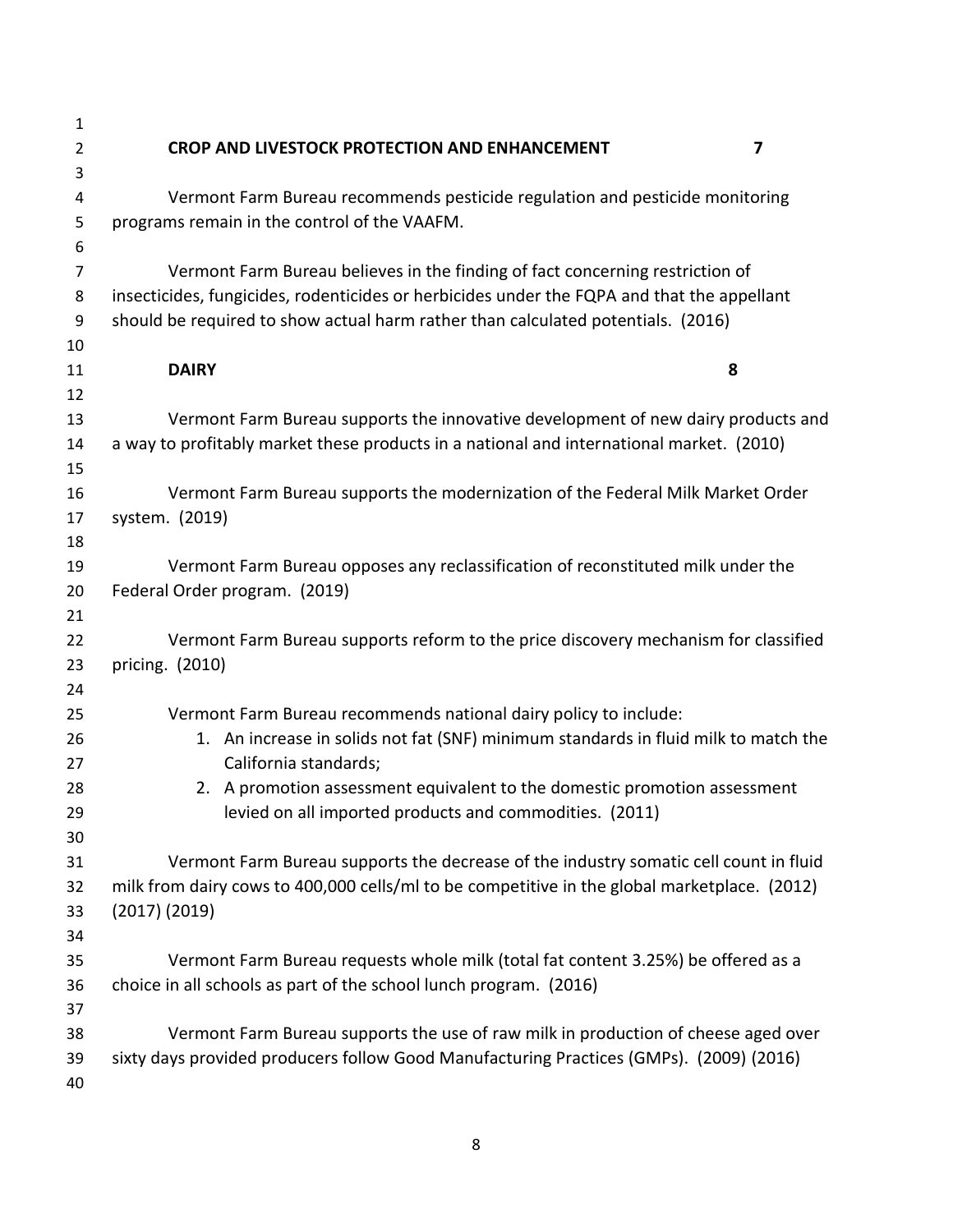| $\mathbf{1}$   |                                                                                               | Vermont Farm Bureau should ask the Vermont Legislature to amend current law to                     |  |
|----------------|-----------------------------------------------------------------------------------------------|----------------------------------------------------------------------------------------------------|--|
| $\overline{2}$ | require all retail raw milk be tested to the same standard or higher standards as pasteurized |                                                                                                    |  |
| 3              |                                                                                               | milk and the producers be inspected the same as commercial farms. (2014) (2018)                    |  |
| 4              |                                                                                               |                                                                                                    |  |
| 5              |                                                                                               | Vermont Farm Bureau opposes any changes to the Capper-Volstead Act, which allows                   |  |
| 6              |                                                                                               | farmers to market milk collectively without violating antitrust laws. (2007)                       |  |
| $\overline{7}$ |                                                                                               |                                                                                                    |  |
| 8              |                                                                                               | Vermont Farm Bureau urges the USDA to increase the funding available through the                   |  |
| 9              |                                                                                               | Tariff Aid (Market Facilitation) Program provided to dairy producers. (2019)                       |  |
| 10             |                                                                                               |                                                                                                    |  |
| 11             |                                                                                               | Vermont Farm Bureau urges the FDA to enforce the dairy labeling regulations and laws               |  |
| 12             |                                                                                               | currently in the Federal Register. (2019) (2021)                                                   |  |
| 13             |                                                                                               |                                                                                                    |  |
| 14             |                                                                                               | Vermont Farm Bureau supports regional enhancement of the Dairy Margin Coverage                     |  |
| 15             |                                                                                               | Program (DMC) and Dairy Revenue Protection Insurance (DRP). (2019) (2021)                          |  |
| 16             |                                                                                               |                                                                                                    |  |
| 17             |                                                                                               | Vermont Farm Bureau supports the State of Vermont assisting farmers with DMC and                   |  |
| 18             |                                                                                               | DRP through premium subsidies or state level enhancements. (2019)                                  |  |
| 19             |                                                                                               |                                                                                                    |  |
| 20             |                                                                                               | Vermont Farm Bureau recommends a Growth Management Plan that may incorporate                       |  |
| 21             | but not be limited to:                                                                        |                                                                                                    |  |
| 22             |                                                                                               | 1. A dairy farmer governance board working in conjunction with USDA:                               |  |
| 23             |                                                                                               | 2. Determination of a base milk volume for individual producers;                                   |  |
| 24             |                                                                                               | 3. Determination of the volume of milk required to meet domestic and export                        |  |
| 25             |                                                                                               | needs as well as a 30-day emergency stock of dairy products nationally,                            |  |
| 26             |                                                                                               | regionally and to the individual dairy farmer;                                                     |  |
| 27             |                                                                                               | 4. A means to provide strong signals to individual dairy farmers that milk over the                |  |
| 28             |                                                                                               | required domestic and export volume and emergency stock is not desired;                            |  |
| 29             |                                                                                               | 5. A means for new dairy farmers to join family operations and/or start new                        |  |
| 30             |                                                                                               | individual dairy farms;                                                                            |  |
| 31             |                                                                                               | 6. Allowing for entry, expansion and exit from the dairy industry                                  |  |
| 32             |                                                                                               | 7. Detailed rules and regulations for the merging of dairy farming operations, the                 |  |
| 33             |                                                                                               | dissolution of farm partnerships and other changes in business structures;                         |  |
| 34             |                                                                                               | 8. Is equitable to farms of all sizes (2021);                                                      |  |
| 35             |                                                                                               | 9. Is mandatory for all dairy producers to take part.                                              |  |
| 36             |                                                                                               | Furthermore, we support a flat administrative fee for all dairy farmers. (2019)                    |  |
| 37             |                                                                                               |                                                                                                    |  |
| 38             |                                                                                               | Vermont Farm Bureau supports dairy supply management initiatives, including                        |  |
| 39             |                                                                                               | mandatory, that will assist in creating greater price stability. (2021)                            |  |
| 40             |                                                                                               | Furthermore, we support a state, national and industry supported, long term, counter cyclical      |  |
| 41             |                                                                                               | program addressing the volatility in milk pricing that will provide for the viability and vibrancy |  |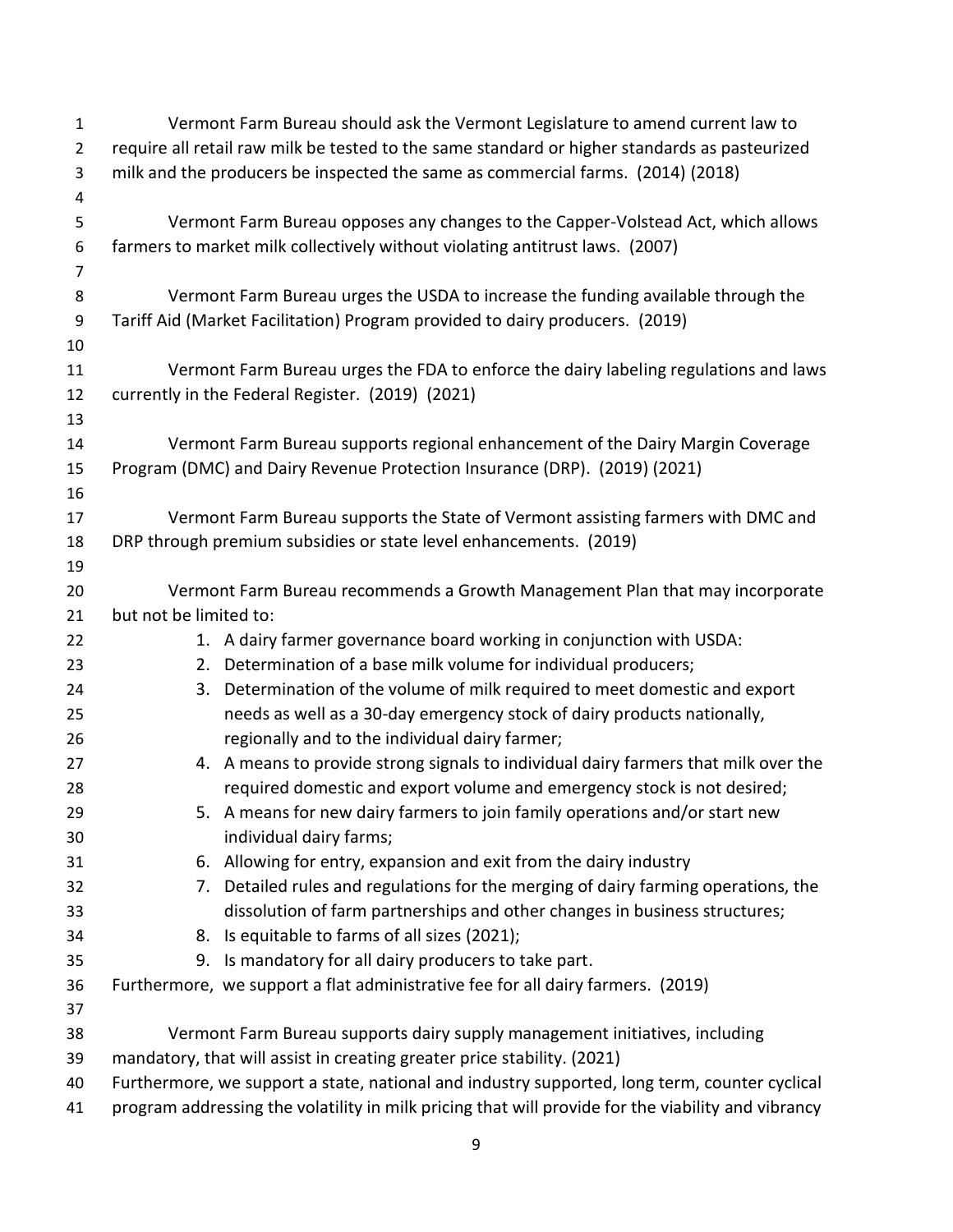| $\mathbf{1}$   | dairy industry in Vermont; any program should recognize the needs for regional production of        |  |
|----------------|-----------------------------------------------------------------------------------------------------|--|
| $\overline{2}$ | milk for food security purposes and any program should recognize the variability of significant     |  |
| 3              | input costs, World Trade Organization compliance and reflect the true value of surplus milk.        |  |
| 4              | (2011) (2015) (2016) (2019) (2021)                                                                  |  |
| 5              |                                                                                                     |  |
| 6              | Vermont Farm Bureau requests dairy milk be offered as a default choice beverage on                  |  |
| $\overline{7}$ | children's menus in Vermont restaurants.                                                            |  |
| 8              | Furthermore, we do not support nut or plant based beverages as an alternative to dairy milk         |  |
| 9              | for child nutrition. (2020)                                                                         |  |
| 10             |                                                                                                     |  |
| 11             | Vermont Farm Bureau supports all efforts to find a market for the Horizon Organic dairy             |  |
| 12             | producers. (2021)                                                                                   |  |
| 13             |                                                                                                     |  |
| 14             | Vermont Farm Bureau encourages USDA to either ban the use of rBST in the dairy                      |  |
| 15             | industry and update labeling requirements of non rBST milk products to reflect current dairy        |  |
| 16             | industry use. (2021)                                                                                |  |
| 17             |                                                                                                     |  |
| 18             | <b>DEVELOPMENT RIGHTS</b><br>9                                                                      |  |
| 19             |                                                                                                     |  |
| 20             | Vermont Farm Bureau supports developments rights agreements containing specific                     |  |
| 21             | time frames with a defined date of commencement and termination with all easements and              |  |
| 22             | rights reverting to the original grantor or successor upon expiration of the contract. (2017)       |  |
| 23             |                                                                                                     |  |
| 24             | Vermont Farm Bureau believes the following principles should apply if public funds are              |  |
| 25             | used to purchase development rights:                                                                |  |
| 26             | 1. Fair market value should be paid to the landowner;                                               |  |
| 27             | 2. All tax obligations should be fully disclosed and explained prior to purchase;                   |  |
| 28             | 3. Any restrictions on use of the land should be clear and limited to maintain a                    |  |
| 29             | viable working landscape and allow traditional uses as well as innovative                           |  |
| 30             | agricultural uses such as farm stands, bed and breakfasts, recreation, etc., for                    |  |
| 31             | profit; (2003)                                                                                      |  |
| 32             | 4. Agreements should not restrict any new farming methods, technology or the                        |  |
| 33             | ability to diversity or change into other types of agriculture such as agritourism.                 |  |
| 34             | (2012)                                                                                              |  |
| 35             |                                                                                                     |  |
| 36             | Vermont Farm Bureau believes property with development rights removed should be                     |  |
| 37             | taxed at its productive agricultural or forestry value and the state Division of Property Valuation |  |
| 38             | and Review should publish and distribute guidelines to assist local listers in equitable assessing  |  |
| 39             | these restricted lands.                                                                             |  |
| 40             |                                                                                                     |  |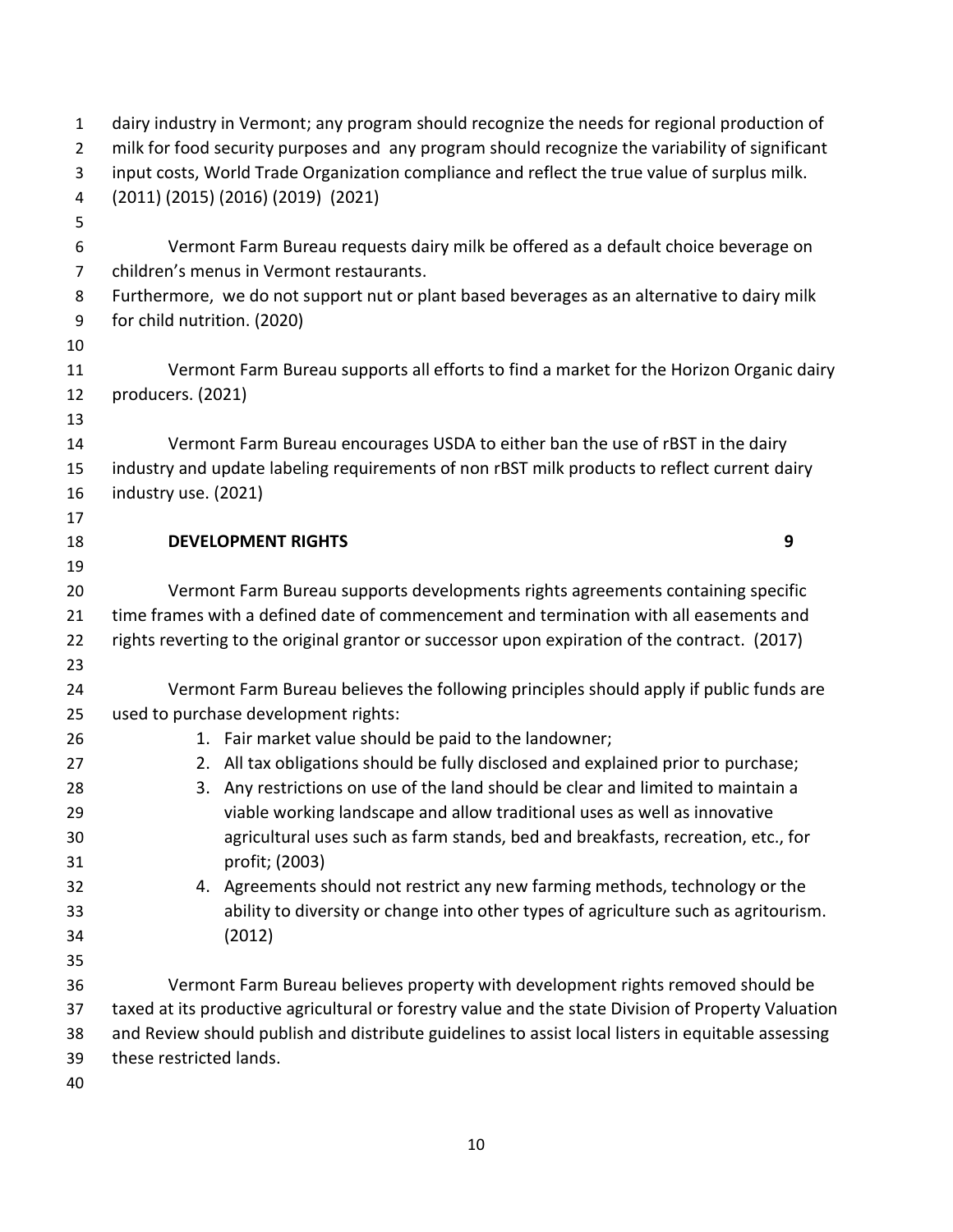| $\mathbf{1}$   | Vermont Farm Bureau believes the designation of land as "prime agricultural soils"                 |  |  |
|----------------|----------------------------------------------------------------------------------------------------|--|--|
| $\overline{2}$ | should not be the sole reason for a zoning or land use review board to reject a proposed           |  |  |
| 3              | development. (2006)(2017)                                                                          |  |  |
| 4              |                                                                                                    |  |  |
| 5              | DISEASE, INSECTS, PREDATORS AND PESTS<br>10                                                        |  |  |
| 6              |                                                                                                    |  |  |
| 7              | Vermont Farm Bureau supports continuous appropriations from the Vermont                            |  |  |
| 8              | Legislature to study, educate and train the agricultural community about Johnes disease.           |  |  |
| 9              | (2010)                                                                                             |  |  |
| 10             |                                                                                                    |  |  |
| 11             | Vermont Farm Bureau supports preventative programs for chronic infectious diseases of              |  |  |
| 12             | dairy cattle including BSE (bovine spongiform encephalitis), tuberculosis and brucellosis to       |  |  |
| 13             | provide vaccination and control programs as necessary through a combination of private and         |  |  |
| 14             | public funding, including adequate funding for the Vermont State Veterinarian's office within      |  |  |
| 15             | the VAAFM, and that all such measures should be considered part of an overall national             |  |  |
| 16             | security initiative. (2001) (2019)                                                                 |  |  |
| 17             |                                                                                                    |  |  |
| 18             | Vermont Farm Bureau supports awareness training and preparedness planning among                    |  |  |
| 19             | producers and state animal health authorities for emerging and exotic diseases of concern to       |  |  |
| 20             | livestock. (2014) (2015) (2019)                                                                    |  |  |
| 21             |                                                                                                    |  |  |
| 22             | Vermont Farm Bureau supports:                                                                      |  |  |
| 23             | 1. A diverse and healthy wildlife population in Vermont;                                           |  |  |
| 24             | 2. State, regional and national policies recognizing farm animals and agricultural                 |  |  |
| 25             | crops at least as important as wildlife;                                                           |  |  |
| 26             | 3. Management policies recognizing the priority of protecting both the public                      |  |  |
| 27             | safety and the economic viability of agricultural enterprises from diseases such                   |  |  |
| 28             | as rabies, giardia and distemper;                                                                  |  |  |
| 29             | 4. Policies to protect agriculture from predators which cause economic harm and                    |  |  |
| 30             | threaten crops and domestic animals. (2012)                                                        |  |  |
| 31             |                                                                                                    |  |  |
| 32             | Vermont Farm Bureau recommends the Vermont Department of Fish and Wildlife pay                     |  |  |
| 33             | fair market value for proven losses to livestock from wild predator attacks.                       |  |  |
| 34             |                                                                                                    |  |  |
| 35             | Vermont Farm Bureau supports a livestock and crop producer's right to shoot predators              |  |  |
| 36             | and other nuisance wildlife at baited locations using lighting with prior notification of wildlife |  |  |
| 37             | officials.                                                                                         |  |  |
| 38             |                                                                                                    |  |  |
| 39             | Vermont Farm Bureau supports the use of steel traps, including leg hold traps, for                 |  |  |
| 40             | capturing predators, nuisance or fur-bearing animals.                                              |  |  |
| 41             |                                                                                                    |  |  |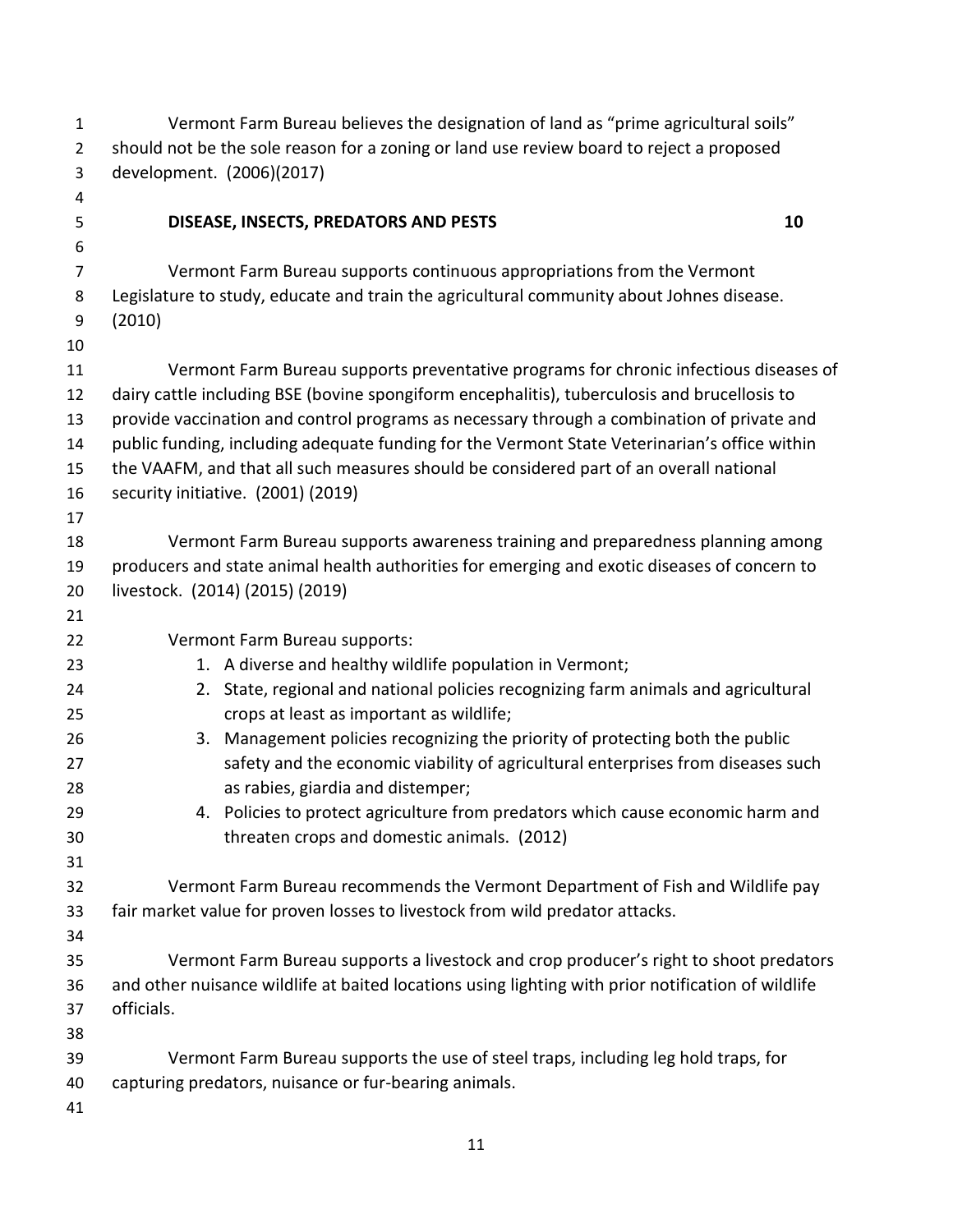## **EDUCATION 11**

 Vermont Farm Bureau urges the VAAFM to recognize the importance of agricultural knowledge at the elementary, secondary and post-secondary levels and provide both financial and technical support for agricultural education.

 Vermont Farm Bureau supports agricultural and natural resource education and the establishment of agricultural and natural resource education programs at regional technical centers and high schools. (2008)

 Vermont Farm Bureau believes the Vermont Agency of Education should continue to fund and support the FFA agricultural advisor position. (2012) (2019)

 Vermont Farm Bureau supports and encourages agriculture education in the classroom and the use of local farm products in our schools. (2009)

 Vermont Farm Bureau supports the full funding of the National Veterinary Service Act of 2003 and the establishment and full funding of a Vermont net tuition repayment program for large animal veterinarians in under-served areas. (2008)

 Vermont Farm Bureau supports development and introduction of a comprehensive curriculum for elementary and secondary schools on agriculture and forestry with balanced content based on sound science;

 Furthermore, we encourage teaching students about production agriculture, animals, nutrition and forestry. (2019)

 Vermont Farm Bureau supports the growth of farm apprenticeship programs to be administered and funded through the VAAFM in Vermont institutions and organizations for the purpose of gaining on-farm practical experience for those students graduating with an interest in a future in the agricultural industry. (2007)(2013)

 Vermont Farm Bureau strongly supports the continued financial support for the FARMS 2+2 scholarship for Vermont farm youth. (2019) (2021)

 Vermont Farm Bureau supports adequate state funding of special education. (2012) Vermont Farm Bureau urges the U.S. Congress to fund special education at the 40% level promised when the Equal Educational Opportunities law was passed. 

 Vermont Farm Bureau supports local control of schools and school choice. (2012) (2015) (2017) (2019) (2021)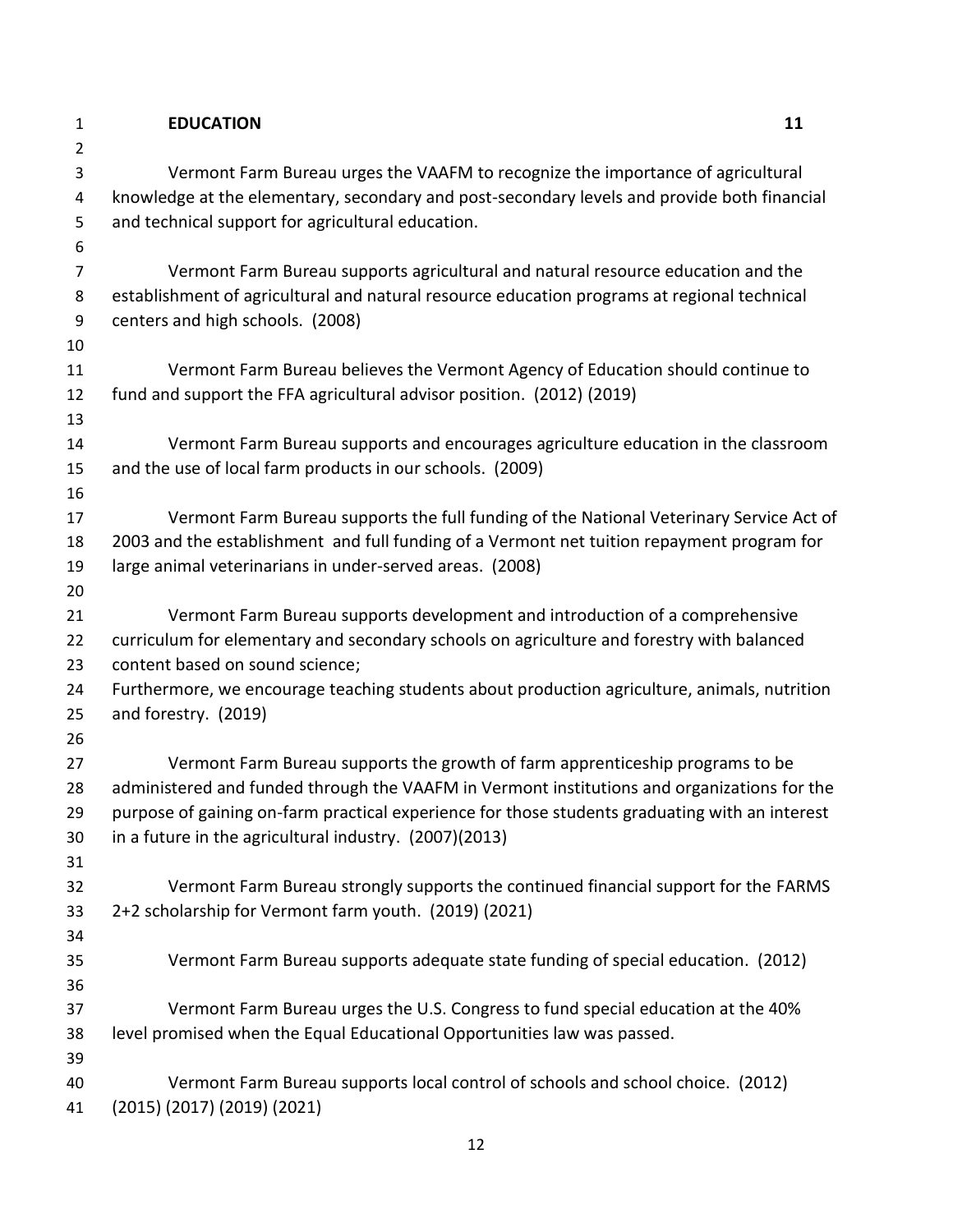| $\mathbf{1}$   |                                                                                                                                                         |
|----------------|---------------------------------------------------------------------------------------------------------------------------------------------------------|
| $\overline{2}$ | Vermont Farm Bureau supports repeal of Act 46. (2015) (2019) (2021)                                                                                     |
| 3              |                                                                                                                                                         |
| 4              | Vermont Farm Bureau supports a comprehensive study of the effects, consequences                                                                         |
| 5              | and costs or savings of Act 46 (School Consolidation). (2021)                                                                                           |
| 6              |                                                                                                                                                         |
| $\overline{7}$ | Vermont Farm Bureau supports an education finance reform plan and calls on the                                                                          |
| 8              | Legislature to reform current education funding law to rely less heavily on property taxes.                                                             |
| 9              | (2021)                                                                                                                                                  |
| 10             |                                                                                                                                                         |
| 11             | Vermont Farm Bureau opposes unfunded education mandates. (2007) (2019)                                                                                  |
| 12             |                                                                                                                                                         |
| 13             | 12<br><b>ENDANGERED SPECIES</b>                                                                                                                         |
| 14             |                                                                                                                                                         |
| 15             | Vermont Farm Bureau urges the Federal Endangered Species Act differentiate between                                                                      |
| 16             | species truly in danger of extinction and those marginally threatened.                                                                                  |
| 17             | We also recommend amendment of the Vermont Threatened and Endangered Species law to:                                                                    |
| 18<br>19       | 1. Require state cost sharing and compensation for species preservation; (2011)<br>2. Change the method by which species are added to the threatened or |
| 20             | endangered list by making the process more specific and providing automatic                                                                             |
| 21             | annual de-listing of species;                                                                                                                           |
| 22             | 3. Provide incentives and/or compensation to private landowners where                                                                                   |
| 23             | threatened or endangered species are located;                                                                                                           |
| 24             | 4. Include business representatives and landowners on the Endangered Species                                                                            |
| 25             | Advisory Committee;                                                                                                                                     |
| 26             | 5. Consider gene banking as an option for preserving species. (2012)                                                                                    |
| 27             |                                                                                                                                                         |
| 28             | Vermont Farm Bureau opposes listing the lynx, wolf or the Indiana Bat as an endangered                                                                  |
| 29             | or threatened species. (2011)                                                                                                                           |
| 30             |                                                                                                                                                         |
| 31             | Vermont Farm Bureau opposes the reintroduction of wolves into Vermont. (2010)                                                                           |
| 32             |                                                                                                                                                         |
| 33             | <b>ENERGY, UTILITIES, COMMUNICATION AND TECHNOLOGY</b><br>13                                                                                            |
| 34             |                                                                                                                                                         |
| 35             | Vermont Farm Bureau should be actively involved in any future restructuring of                                                                          |
| 36             | Vermont's electric utilities.                                                                                                                           |
| 37             |                                                                                                                                                         |
| 38             | Vermont Farm Bureau supports:                                                                                                                           |
| 39             | 1. Unrestricted customer choice of electric supplier;                                                                                                   |
| 40             | 2. Reasonable rules to allow consolidation of electric distributors;                                                                                    |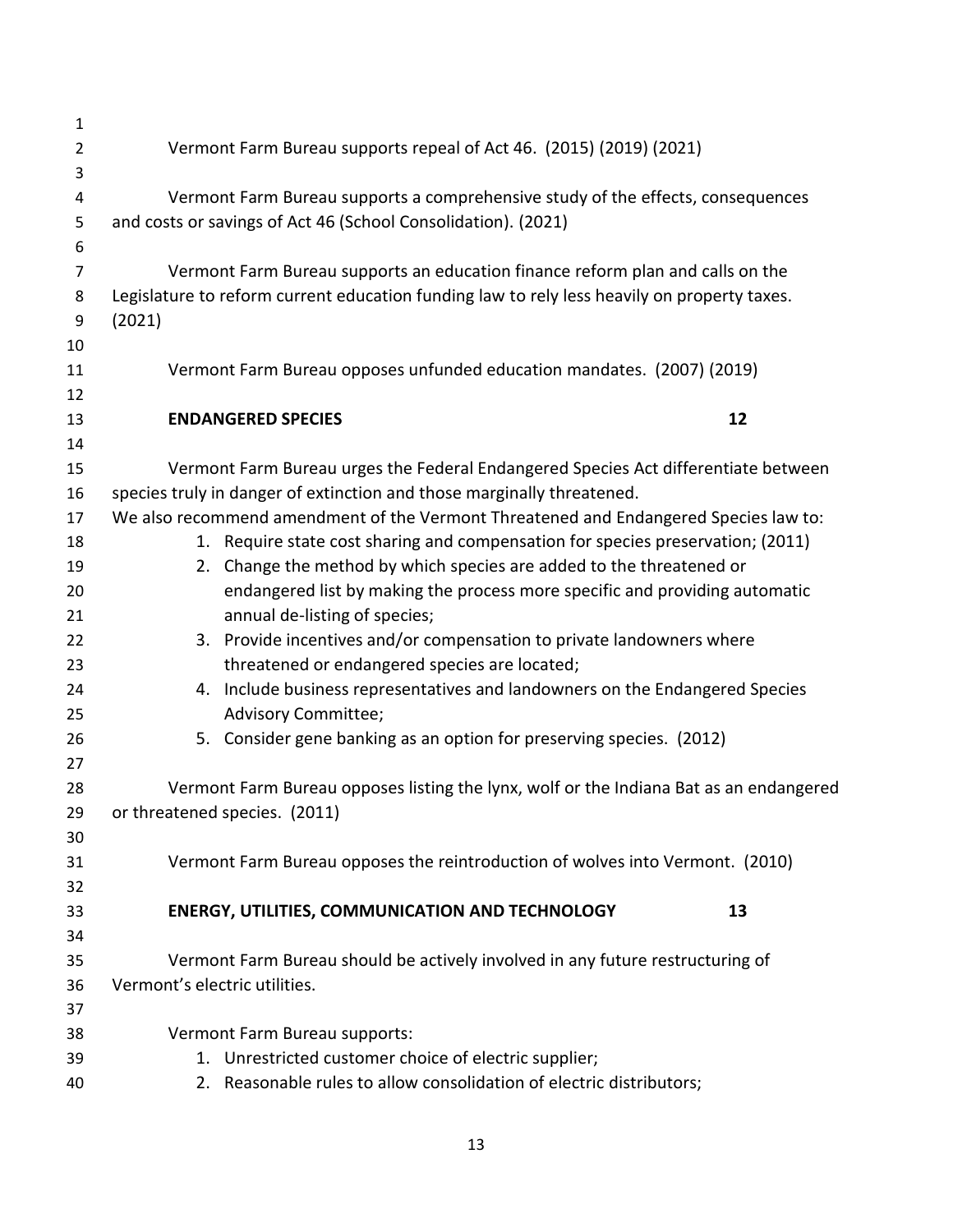| $\mathbf{1}$   |                     | 3. Amendment of Vermont commercial law to allow farmer-owned organizations to                   |
|----------------|---------------------|-------------------------------------------------------------------------------------------------|
| $\overline{2}$ |                     | serve as consolidators to facilitate negotiation of least-cost rates;                           |
| 3              |                     | 4. Equitable treatment of rural customers;                                                      |
| 4              |                     | 5. Maintenance of Vermont-based retail distribution companies.                                  |
| 5              |                     |                                                                                                 |
| 6              |                     | Vermont Farm Bureau favors efforts to maintain or lower electric rates in Vermont.              |
| $\overline{7}$ | (2009)              |                                                                                                 |
| 8              |                     |                                                                                                 |
| 9              |                     | Vermont Farm Bureau supports more review on sites designated for commercial wind                |
| 10             | and solar power;    |                                                                                                 |
| 11             |                     | Furthermore, we support public participation in energy project siting and ensuring transmission |
| 12             |                     | capacity earlier in the regulatory process; local governments, residents and the VAAFM should   |
| 13             |                     | have status in the siting decisions of renewable energy. (2015) (2016) (2017)                   |
| 14             |                     |                                                                                                 |
| 15             |                     | Vermont Farm Bureau urges support for regional and national efforts to develop                  |
| 16             |                     | sources of renewable energy from agricultural production and land and to include wind, solar,   |
| 17             | fiber and hydro.    |                                                                                                 |
| 18             |                     |                                                                                                 |
| 19             |                     | Vermont Farm Bureau supports tax breaks and other incentives directed towards                   |
| 20             |                     | renewable on-farm energy sources such as wind, solar, hydro, biodiesel, biogas, methane and     |
| 21             |                     | methane digesters and wood chip systems and the development of educational programs             |
| 22             |                     | providing technical advice in these technologies. (2010)                                        |
| 23             |                     |                                                                                                 |
| 24             |                     | Vermont Farm Bureau supports the use of approved outdoor furnaces and should work               |
| 25             |                     | to ensure that any regulations developed are favorable to the agricultural and forestry         |
| 26             | communities. (2012) |                                                                                                 |
| 27             |                     |                                                                                                 |
| 28             |                     | Vermont Farm Bureau supports corn burning appliances and devices allowed by EPA                 |
| 29             |                     | regulations; if the EPA does not have standards or tests for corn then wood pellet standards    |
| 30             |                     | should be used as a reference. (2017)                                                           |
| 31             |                     |                                                                                                 |
| 32             |                     | Vermont Farm Bureau supports facilitating the building of energy projects using woody           |
| 33             |                     | biomass as fuel, including commercial pellet manufacturing. (2013)                              |
| 34             |                     |                                                                                                 |
| 35             |                     | Vermont Farm Bureau supports net metering. (2013)                                               |
| 36             |                     |                                                                                                 |
| 37             |                     | Vermont Farm Bureau supports electric utilities charging an appropriate fee to the net          |
| 38             |                     | metering customer to cover costs associated with supplying electricity to the net metering      |
| 39             |                     | customer when the customer's demand for electric power exceeds the net metering                 |
| 40             | generation. (2013)  |                                                                                                 |
| 41             |                     |                                                                                                 |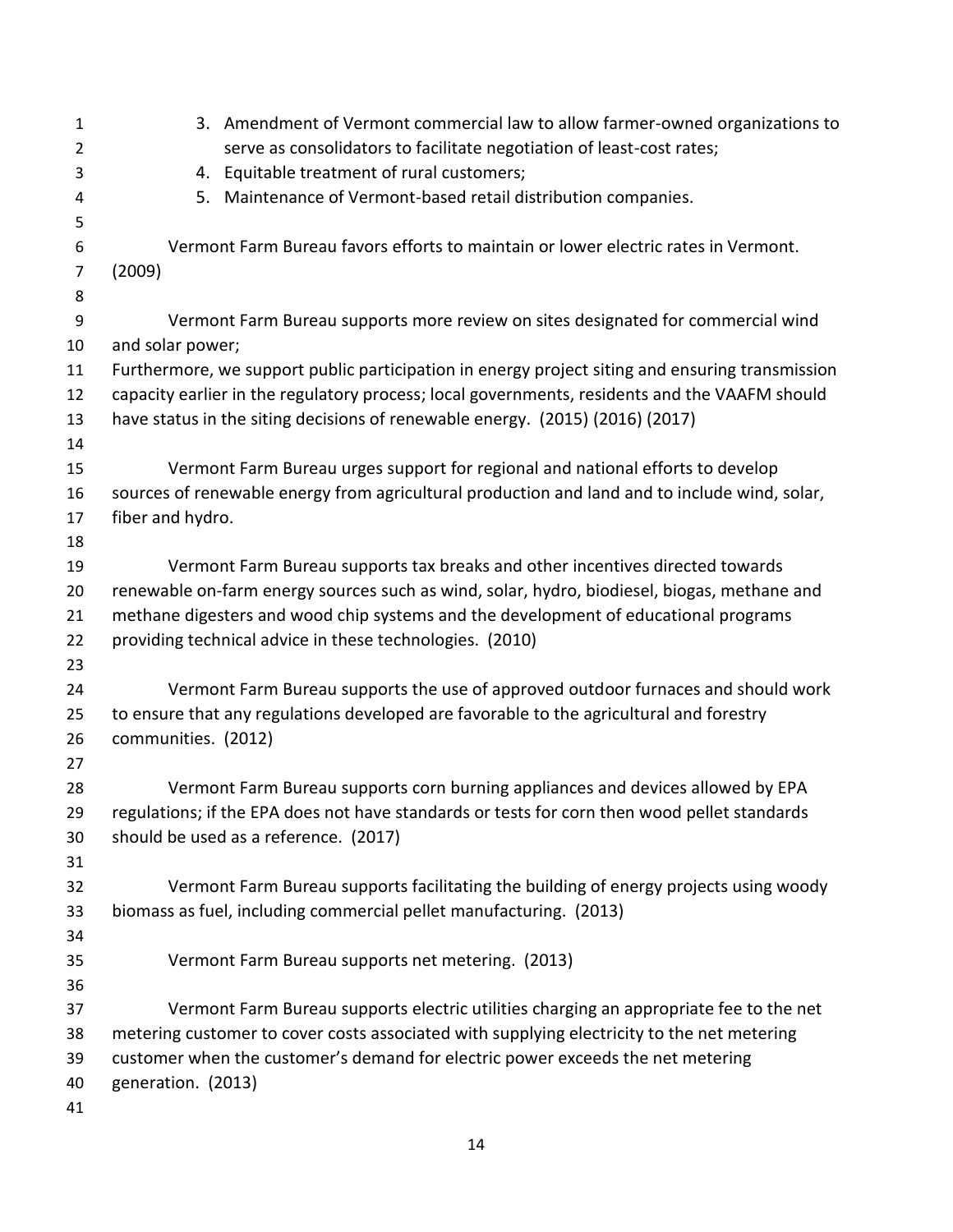| 1              | Vermont Farm Bureau resolves to urge the State of Vermont to do everything possible             |
|----------------|-------------------------------------------------------------------------------------------------|
| $\overline{2}$ | to stabilize carbon dioxide levels in the atmosphere by promoting alternative energy systems    |
| 3              | and efficient heating and transportation methods. (2010) (2019)                                 |
| 4              |                                                                                                 |
| 5              | Vermont Farm Bureau supports exploration of reliable and viable alternate energy                |
| 6              | sources for Vermont. (2014)                                                                     |
| 7              |                                                                                                 |
| 8              | Vermont Farm Bureau urges the Vermont Legislature to prioritize the availability of             |
| 9              | broadband internet access to all homes and businesses in the State of Vermont. (2014)           |
| 10             |                                                                                                 |
| 11             | Vermont Farm Bureau supports communication expansions that respects property                    |
| 12             | rights and holds contractors to performance standards, including providing current Certificates |
| 13             | of Insurance (COI). (2021)                                                                      |
| 14             |                                                                                                 |
| 15             | Vermont Farm Bureau supports increasing the height limits on existing cell towers to            |
| 16             | reduce the need for additional towers. (2015)                                                   |
| 17             |                                                                                                 |
| 18             | Vermont Farm Bureau supports utility line height of no less than sixteen (16) feet off the      |
| 19             | ground. (2019)                                                                                  |
| 20             |                                                                                                 |
| 21             | Vermont Farm Bureau supports the Efficiency Vermont Program but asks that the                   |
| 22             | energy efficiency charge be re-examined and lowered for agricultural operations. (2020)         |
| 23             |                                                                                                 |
| 24             | 14<br><b>ENVIRONMENT</b>                                                                        |
| 25             |                                                                                                 |
| 26             | Vermont Farm Bureau urges Congress to clarify and affirm agriculture is not subject to          |
| 27             | the Comprehensive Environmental and Liability Act (CERCLA) nor to the Environmental Planning    |
| 28             | and Community Right to Know Act (EPCRA), correcting misinterpretations of these acts by the     |
| 29             | Environmental Protection Agency (EPA). (2007)                                                   |
| 30             |                                                                                                 |
| 31             | Vermont Farm Bureau supports a requirement that all EPA regulations, rulemaking and             |
| 32             | procedures adopted regarding agriculture and forestry be based on solid, per-reviewed data.     |
| 33             | Furthermore, we also support requirements derived from both the Clean Air Act and the Clean     |
| 34             | Water Act include standards-based performance goals based on sound science with data            |
| 35             | subject to peer review and also request our Congressional delegation support requiring a cost-  |
| 36             | benefit analysis before implementation of all such regulation. (2010)                           |
| 37             |                                                                                                 |
| 38             | Vermont Farm Bureau supports the development of a suitable no cost disposal program             |
| 39             | for discarded tires used in agriculture.                                                        |
| 40             |                                                                                                 |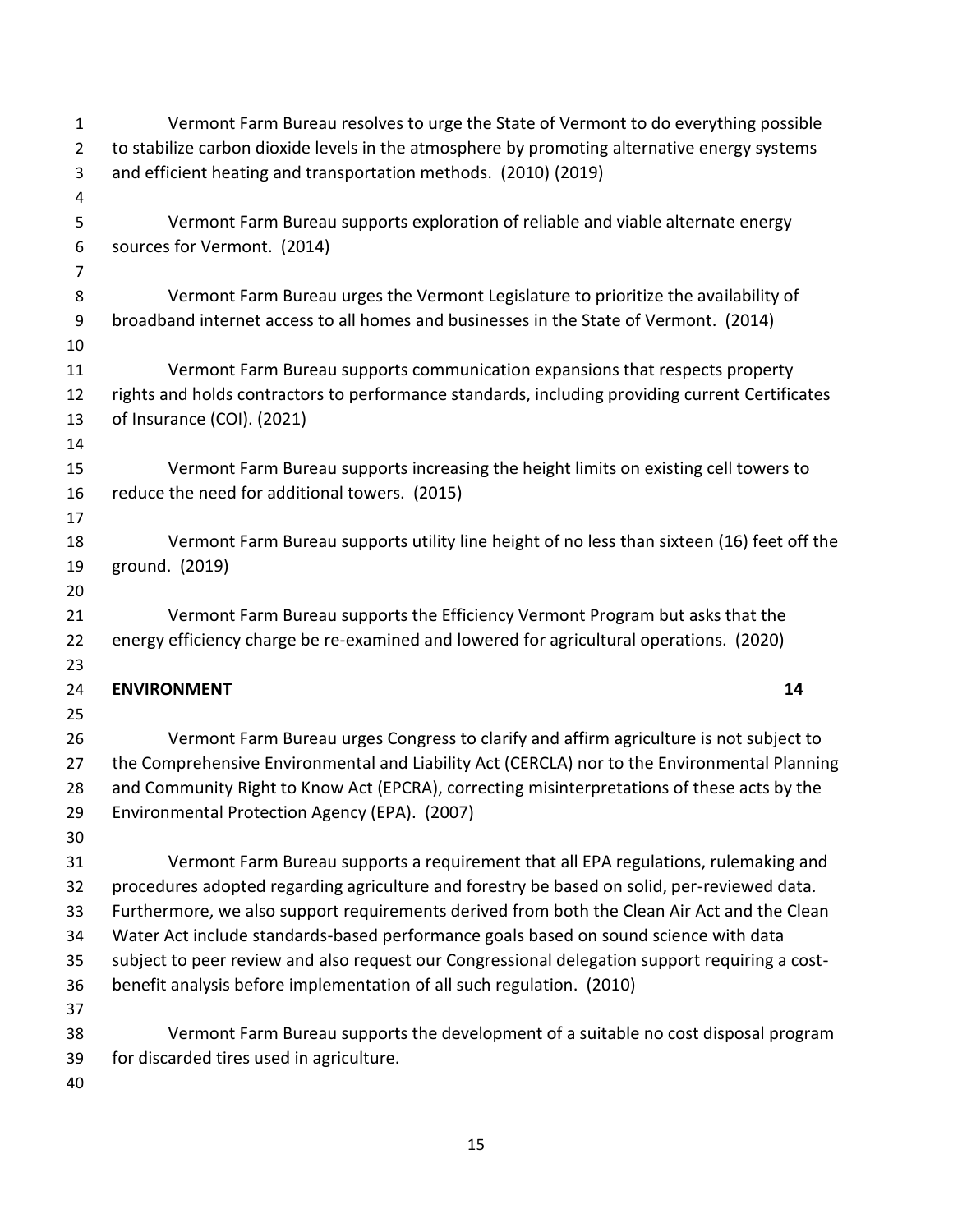| $\mathbf{1}$   | Vermont Farm Bureau supports creating a voluntary agricultural plastic recycling system        |  |  |
|----------------|------------------------------------------------------------------------------------------------|--|--|
| $\overline{2}$ | which operates statewide and aims to reduce the amount of ag-plastic reaching landfills from   |  |  |
| 3              | Vermont farms. (2018)                                                                          |  |  |
| 4              |                                                                                                |  |  |
| 5              | Vermont Farm Bureau encourages cooperation between the Department of                           |  |  |
| 6              | Environmental Conservation (DEC) and the VAAFM in providing resources for farmers affected     |  |  |
| 7              | by the perfluorooctanoic acid (PFOA) contamination;                                            |  |  |
| 8              | Furthermore, we request DEC and VAAFM to address the increased impact of contaminated          |  |  |
| 9              | water on soils, crops, livestock and the farmers' livelihoods. (2016)                          |  |  |
| 10             |                                                                                                |  |  |
| 11             | <b>EQUINE</b><br>15                                                                            |  |  |
| 12             |                                                                                                |  |  |
| 13             | Vermont Farm Bureau supports full and equal status within agriculture for Vermont's            |  |  |
| 14             | equine business owners. To achieve such status, we support:                                    |  |  |
| 15             | 1. Equine business property being eligible as agricultural property in UVA;                    |  |  |
| 16             | 2. Inclusion of the equine businesses under the agricultural sales tax exemptions;             |  |  |
| 17             | 3. Maintaining an active equine committee within Vermont Farm Bureau;                          |  |  |
| 18             | 4. Trails, parking areas and camping sites for equine activity be made available in            |  |  |
| 19             | the Green Mountain National Forest and on state lands; (2013) (2015) (2016)                    |  |  |
| 20             | 5. Developing an expanded definition of farm income from equine businesses.                    |  |  |
| 21             | $(2010)$ $(2013)$ $(2014)$ $(2016)$                                                            |  |  |
| 22             |                                                                                                |  |  |
| 23             | Vermont Farm Bureau shall continue to lobby the State of Vermont Office of Workers'            |  |  |
| 24             | Compensation about the unfairness of a single class code (8279) for the equine industry in     |  |  |
| 25             | Vermont.                                                                                       |  |  |
| 26             |                                                                                                |  |  |
| 27             | 16<br><b>FINANCE</b>                                                                           |  |  |
| 28             |                                                                                                |  |  |
| 29             | Vermont Farm Bureau supports permanent and dependable funding of the Vermont                   |  |  |
| 30             | Economic Development Authority (VEDA) as a critical source of credit and capital for Vermont   |  |  |
| 31             | farmers;                                                                                       |  |  |
| 32             | Furthermore, we favor regular increases in the funding to keep pace with the increasing credit |  |  |
| 33             | needs of farmers and urge VEDA to extend repayment terms to make loans more affordable.        |  |  |
| 34             | (2012) (2016)                                                                                  |  |  |
| 35             |                                                                                                |  |  |
| 36             | Vermont Farm Bureau supports efforts of the Farm Credit System to ensure adequate              |  |  |
| 37             | credit is available for agriculture. (2006) (2016)                                             |  |  |
| 38             |                                                                                                |  |  |
| 39             | Vermont Farm Bureau encourages increased funding by the USDA in the form of low-               |  |  |
| 40             | interest loans and grants to be used for alternative manure management practices (i.e.         |  |  |
| 41             | anaerobic digesters). (2007) (2016)                                                            |  |  |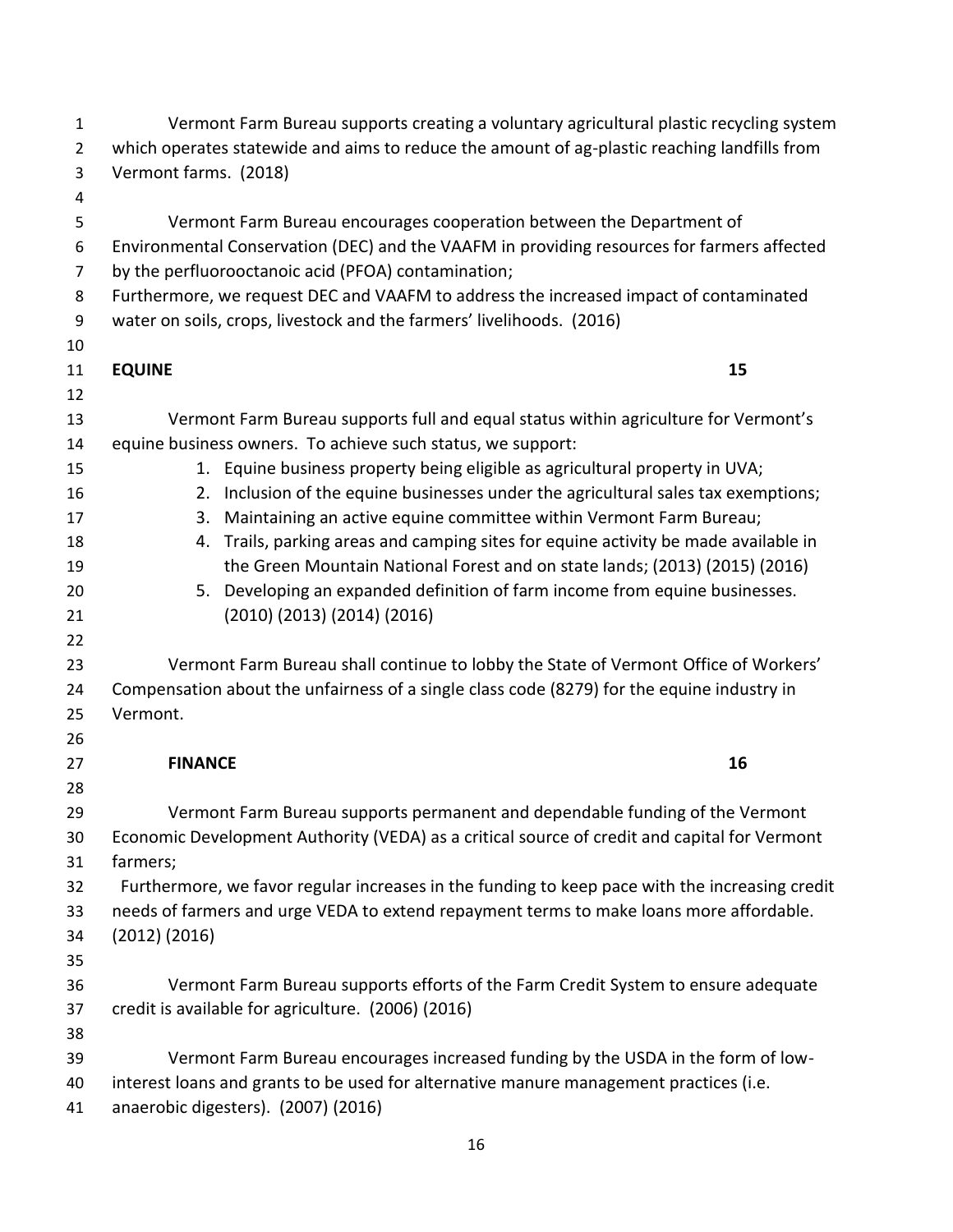| $\mathbf{1}$   |                                                                                                 |    |
|----------------|-------------------------------------------------------------------------------------------------|----|
| $\overline{2}$ | <b>FOOD QUALITY AND SAFETY</b>                                                                  | 17 |
| 3              |                                                                                                 |    |
| 4              | Vermont Farm Bureau supports the same regulatory and safety standards required for              |    |
| 5              | domestically grown products be required for imported products to protect consumer safety and    |    |
| 6              | prevent economic advantages. (2013)                                                             |    |
| $\overline{7}$ |                                                                                                 |    |
| 8              | Vermont Farm Bureau supports VAAFM researching installation of a Phyto Sanitary                 |    |
| 9              | Irradiation Device (also known as cold pasteurization) at a Food Venture Center or other        |    |
| 10             | supportive venue in order to improve the safety and marketability of Vermont produce. (2017)    |    |
| 11             |                                                                                                 |    |
| 12             | <b>FORESTRY</b>                                                                                 | 18 |
| 13             |                                                                                                 |    |
| 14             | Vermont Farm Bureau supports research under the United States Forest Service (USFS)             |    |
| 15             | Forest Carbon Accounting Framework which defines the capacity of actively managed forests       |    |
| 16             | and forest soils to absorb and retain greenhouse gases such as CO2. (This research is published |    |
| 17             | in the annual Forest Inventory Analysis report and disseminated through the Climate Change      |    |
| 18             | Advisors initiative to lawmakers, media and the public at www.fis.fs.fed.us/forestcarbon).      |    |
| 19             |                                                                                                 |    |
| 20             | Vermont Farm Bureau supports USFS amending its policy regarding fire;                           |    |
| 21             | Furthermore, we support active timber management for the purpose of reducing destructive        |    |
| 22             | wild fire in the Urban/Wildlands Interface and the encouragement of fire in forest domains      |    |
| 23             | where frequent burns are an appropriate management tool. (2016)                                 |    |
| 24             |                                                                                                 |    |
| 25             | Vermont Farm Bureau supports continuation of traditional uses on the former                     |    |
| 26             | Champion Paper Company land and all State forestland for recreational and commercial uses.      |    |
| 27             | (2011)                                                                                          |    |
| 28             |                                                                                                 |    |
| 29             | Vermont Farm Bureau supports exclusive use of Vermont's Acceptable Management                   |    |
| 30             | Practices (AMPs) to evaluate whether timber harvesting conforms with environmental quality      |    |
| 31             | standards. (2006)                                                                               |    |
| 32             |                                                                                                 |    |
| 33             | Vermont Farm Bureau supports landowner-based Green Marketing Initiatives which                  |    |
| 34             | promote use of timber sourced from sustainably managed and privately-owned North                |    |
| 35             | American woodlands (such as the Sustainable Forestry Initiative (SFI) and the American Tree     |    |
| 36             | Farm Systems PEFC certification). (2010)                                                        |    |
| 37             | Vermont Farm Bureau supports that farmers should not be required to obtain zoning               |    |
| 38             |                                                                                                 |    |
| 39             | permits or environmental review before converting forested land to agricultural uses. (2011)    |    |
| 40             |                                                                                                 |    |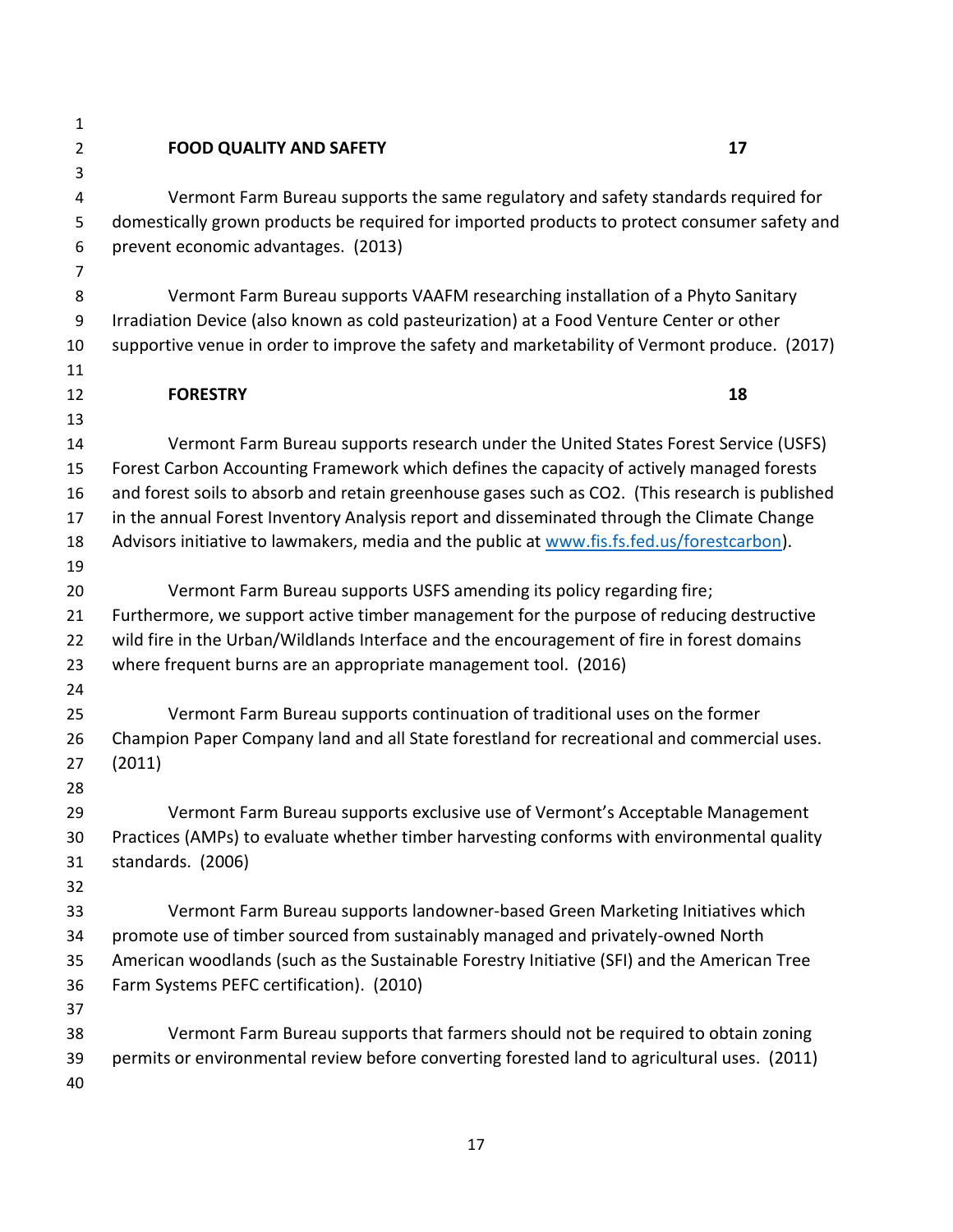| $\mathbf{1}$   | Vermont Farm Bureau believes forestland, like all agricultural land, must be                    |                                                                                    |  |
|----------------|-------------------------------------------------------------------------------------------------|------------------------------------------------------------------------------------|--|
| $\overline{2}$ | economically sustainable to remain viable. In order to maintain forests as a vital part of      |                                                                                    |  |
| 3              | Vermont's working rural landscape, we urge the following principles apply to all federal, state |                                                                                    |  |
| $\overline{a}$ | and local zoning and planning policy regarding forestland:                                      |                                                                                    |  |
| 5              |                                                                                                 | 1. The average annual harvest of forest products should approximate the long-term  |  |
| 6              |                                                                                                 | average annual growth of those forest products;                                    |  |
| 7              |                                                                                                 | 2. Forestland must be assessed for tax purposes at UVA;                            |  |
| 8              |                                                                                                 | 3. All generally accepted sylvicultural tools, including clear cutting and aerial  |  |
| 9              |                                                                                                 | spraying, must be available to owners of forestland;                               |  |
| 10             |                                                                                                 | 4. In order to promote development of robust value-added wood manufacturing        |  |
| 11             |                                                                                                 | enterprises in rural towns, Vermont should devise business-friendly legal,         |  |
| 12             |                                                                                                 | transportation, energy, communication, economic, tax and regulatory policies       |  |
| 13             |                                                                                                 | (2006);                                                                            |  |
| 14             |                                                                                                 | 5. Forest management plans should provide for multiple uses on virtually all lands |  |
| 15             |                                                                                                 | where feasible. (2012)                                                             |  |
| 16             |                                                                                                 |                                                                                    |  |
| 17             |                                                                                                 | Vermont Farm Bureau believes all government land acquisitions should meet the      |  |
| 18             | following conditions:                                                                           |                                                                                    |  |
| 19             |                                                                                                 | 1. The state and/or federal government obtain local/municipal approval before      |  |
| 20             |                                                                                                 | purchasing land in that community;                                                 |  |
| 21             |                                                                                                 | 2. There is no net gain in the amount of land owned or controlled by the           |  |
| 22             |                                                                                                 | government as a result of the purchase;                                            |  |
| 23             |                                                                                                 | 3. Government land acquisition should be funded exclusively by sale or trade of    |  |
| 24             |                                                                                                 | existing property;                                                                 |  |
| 25             |                                                                                                 | 4. Government-owned land should be valued by Listers and pay tax to towns in the   |  |
| 26             |                                                                                                 | same manner and rates as equivalent privately owned land; (2010)                   |  |
| 27             |                                                                                                 | 5. The Payments in Liew of Taxes (PILOT) must not be reduced by the Legislature to |  |
| 28             |                                                                                                 | save funds for Montpelier at the expense of towns. (2016)                          |  |
| 29             |                                                                                                 |                                                                                    |  |
| 30             |                                                                                                 | Vermont Farm Bureau supports:                                                      |  |
| 31             |                                                                                                 | 1. The revisions to the USFS Roadless Rule, which would protect existing roads and |  |
| 32             |                                                                                                 | allow construction of new roads for the purpose of harvesting timber, improving    |  |
| 33             |                                                                                                 | wildlife habitat and fighting forest fires; (2005)                                 |  |
| 34             |                                                                                                 | 2. Sustainable timber harvest in the Green Mountain National Forest; (2003)        |  |
| 35             |                                                                                                 | 3. Maintaining forest roads on public lands and designation of no additional       |  |
| 36             |                                                                                                 | Roadless areas. Regulations of such roads should be by rule of USFS and not        |  |
| 37             |                                                                                                 | transferred to EPA jurisdiction. (2013)                                            |  |
| 38             |                                                                                                 |                                                                                    |  |
| 39             |                                                                                                 | Vermont Farm Bureau opposes the Wild Lands Project or any analogous attempt to     |  |
| 40             |                                                                                                 | depopulate forested land in the Northeast Kingdom of Vermont. (2006)               |  |
| 41             |                                                                                                 |                                                                                    |  |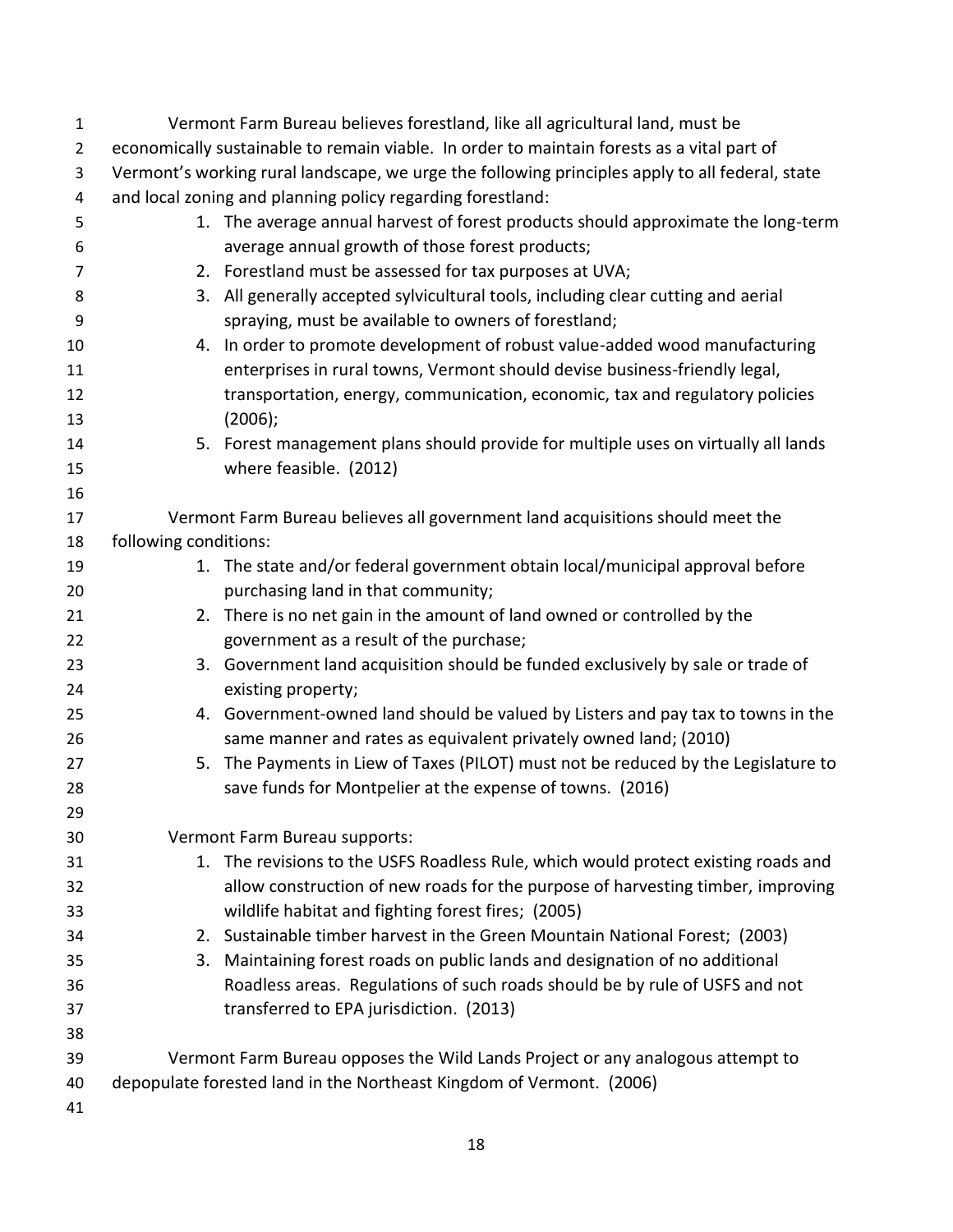| $\mathbf{1}$   | Vermont Farm Bureau opposes the Conservation and Reinvestment Act (CARA) or any                   |  |  |
|----------------|---------------------------------------------------------------------------------------------------|--|--|
| $\overline{2}$ | similar acts and recognizes that the private ownership of property is the foundation of a         |  |  |
| 3              | prosperous economy and a free society.                                                            |  |  |
| 4              |                                                                                                   |  |  |
| 5              | Vermont Farm Bureau opposes expanded government ownership of working rural lands                  |  |  |
| 6              | because of the threat to the resource base of the farm and forest industries, the threat to the   |  |  |
| 7              | tax base of many rural communities and in some cases, the threat to the survival of rural         |  |  |
| 8              | communities.                                                                                      |  |  |
| 9              |                                                                                                   |  |  |
| 10             | Vermont Farm Bureau supports early successional management on public lands. (2017)                |  |  |
| 11             |                                                                                                   |  |  |
| 12             | Vermont Farm Bureau continues to oppose extension of the Silvio O. Conte National                 |  |  |
| 13             | Wildlife Refuge, as well as any program for the U.S. government or state government to acquire    |  |  |
| 14             | private lands. (2017)                                                                             |  |  |
| 15             |                                                                                                   |  |  |
| 16             | Vermont Farm Bureau supports the promotion and maintenance of current sawmills                    |  |  |
| 17             | and encourages development of new sites. (2003)                                                   |  |  |
| 18             |                                                                                                   |  |  |
| 19             | Vermont Farm Bureau supports a coordinated national and state effort to halt the                  |  |  |
| 20             | spread of non-native plants, pathogens or pests destructive to forest productivity, including but |  |  |
| 21             | not limited to Asian Long-horned Beetle (ALB), Emerald Ash Borer, Hemlock Wooly Adelgid and       |  |  |
| 22             | the Garlic Mustard planter                                                                        |  |  |
| 23             |                                                                                                   |  |  |
| 24             | Vermont Farm Bureau supports the ban on importation of firewood into the State of                 |  |  |
| 25             | Vermont. (2014)(2016)                                                                             |  |  |
| 26             |                                                                                                   |  |  |
| 27             | 19<br><b>HEALTH</b>                                                                               |  |  |
| 28             |                                                                                                   |  |  |
| 29             | Vermont Farm Bureau supports legislative efforts to address the cost crisis in health             |  |  |
| 30             | care and to make health insurance available and affordable to all Vermonters. (2011)              |  |  |
| 31             |                                                                                                   |  |  |
| 32             | Vermont Farm Bureau supports these considerations to be included in any restructuring             |  |  |
| 33             | of health care by the U.S. Congress:                                                              |  |  |
| 34             | 1. Portability across state lines;                                                                |  |  |
| 35             | 2. Tort reform to decrease insurance costs to primary health providers;                           |  |  |
| 36             | 3. No tax upon uninsured individuals or small businesses;                                         |  |  |
| 37             | 4. Tax equity between employer-directed and individual insurance premiums;                        |  |  |
| 38             | 5. Free choice among various levels of insurance coverage;                                        |  |  |
| 39<br>40       | 6. Not to discriminate against pre-existing conditions. (2009)                                    |  |  |
|                |                                                                                                   |  |  |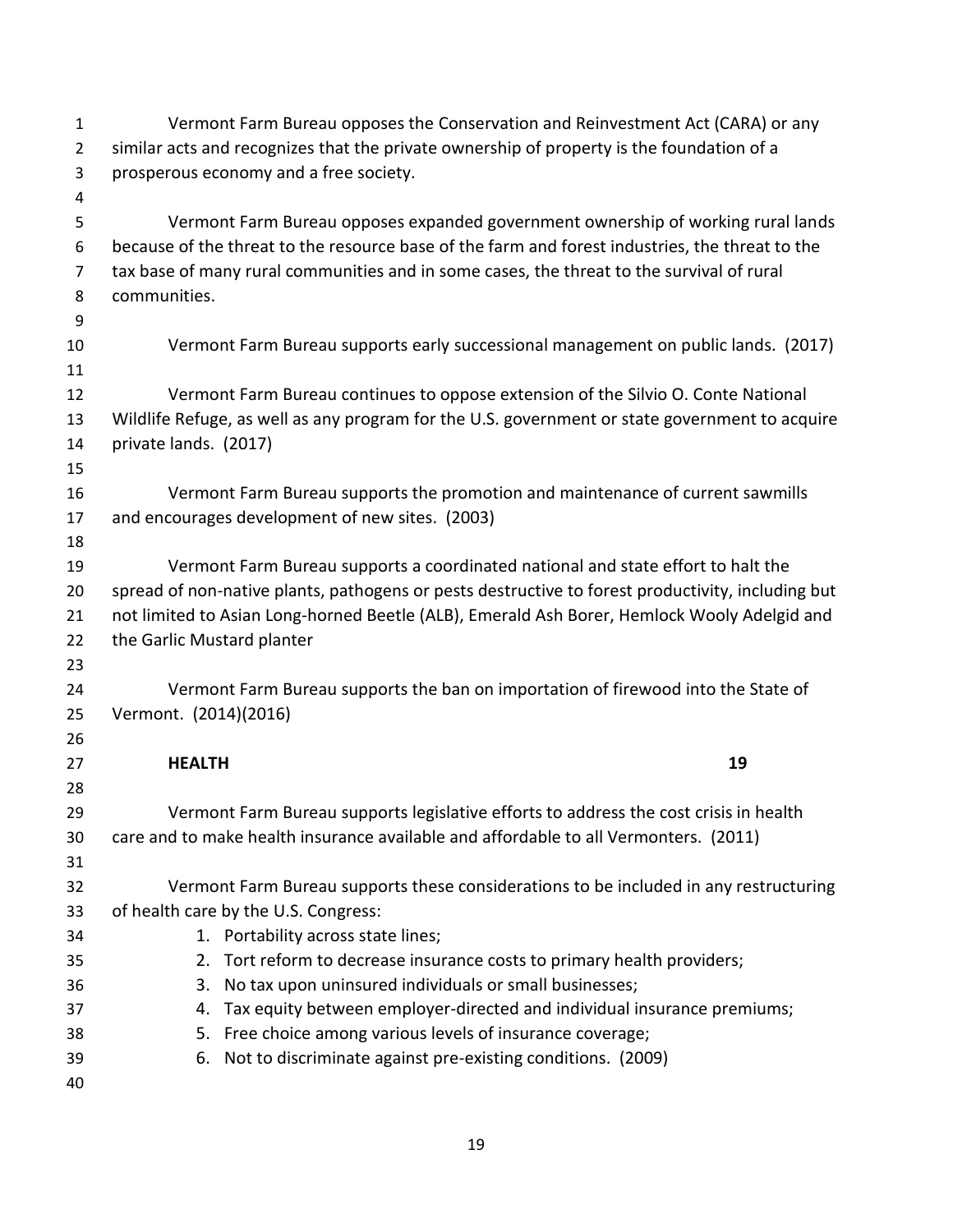| $\mathbf{1}$   | Vermont Farm Bureau supports using net income to determine eligibility and premiums                 |
|----------------|-----------------------------------------------------------------------------------------------------|
| $\overline{2}$ | if income sensitivity is used as an indicator in any new health insurance initiative. (2014) (2015) |
| 3              | (2016)                                                                                              |
| 4              |                                                                                                     |
| 5              | Vermont Farm Bureau supports legislative efforts to provide a healthcare program that               |
| 6              | emphasizes free market competition and consumer freedom of choice. (2014) (2015) (2016)             |
| $\overline{7}$ | (2017)                                                                                              |
| 8              |                                                                                                     |
| 9              | Vermont Farm Bureau encourages farm organizations to work together to provide lower                 |
| 10             | cost health insurance. (2018)                                                                       |
| 11             |                                                                                                     |
| 12             | Vermont Farm Bureau supports maintaining our rural hospitals.                                       |
| 13             | Vermont Farm Bureau believes the Legislature and Executive branches should re-                      |
| 14             | examine, revise and repeal laws and regulations that mandate joint and severable liability for      |
| 15             | excessive losses by health insurers, and laws and regulations that prohibit or discourage health    |
| 16             | insurers from creating insurance products that provide consumers and businesses greater             |
| 17             | freedom of choice with greater personal responsibility by charging premiums that allow              |
| 18             | discounts for age, occupation, healthy behavior and coverage.                                       |
| 19             |                                                                                                     |
| 20             | 20<br><b>LABOR</b>                                                                                  |
|                |                                                                                                     |
| 21             |                                                                                                     |
| 22             | Vermont Farm Bureau supports efforts by the Vermont Department of Forests and Parks                 |
| 23             | to find ways to reduce the premiums for Workers Compensation Insurance and directs staff to         |
| 24             | assist in the effort to remodel Vermont's badly damaged Workers Compensation laws to permit         |
| 25             | employer cooperatives to create safety and loss prevention networks. (2017)                         |
| 26             |                                                                                                     |
| 27             | Vermont Farm Bureau supports Workers Compensation reform initiatives that address                   |
| 28             | the need for accessible and affordable Workers Compensation Insurance in the State of               |
| 29             | Vermont which would:                                                                                |
| 30             | 1. Improve delivery of service to injured employees;                                                |
| 31             | 2. Reduce the administrative costs imposed on employers;                                            |
| 32             | Simplify the claims process, and<br>3.                                                              |
| 33             | 4. Stabilize the program.                                                                           |
| 34             | Furthermore, we also ask that benefits be the same as bordering states to give us a level           |
| 35             | playing field. (2010) (2016) (2017) (2018)                                                          |
| 36             |                                                                                                     |
| 37             | Vermont Farm Bureau supports clarifying and making uniform across all State of                      |
| 38             | Vermont agencies how contract and independent workers are classified for Workers                    |
| 39             | Compensation, Unemployment Insurance and other employment mandates. (2016)                          |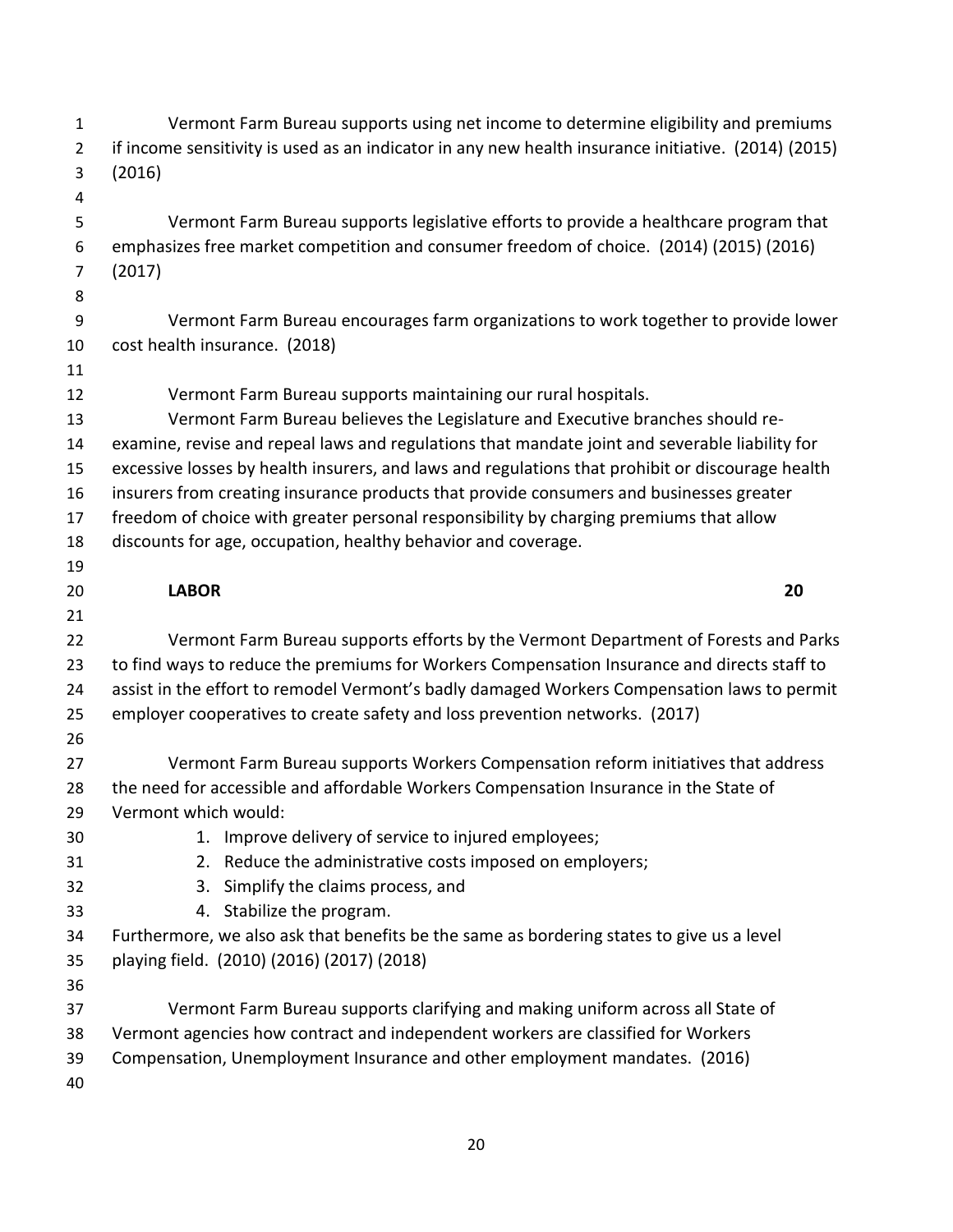| 1              | Vermont Farm Bureau supports immigration reform that would allow for the use of                                         |                                                                                                            |  |
|----------------|-------------------------------------------------------------------------------------------------------------------------|------------------------------------------------------------------------------------------------------------|--|
| $\overline{2}$ | migrant workers year-round on dairy farms for a minimum of three years and asks that the U.S.                           |                                                                                                            |  |
| 3              | Labor Secretary revisit the unfavorable ruling that did not treat dairy farms the same as sheep                         |                                                                                                            |  |
| 4              | farms. (2012)                                                                                                           |                                                                                                            |  |
| 5              |                                                                                                                         |                                                                                                            |  |
| 6              |                                                                                                                         | Vermont Farm Bureau:                                                                                       |  |
| 7              |                                                                                                                         | 1. Opposes inconsistent and heavy-handed enforcement by ICE of cases involving                             |  |
| 8              |                                                                                                                         | undocumented farm workers;                                                                                 |  |
| 9              |                                                                                                                         | 2. Urges Congress to simplify VISA procedures for farm workers;                                            |  |
| 10<br>11       |                                                                                                                         | 3. Expects recognition of the human rights of persons who enter this country<br>seeking work;              |  |
| 12<br>13       |                                                                                                                         | 4. Wants to lessen the penalties against employers who hire foreign workers<br>possessing valid documents; |  |
| 14             |                                                                                                                         | 5. Will work for a reasonable path to citizenship for those interested laborers.                           |  |
| 15             |                                                                                                                         | $(2008)$ $(2019)$                                                                                          |  |
| 16             |                                                                                                                         |                                                                                                            |  |
| 17             |                                                                                                                         | Vermont Farm Bureau resolves Vermont farm employers should not be responsible for                          |  |
| 18             |                                                                                                                         | the no-match IDs of employees or subject to any penalties as a result. (2007)                              |  |
| 19             |                                                                                                                         |                                                                                                            |  |
| 20             |                                                                                                                         | Vermont Farm Bureau supports legislation to improve the availability of foreign guest                      |  |
| 21             | workers for dairy and other year-round agricultural operations. (2012) (2019)                                           |                                                                                                            |  |
| 22             |                                                                                                                         |                                                                                                            |  |
| 23             |                                                                                                                         | Vermont Farm Bureau strongly encourages a coordinated federal policy to support the                        |  |
| 24             | H2A program for seasonal guest workers for orchard, vegetable, fruit and other agricultural                             |                                                                                                            |  |
| 25             | operations. (2011)                                                                                                      |                                                                                                            |  |
| 26             |                                                                                                                         |                                                                                                            |  |
| 27             | Vermont Farm Bureau supports a freeze on H2A agricultural worker wages through                                          |                                                                                                            |  |
| 28             | 2022. (2021)                                                                                                            |                                                                                                            |  |
| 29             |                                                                                                                         |                                                                                                            |  |
| 30             |                                                                                                                         | LEGAL/LIABILITY<br>21                                                                                      |  |
| 31             |                                                                                                                         |                                                                                                            |  |
| 32             |                                                                                                                         | Vermont Farm Bureau urges the Legislature to minimize the legal tort liability of                          |  |
| 33             | agricultural businesses. (2019)                                                                                         |                                                                                                            |  |
| 34             |                                                                                                                         |                                                                                                            |  |
| 35             |                                                                                                                         | Vermont Farm Bureau supports protecting private property owners from lawsuits by                           |  |
| 36             |                                                                                                                         | persons who enter their property with or without permission.                                               |  |
| 37             |                                                                                                                         |                                                                                                            |  |
| 38             |                                                                                                                         | Vermont Farm Bureau urges the Legislature to replace the "willful and wanton                               |  |
| 39             | misconduct" standard with an "intentional infliction of harm" standard in the so-called<br>Landowner Liability statute. |                                                                                                            |  |
| 40<br>41       |                                                                                                                         |                                                                                                            |  |
|                |                                                                                                                         |                                                                                                            |  |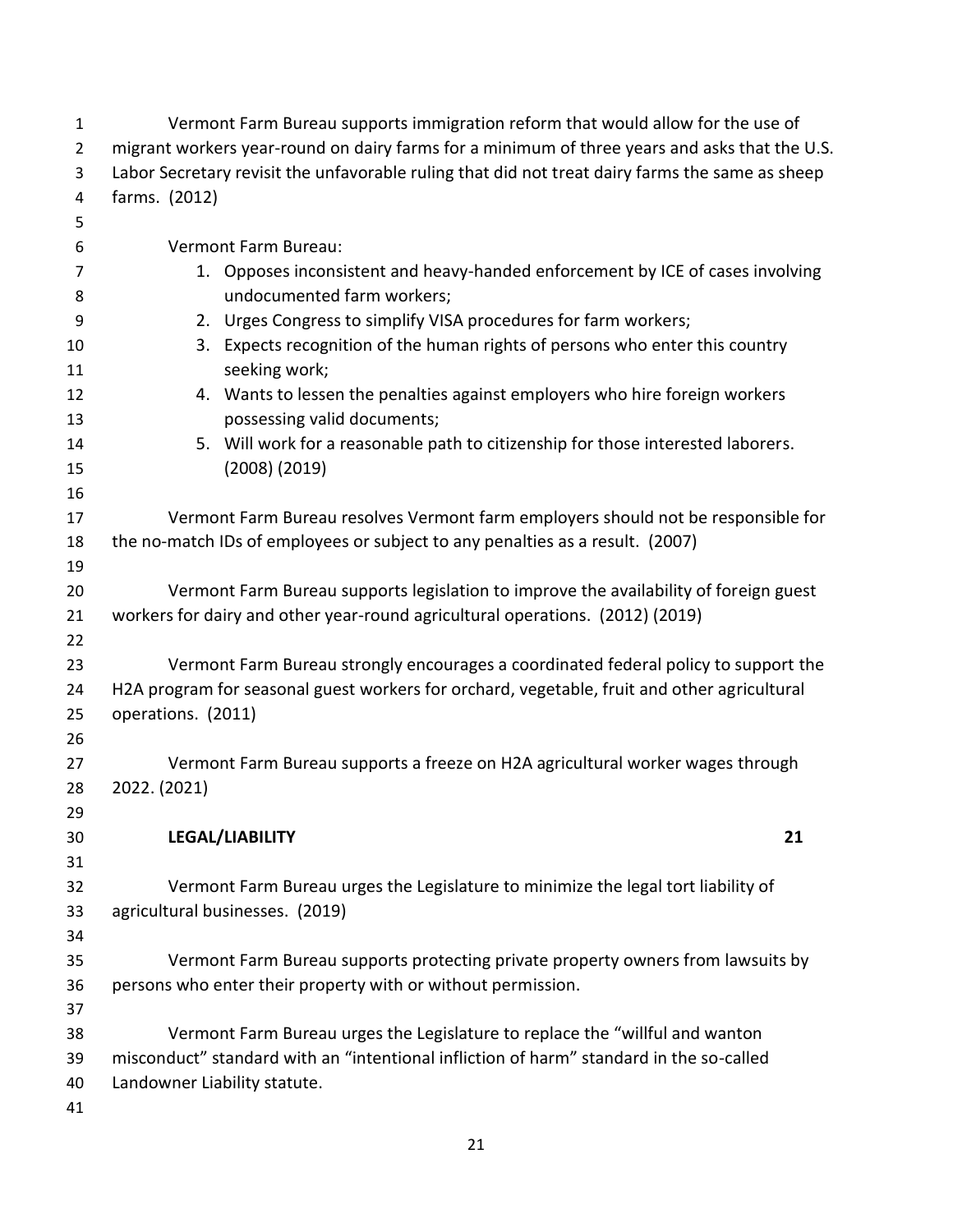| $\mathbf{1}$   | Vermont Farm Bureau requests reforms to Landowner Liability Laws should include                    |
|----------------|----------------------------------------------------------------------------------------------------|
| $\overline{2}$ | provisions to protect landowners from injury which is the result of activities associated with the |
| 3              | usual and customary practice of farming or forestry and the following language be included to      |
| 4              | further protect private property rights:                                                           |
| 5              | "The fact a landowner has permitted use, either implied (by not posting the land) or               |
| 6              | expressed for recreation purposes does not establish a claim or right nor can it be used           |
| 7              | to establish such a claim by the users. The fact a landowner has not posted the land,              |
| 8              | thereby permitting access, shall not limit or preclude the landowner from excluding or             |
| 9              | limiting trails or uses at any time in the future." (2019)                                         |
| 10             |                                                                                                    |
| 11             | Vermont Farm Bureau believes the liability of property owners for injury by livestock or           |
| 12             | guardian animals be strictly limited to cases of gross and willful negligence.                     |
| 13             |                                                                                                    |
| 14             | Vermont Farm Bureau believes the liability of landowners for injuries suffered by the              |
| 15             | public should be strictly limited except for "intentional infliction of harm, nor should a         |
| 16             | landowner by liable for any injury suffered upon a structure erected to comply with a directive    |
| 17             | from a State or Federal agency.                                                                    |
| 18             |                                                                                                    |
| 19             | Vermont Farm Bureau supports the right of self-defense for property and person                     |
| 20             | Furthermore, we also support victims of crime being afforded the same rights as criminals and      |
| 21             | urge amendments to laws and regulations affirming these rights.                                    |
| 22             |                                                                                                    |
| 23             | Vermont Farm Bureau supports the lawful ownership and use of sporting firearms by                  |
| 24             | private individuals as provided in the Vermont and United States constitutions.                    |
| 25             |                                                                                                    |
| 26             | <b>LIVESTOCK</b><br>22                                                                             |
| 27             |                                                                                                    |
| 28<br>29       | Vermont Farm Bureau supports the promotion of good animal care practices.                          |
| 30             | Vermont Farm Bureau supports the National Dairy FARM Program as a standard for                     |
| 31             | animal welfare. (2020)                                                                             |
| 32             |                                                                                                    |
| 33             | Vermont Farm Bureau supports a code of ethics for livestock shows and encourages the               |
| 34             | enforcement by the show superintendent. (2005)                                                     |
| 35             |                                                                                                    |
| 36             | Vermont Farm Bureau requests the Vermont Livestock Inspection Division create a                    |
| 37             | written, consistent protocol for portable slaughterhouse businesses which would allow these        |
| 38             | businesses to operate on farms and produce meat that is saleable within the state. (2003)          |
| 39             |                                                                                                    |
|                |                                                                                                    |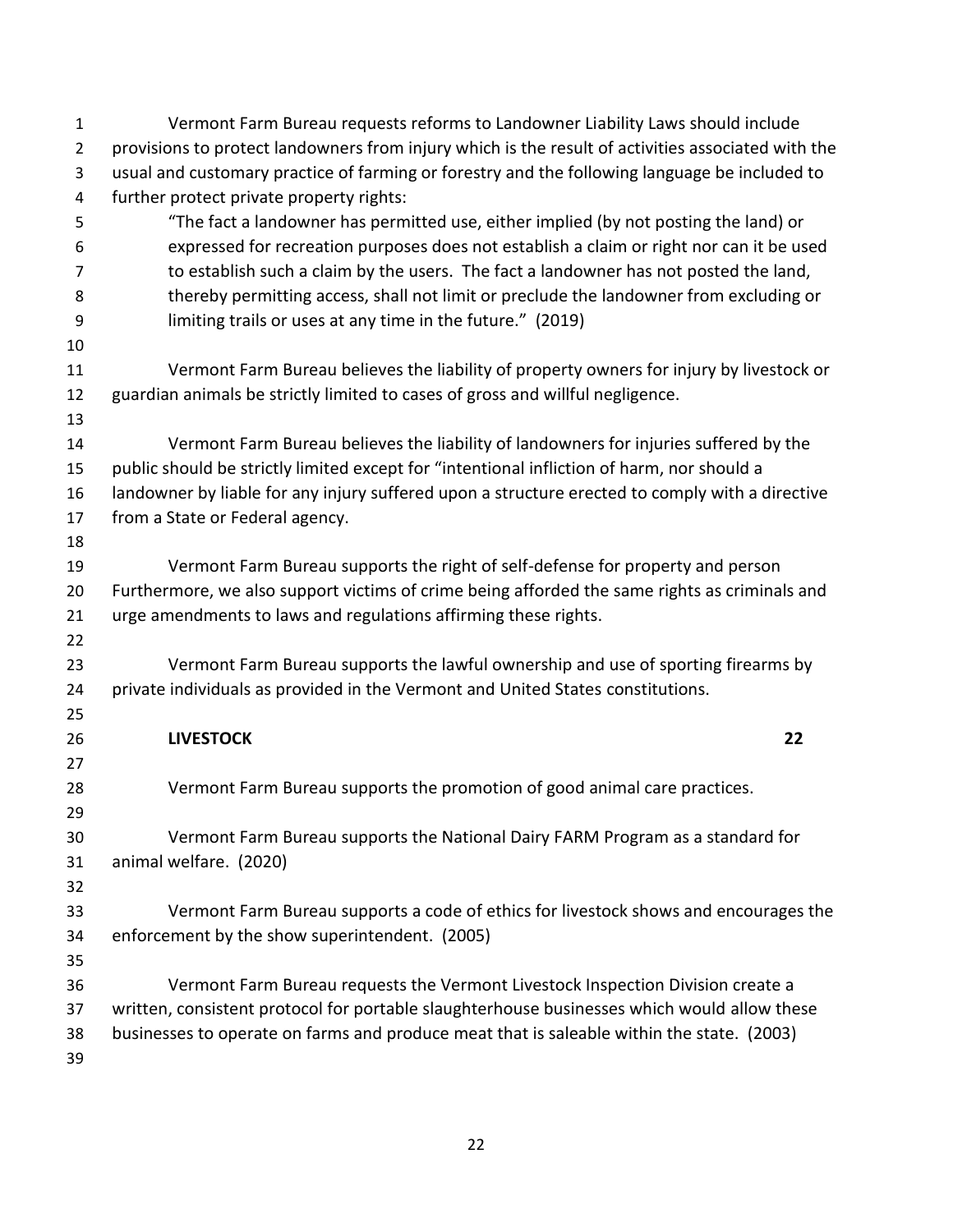| 1              | Vermont Farm Bureau supports animals being shipped directly from the farm of origin              |  |  |
|----------------|--------------------------------------------------------------------------------------------------|--|--|
| $\overline{2}$ | to a slaughterhouse should require no further identification beyond the registration of the farm |  |  |
| 3              | establishment number and a valid bill of lading. (2018) (2019)                                   |  |  |
| 4              |                                                                                                  |  |  |
| 5              | <b>MAPLE</b><br>23                                                                               |  |  |
| 6              |                                                                                                  |  |  |
| 7              | Vermont Farm Bureau acknowledges the critical importance of Vermont's maple                      |  |  |
| 8              | industry to tourism and the economy and we support adequate public funding for maple             |  |  |
| 9              | industry research, including the Proctor Maple Research Laboratory. (2019)                       |  |  |
| 10             |                                                                                                  |  |  |
| 11             | Vermont Farm Bureau supports the ongoing development of criteria for use of public               |  |  |
| 12             | lands in Vermont for maple sap harvesting and urges state agencies to cooperate with the         |  |  |
| 13<br>14       | Vermont Maple Industry Committee in their development.                                           |  |  |
| 15             | Vermont Farm Bureau resolves to join the Vermont Sugar Makers Association in                     |  |  |
| 16             | requesting the FDA take enforcement actions to stop the misbranding of products that do not      |  |  |
| 17             | include real maple. (2017) (2019)                                                                |  |  |
| 18             |                                                                                                  |  |  |
| 19             | <b>ORGANIC</b><br>24                                                                             |  |  |
| 20             |                                                                                                  |  |  |
| 21             | Vermont Farm Bureau supports keeping organic standards strictly organic and only                 |  |  |
| 22             | allow use of USDA approved products to retain a certified organic label. (2013) (2019)           |  |  |
| 23             |                                                                                                  |  |  |
| 24             | Vermont Farm Bureau supports imported organic labeling be subject to the same                    |  |  |
| 25             | standards as U.S. organic labeling. (2013)                                                       |  |  |
| 26             |                                                                                                  |  |  |
| 27             | Vermont Farm Bureau supports the Organic Materials Review Institute and USDA's list              |  |  |
| 28             | of approved materials be the same. (2013) (2019)                                                 |  |  |
| 29             |                                                                                                  |  |  |
| 30             | Vermont Farm Bureau reaffirms the OFPA commitment to soil as the basis for organic               |  |  |
| 31             | certification by the USDA;                                                                       |  |  |
| 32             | Furthermore, we request the National Organic Program (NOP) follow the law and not certify        |  |  |
| 33             | hydroponic as organic. (2016) (2019)                                                             |  |  |
| 34             | 25<br><b>PLANNING</b>                                                                            |  |  |
| 35<br>36       |                                                                                                  |  |  |
| 37             | Vermont Farm Bureau opposes government acquisition of agricultural lands for uses                |  |  |
| 38             | such as landfills, septic systems and roads as being contrary to the priority of preserving our  |  |  |
| 39             | rural landscape.                                                                                 |  |  |
| 40             |                                                                                                  |  |  |
|                |                                                                                                  |  |  |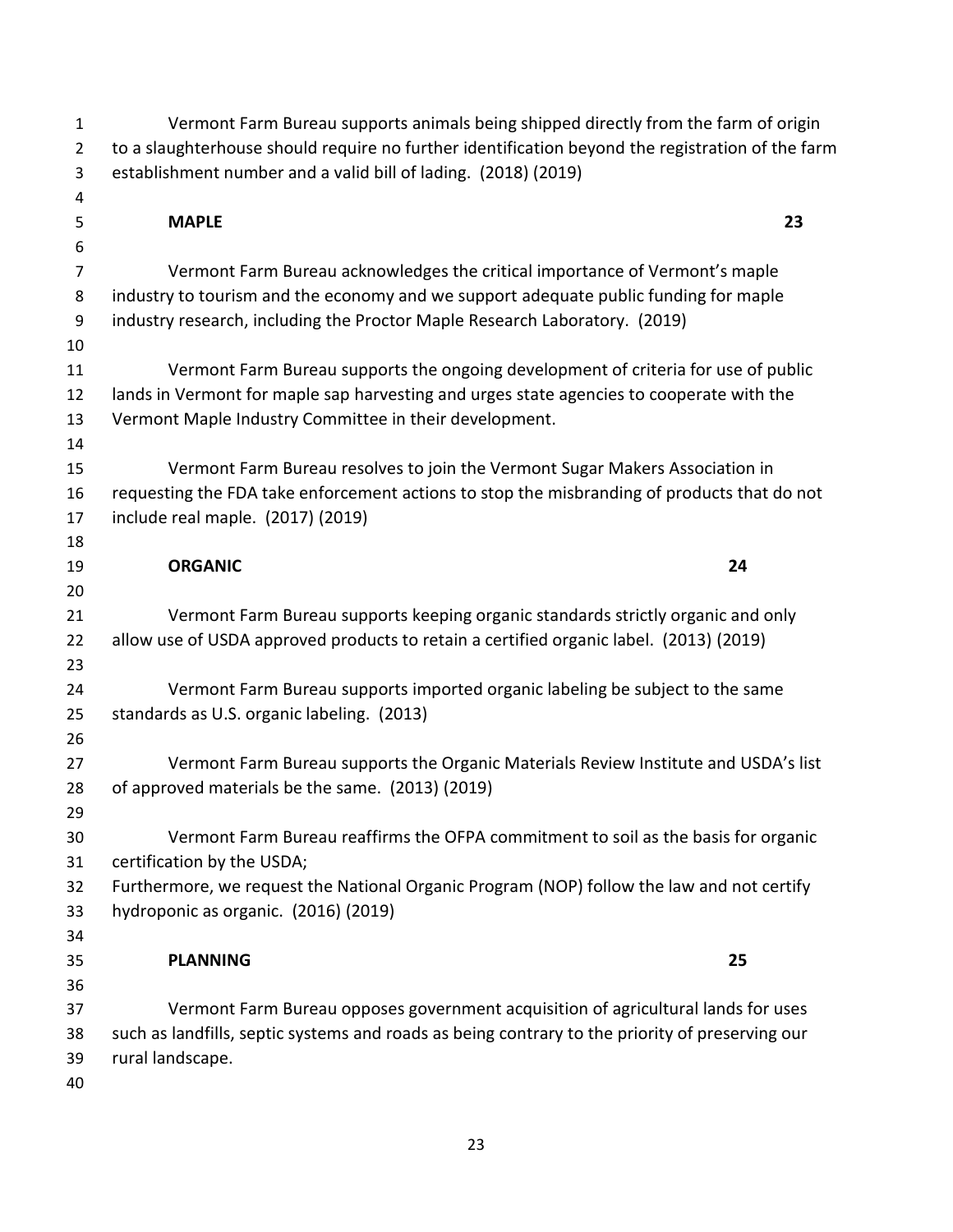| $\mathbf{1}$   | Vermont Farm Bureau supports the adoption of a standard definition of "prime"                        |                                                                                               |    |
|----------------|------------------------------------------------------------------------------------------------------|-----------------------------------------------------------------------------------------------|----|
| $\overline{2}$ | agricultural soils", incorporating an analysis of such considerations as critical mass, proximity to |                                                                                               |    |
| 3              | adjacent farms, economic viability and farm services.                                                |                                                                                               |    |
| 4              |                                                                                                      |                                                                                               |    |
| 5              |                                                                                                      | Vermont Farm Bureau supports local rather than state decision-making regarding                |    |
| 6              |                                                                                                      | recreation paths, scenic corridors and other land use planning issues.                        |    |
| 7              |                                                                                                      |                                                                                               |    |
| 8              |                                                                                                      | Vermont Farm Bureau supports a simple appeals process at all levels.                          |    |
| 9              |                                                                                                      |                                                                                               |    |
| 10             |                                                                                                      | Vermont Farm Bureau supports continued exemption from local zoning and Act 250 for            |    |
| 11             |                                                                                                      | agricultural improvements. (2006)                                                             |    |
| 12             | Vermont Farm Bureau believes that reducing sprawl should begin with reform of the                    |                                                                                               |    |
| 13             |                                                                                                      | following existing laws and regulations:                                                      |    |
| 14             |                                                                                                      | 1. Vermont land gains tax;                                                                    |    |
| 15             |                                                                                                      | 2. On-site septic regulations;                                                                |    |
| 16             |                                                                                                      | 3. Property taxes on farmland.                                                                |    |
| 17             |                                                                                                      |                                                                                               |    |
| 18             |                                                                                                      | <b>PROPERTY OWNERS RIGHTS</b>                                                                 | 26 |
| 19             |                                                                                                      |                                                                                               |    |
| 20             |                                                                                                      | Vermont Farm Bureau supports protection of private property owners rights embodied            |    |
| 21             |                                                                                                      | in the constitutions of the United States and the State of Vermont.                           |    |
| 22             |                                                                                                      |                                                                                               |    |
| 23             |                                                                                                      | Vermont Farm Bureau favors the right of landowners to remove gravel from streams to           |    |
| 24             | keep them from flooding and eroding and that this channel management tool is considered as           |                                                                                               |    |
| 25             |                                                                                                      | one option when a problem is being assessed. (2010)                                           |    |
| 26             |                                                                                                      |                                                                                               |    |
| 27             |                                                                                                      | Vermont Farm Bureau supports working with the Agency of Transportation and Agency             |    |
| 28             | of Natural Resources on a systematic plan to identify where the river channels are located and       |                                                                                               |    |
| 29             |                                                                                                      | maintain those channels. (2011)                                                               |    |
| 30             |                                                                                                      |                                                                                               |    |
| 31             |                                                                                                      | Vermont Farm Bureau believes restrictions on the ownership or use of private property         |    |
| 32             |                                                                                                      | by government should be made only in cases of compelling public interest.                     |    |
| 33             |                                                                                                      |                                                                                               |    |
| 34             |                                                                                                      | Vermont Farm Bureau supports the right of property owners to utilize their property           |    |
| 35             |                                                                                                      | including providing private hunting opportunities including fenced hunting areas.             |    |
| 36             |                                                                                                      |                                                                                               |    |
| 37             |                                                                                                      | Vermont Farm Bureau supports legislation at the Federal, State and local levels               |    |
| 38             |                                                                                                      | requiring government agencies to prepare private property impact statements for any new laws  |    |
| 39             |                                                                                                      | or regulations impairing the use, value or other ownership rights of private property. (2016) |    |
| 40             |                                                                                                      |                                                                                               |    |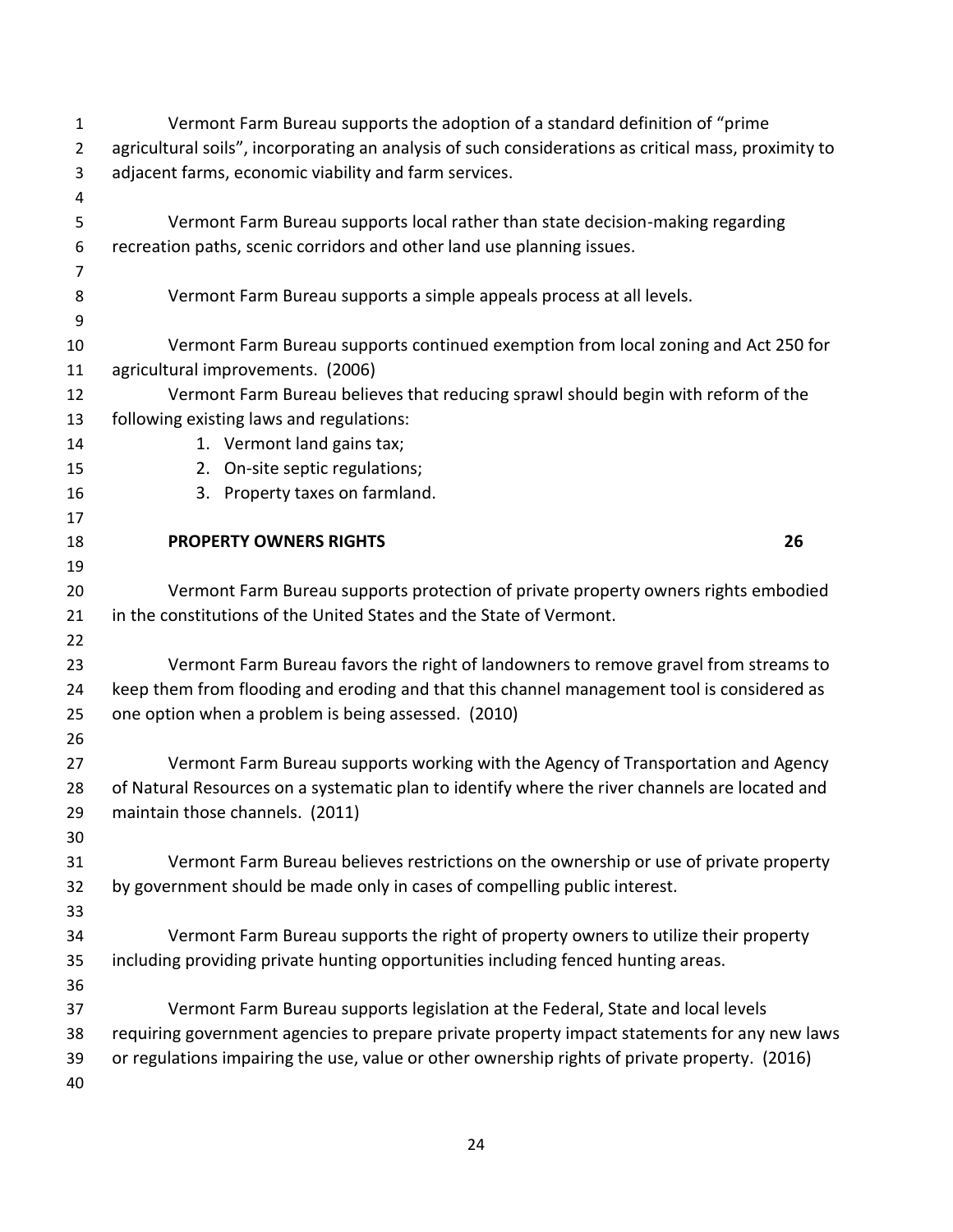| $\mathbf{1}$   | Vermont Farm Bureau believes any rule-making committee, governmental agency or                   |  |  |
|----------------|--------------------------------------------------------------------------------------------------|--|--|
| $\overline{2}$ | legislative body of Federal, State and local authority which enforces rules and regulations      |  |  |
| 3              | resulting in reduced value of private property shall reimburse the property owner for lost value |  |  |
| 4              | and the municipality for lost tax revenue;                                                       |  |  |
| 5              | Furthermore, such decrease in value shall be determined by the local board of civil authority    |  |  |
| 6              | through the tax appeal process and the entity responsible for the loss shall pay the cost.       |  |  |
| $\overline{7}$ |                                                                                                  |  |  |
| 8              | Vermont Farm Bureau believes the right of individual privacy is guaranteed by Article 11         |  |  |
| 9              | of the Vermont Constitution.                                                                     |  |  |
| 10             | Further, we assert certain decisions of the Vermont Supreme Court are not constitutional and     |  |  |
| 11             | therefore we urge that legislation be passed to:                                                 |  |  |
| 12             | 1. Ensure private driveways are not considered part of public highways;                          |  |  |
| 13             | Require law enforcement to obtain a court-authorized warrant before<br>2.                        |  |  |
| 14             | undertaking surveillance of any kind of private property whether or not the                      |  |  |
| 15             | property is posted or enclosed.                                                                  |  |  |
| 16             |                                                                                                  |  |  |
| 17             | Vermont Farm Bureau believes ownership of abandoned rights of way should revert to               |  |  |
| 18             | abutting landowners and when a new use is proposed in such rights of way then a new right of     |  |  |
| 19             | way agreement shall be negotiated.                                                               |  |  |
| 20             | Furthermore, when abandoned rights of way are acquired by government after compensation          |  |  |
| 21             | to the abutting landowners, we urge that all maintenance, including fences, be adequately        |  |  |
| 22             | maintained by the government. (2006)                                                             |  |  |
| 23             |                                                                                                  |  |  |
| 24             | Vermont Farm Bureau supports a law to require agencies of government to notify                   |  |  |
| 25             | owners of private property by certified mail thirty days before any consideration of any         |  |  |
| 26             | proposed restriction, inclusion of the land in a government inventory, map or plan, or any       |  |  |
| 27             | action affecting the use or value of the property.                                               |  |  |
| 28             | Furthermore, we urge all agencies of government respect the right of private property owners     |  |  |
| 29             | to review any such proposals and their right to appeal any decision to a higher authority or the |  |  |
| 30             | courts and violators of the law receive prompt investigation and adjudication.                   |  |  |
| 31             |                                                                                                  |  |  |
| 32             | Vermont Farm Bureau supports legislation prohibiting wellhead protection areas being             |  |  |
| 33             | created on anyone's property without their written permission. (2013)                            |  |  |
| 34             |                                                                                                  |  |  |
| 35             | Vermont Farm Bureau believes there should be appropriate and immediate                           |  |  |
| 36             | enforcement of trespassing laws with penalties enabling and compelling law enforcement           |  |  |
| 37             | authorities to assist landowners in protecting property from unwanted trespassers. (2007)        |  |  |
| 38             |                                                                                                  |  |  |
| 39             | Vermont Farm Bureau believes private property is private and governmental officials              |  |  |
| 40             | and the public must obtain permission from property owners before entering private property      |  |  |
| 41             | for any purpose.                                                                                 |  |  |
|                |                                                                                                  |  |  |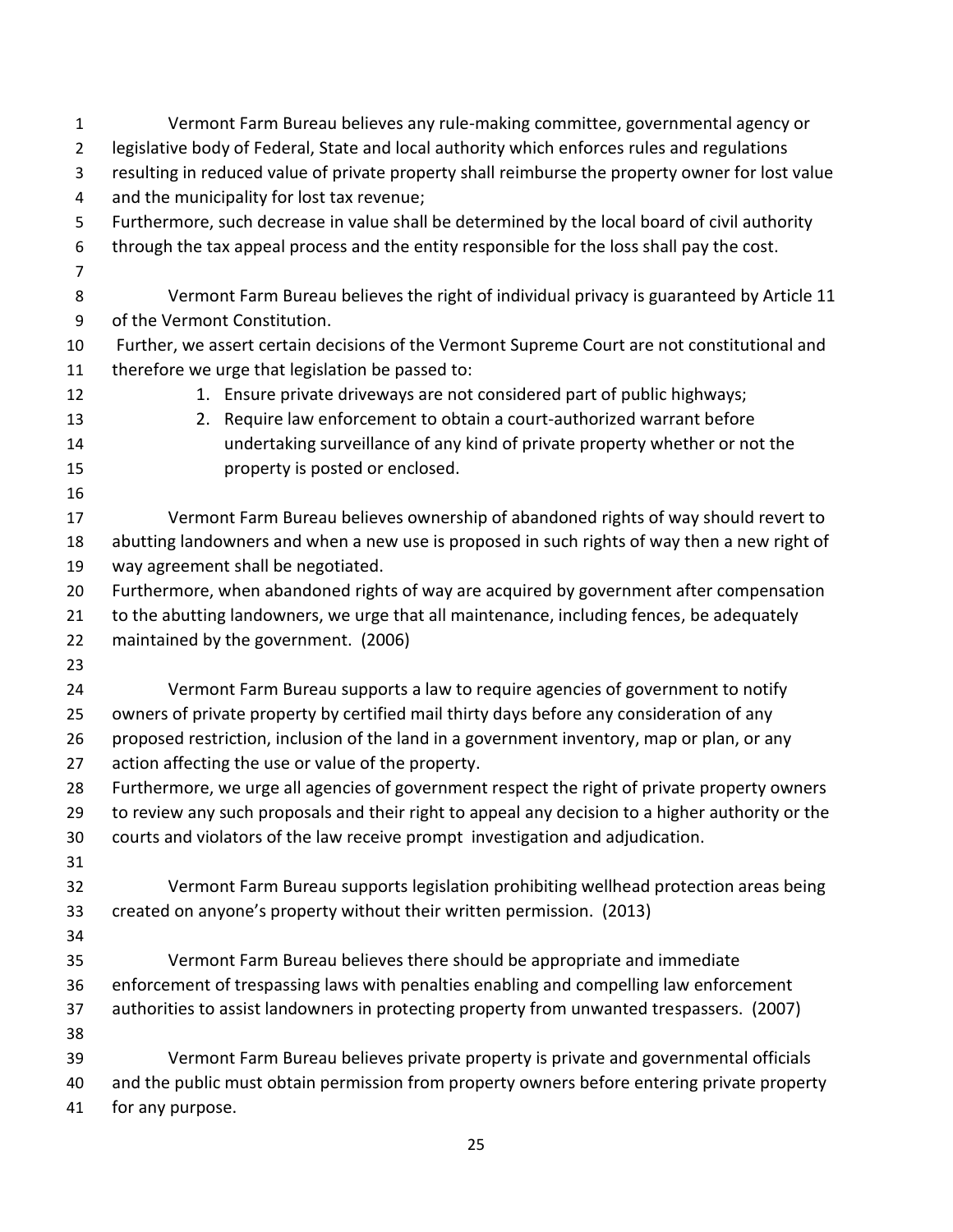| 1                   |                                                                                                                                                                                     |  |  |
|---------------------|-------------------------------------------------------------------------------------------------------------------------------------------------------------------------------------|--|--|
| $\overline{2}$      | Vermont Farm Bureau supports the right of private property owners to post their land.                                                                                               |  |  |
| 3                   |                                                                                                                                                                                     |  |  |
| $\overline{4}$      | Vermont Farm Bureau supports the USDA view that Nutrient Management Plans (NMPs)                                                                                                    |  |  |
| 5                   | are proprietary information not to be released to the public. (2017)                                                                                                                |  |  |
| 6                   |                                                                                                                                                                                     |  |  |
| $\overline{7}$<br>8 | Vermont Farm Bureau supports the efforts of Vermont Traditions Coalition to make sure<br>management on public lands is supportive of individual property rights and to strengthen a |  |  |
| 9                   | coalition of farming, forestry, hunting and outdoor sporting interests. (2003)                                                                                                      |  |  |
| 10                  |                                                                                                                                                                                     |  |  |
| 11                  | Vermont Farm Bureau supports the Vermont Legislature adopting a law (as urged by the                                                                                                |  |  |
| 12                  | U.S. Supreme Court in Kelo v. New London) restricting the use of powers of eminent domain to                                                                                        |  |  |
| 13                  | cases of public necessity.                                                                                                                                                          |  |  |
| 14                  | Furthermore, property taken by eminent domain should be the smallest quantity necessary for                                                                                         |  |  |
| 15                  | the stated use, should be devoted entirely to public use and government should never seize                                                                                          |  |  |
| 16                  | property for the purpose of transferring to a second private party. (2010) (2019)                                                                                                   |  |  |
| 17                  |                                                                                                                                                                                     |  |  |
| 18                  | Vermont Farm Bureau opposes the use of government condemnation powers to seize                                                                                                      |  |  |
| 19                  | private property for recreation trails. (2010) (2019)                                                                                                                               |  |  |
| 20                  |                                                                                                                                                                                     |  |  |
| 21                  | Vermont Farm Bureau supports legislation that would prohibit the legislature from                                                                                                   |  |  |
| 22                  | passing their responsibilities of future legislators to bureaucrats and employees of the state.                                                                                     |  |  |
| 23<br>24            | (2021)                                                                                                                                                                              |  |  |
| 25                  | 27<br><b>RECREATION</b>                                                                                                                                                             |  |  |
| 26                  |                                                                                                                                                                                     |  |  |
| 27                  | Vermont Farm Bureau believes farm and forestlands are first and foremost for farm and                                                                                               |  |  |
| 28                  | forest production.                                                                                                                                                                  |  |  |
| 29                  | Furthermore, we do acknowledge many private property owners voluntarily allow public access                                                                                         |  |  |
| 30                  | to their land for recreation of all kinds and for public rights of way and in return it is fair and                                                                                 |  |  |
| 31                  | reasonable the following conditions apply to such access:                                                                                                                           |  |  |
| 32                  | 1. Property owner permission must be obtained;                                                                                                                                      |  |  |
| 33                  | 2. Information or data gathered with the voluntary participation of the private                                                                                                     |  |  |
| 34                  | property owner belongs first to the property owner who gave permission for any                                                                                                      |  |  |
| 35                  | other proposed uses of the data;                                                                                                                                                    |  |  |
| 36                  | 3. The recreational use must be compatible with generally accepted farm and                                                                                                         |  |  |
| 37                  | forest practices;                                                                                                                                                                   |  |  |
| 38                  | 4. Signage and informational materials should be made available to recreational                                                                                                     |  |  |
| 39                  | users to encourage respect for private property;                                                                                                                                    |  |  |
| 40                  | 5. Costs of public recreation should be borne by the public;                                                                                                                        |  |  |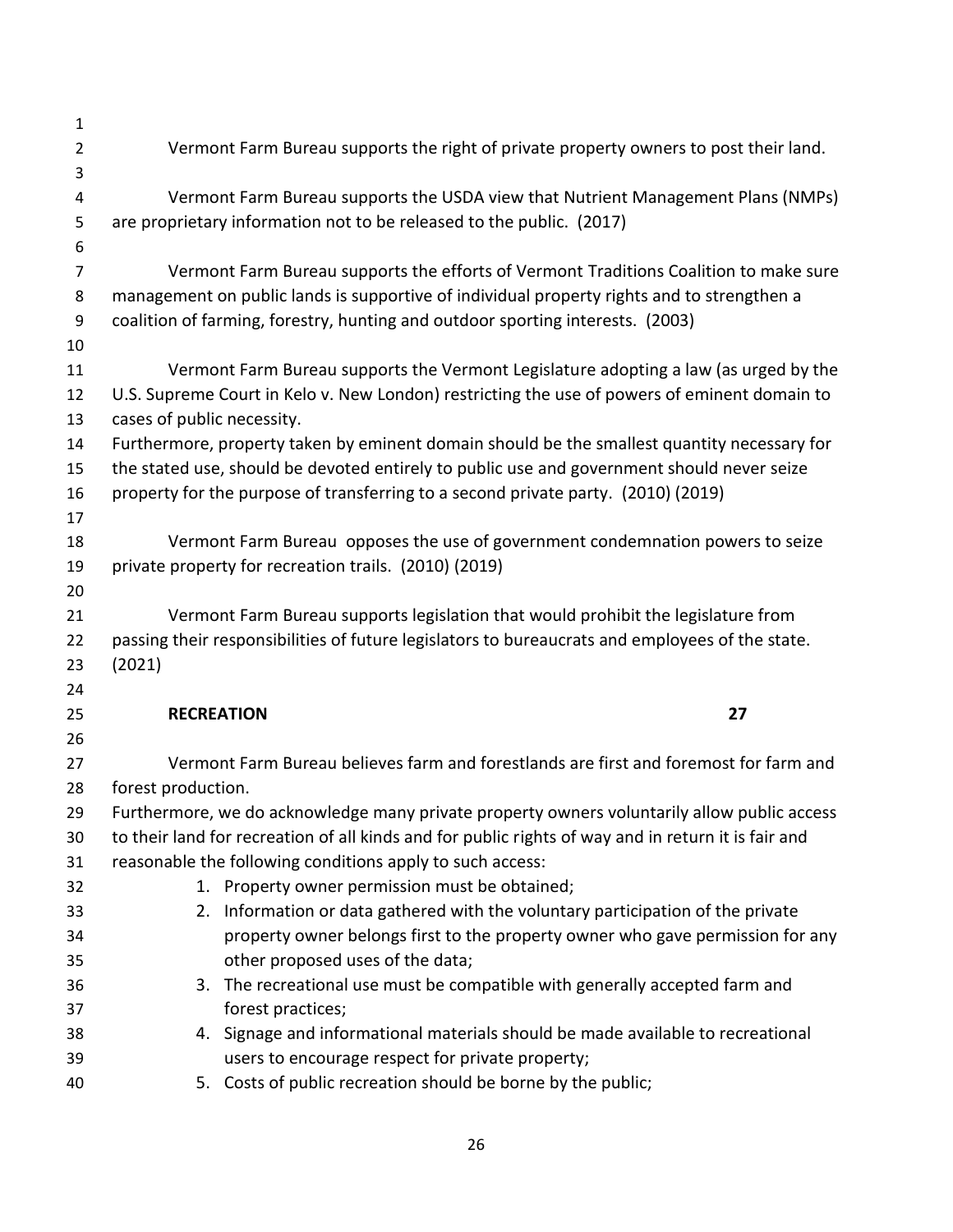| $\mathbf{1}$   |                   | 6. Private support to help maintain and improve lands allowing public access                     |    |
|----------------|-------------------|--------------------------------------------------------------------------------------------------|----|
| $\overline{2}$ |                   | should be encouraged.                                                                            |    |
| 3              |                   |                                                                                                  |    |
| 4              |                   | Vermont Farm Bureau supports legislation and regulation to preserve and facilitate               |    |
| 5              |                   | continued use of public lands including wilderness areas and other specifically designated areas |    |
| 6              |                   | for horse trails, pack and saddle stock animals and other recreational pursuits. (2013)          |    |
| 7              |                   |                                                                                                  |    |
| 8              | <b>REGULATION</b> |                                                                                                  | 28 |
| 9<br>10        |                   |                                                                                                  |    |
| 11             | agriculture.      | Vermont Farm Bureau supports oversight of agriculture by VAAFM on all issues affecting           |    |
| 12             |                   | Furthermore, we support exempting agriculture from Act 250 as being fundamentally in the         |    |
| 13             | public interest.  |                                                                                                  |    |
| 14             |                   |                                                                                                  |    |
| 15             |                   | Vermont Farm Bureau supports a change in Act 250 when development is proposed to                 |    |
| 16             |                   | on land managed as agriculture or forestry any restrictions or conditions placed on the          |    |
| 17             |                   | development to obtain an Act 250 permit apply only to the portion of the property involved in    |    |
| 18             |                   | the development. Forestry and agricultural uses can continue without restrictions or             |    |
| 19             |                   | encumbrances. (2005)(2019) (2021)                                                                |    |
| 20             |                   |                                                                                                  |    |
| 21             |                   | Vermont Farm Bureau believes manure pits should not be assumed to be leaking unless              |    |
| 22             |                   | the assumption is verified by testing. (2011)                                                    |    |
| 23             |                   |                                                                                                  |    |
| 24             |                   | Vermont Farm Bureau supports the use of satellite manure storage. (2015) (2016)                  |    |
| 25             |                   |                                                                                                  |    |
| 26             |                   | Vermont Farm Bureau favors the right of landowners having the right to cut their trees           |    |
| 27<br>28       |                   | in the road right of way without having to get a permit from the town.                           |    |
| 29             |                   | Vermont Farm Bureau supports legislative changes creating a statute of limitations of            |    |
| 30             |                   | seven (7) years for state subdivision permit violations where such action was not willful and    |    |
| 31             |                   | where there is no threat to the public health and safety.                                        |    |
| 32             |                   |                                                                                                  |    |
| 33             |                   | Vermont Farm Bureau recommends farm enterprises be exempt from the Labor and                     |    |
| 34             |                   | Industry Public Building permitting requirements if:                                             |    |
| 35             |                   | 1. Those enterprises are involved primarily in production, preparation or packaging              |    |
| 36             |                   | farm products harvested on the premises;                                                         |    |
| 37             |                   | 2. There is no substantial public access to the farm buildings other than by farm                |    |
| 38             |                   | workers.                                                                                         |    |
| 39             |                   |                                                                                                  |    |
| 40             |                   | Vermont Farm Bureau supports exempting existing gravel pits from Act 250 review.                 |    |
| 41             |                   |                                                                                                  |    |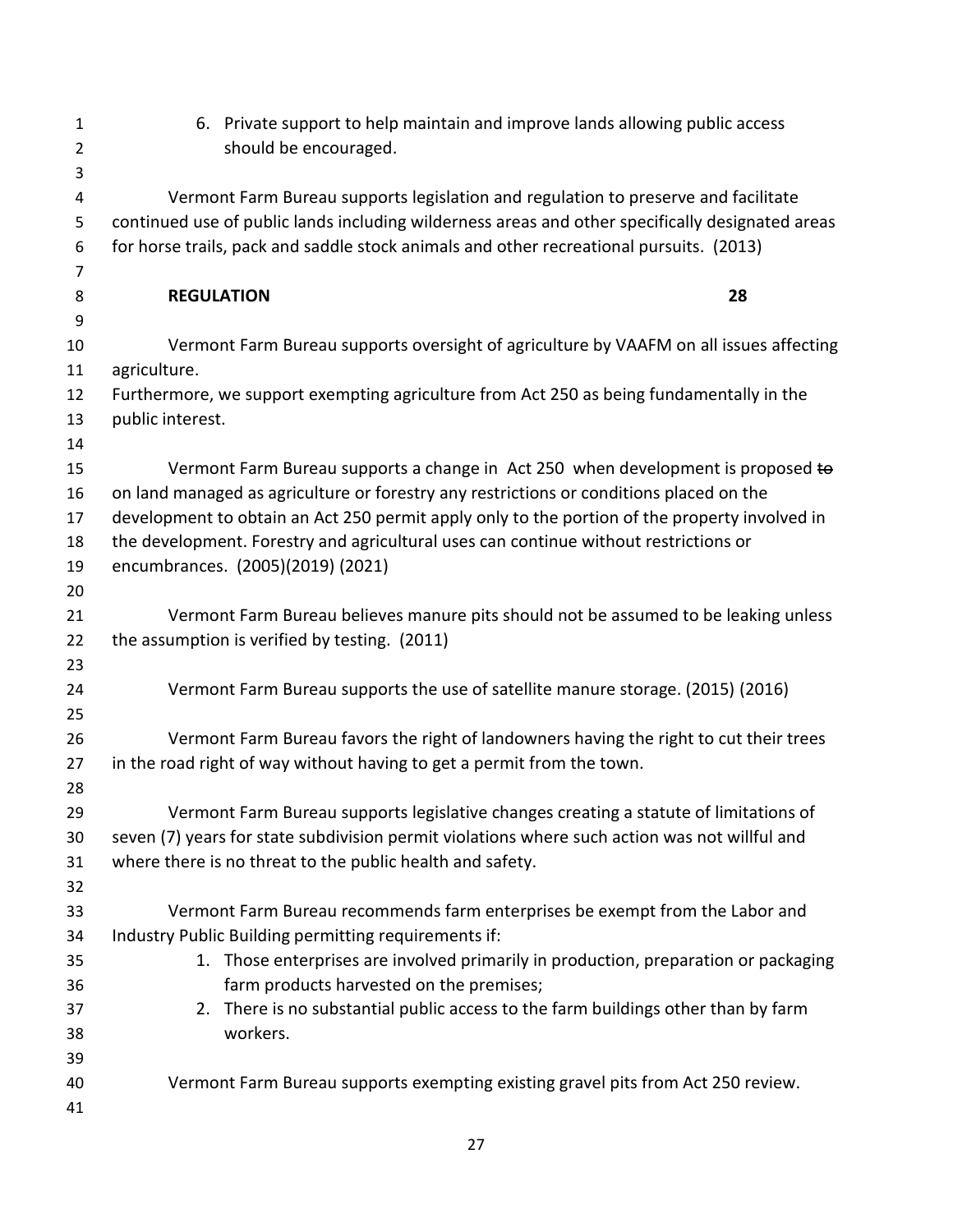| $\mathbf{1}$   | Vermont Farm Bureau favors legislation to streamline the present environmental                 |  |  |
|----------------|------------------------------------------------------------------------------------------------|--|--|
| $\overline{2}$ | permitting process by providing more information to permit applicants and avoiding             |  |  |
| 3              | duplication, unnecessary delays and frivolous appeals.                                         |  |  |
| 4              |                                                                                                |  |  |
| 5              | Vermont Farm Bureau supports expedited approval for communications facilities                  |  |  |
| 6              | including cell towers, which may be based in or upon existing farm structures or land. (2001)  |  |  |
| 7              |                                                                                                |  |  |
| 8              | Vermont Farm Bureau supports maintaining the right of farmers to contract for cell             |  |  |
| 9              | towers on conserved land without penalty. (2002)                                               |  |  |
| 10             |                                                                                                |  |  |
| 11             | Vermont Farm Bureau supports continuing efforts by the VAAFM working with DEC to               |  |  |
| 12             | streamline the burdensome permitting process for slaughterhouses in Vermont.                   |  |  |
| 13             |                                                                                                |  |  |
| 14             | Vermont Farm Bureau supports exempting farms with fewer than ten employees from                |  |  |
| 15             | OSHA regulations.                                                                              |  |  |
| 16             |                                                                                                |  |  |
| 17             | Vermont Farm Bureau supports reciprocity for pesticide applicators if they are certified       |  |  |
| 18             | in a bordering state.                                                                          |  |  |
| 19             |                                                                                                |  |  |
| 20             | Vermont Farm Bureau believes criterion 9(b) regarding primary ag soils should be               |  |  |
| 21             | eliminated from the Act 250 environmental development law.                                     |  |  |
| 22             |                                                                                                |  |  |
| 23             | Vermont Farm Bureau supports keeping responsibility for animal cruelty reporting,              |  |  |
| 24             | investigations and enforcement on working farms in the VAAFM where there is educated           |  |  |
| 25             | knowledge of accepted animal practices. (2014) (2016)                                          |  |  |
| 26             |                                                                                                |  |  |
| 27             | Vermont Farm Bureau supports the inclusion of farm stands as agricultural buildings as         |  |  |
| 28             | defined by the state regardless of the amount of sales or whether the land used for production |  |  |
| 29             | is contiguous to the stand as long as the stand sells farm products produced by the            |  |  |
| 30             | farmer/farmers. (2015)                                                                         |  |  |
| 31             |                                                                                                |  |  |
| 32             | RIGHT TO FARM AND PRACTICE FORESTRY<br>29                                                      |  |  |
| 33             |                                                                                                |  |  |
| 34             | Vermont Farm Bureau supports:                                                                  |  |  |
| 35             | 1. The right of Vermont private property owners to produce and market                          |  |  |
| 36             | agricultural products;                                                                         |  |  |
| 37             | 2. A farmer's right to choose agricultural methods including modern technologies,              |  |  |
| 38             | providing that RAPS and AMPs are practiced; (2011)                                             |  |  |
| 39             | 3. Actions to ensure farmers are protected from undue liability and nuisance suits             |  |  |
| 40             | when carrying out such practices;                                                              |  |  |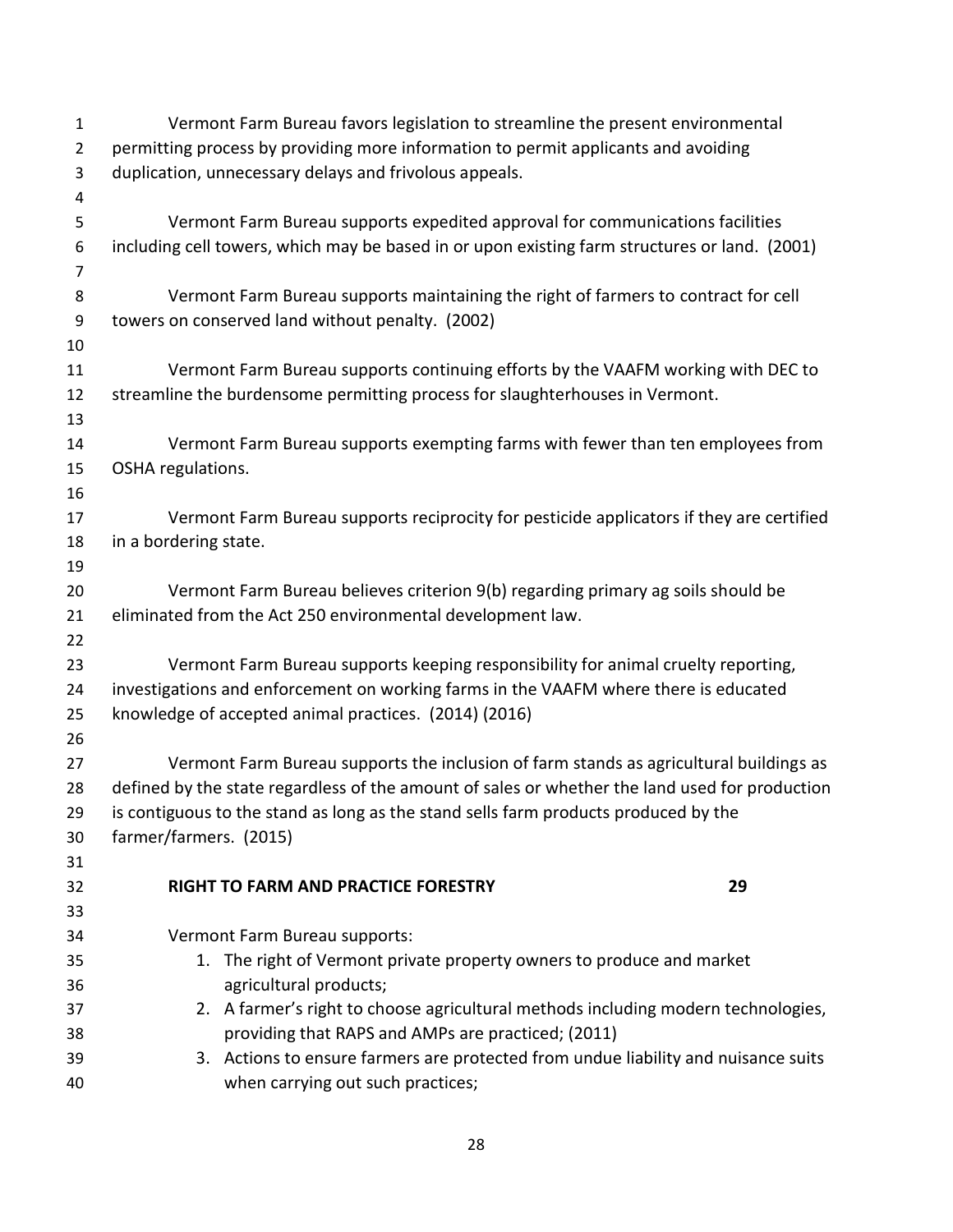| $\mathbf{1}$<br>$\overline{2}$ | 4. Informing all purchasers of Vermont property of a private property owner's<br>fundamental "right to farm" within RAPs; |  |
|--------------------------------|---------------------------------------------------------------------------------------------------------------------------|--|
| 3                              | 5. VAAFM establishing a variance process in regards to RAPs regulations. (2013)                                           |  |
| 4                              |                                                                                                                           |  |
| 5                              | Vermont Farm Bureau supports a right to practice forestry that will relieve landowners                                    |  |
| 6<br>7                         | from lawsuits for injury from normal forest operations. (2016)                                                            |  |
| 8                              | Vermont Farm Bureau supports only the Secretary of Agriculture – not towns or other                                       |  |
| $\boldsymbol{9}$               | municipalities - setting the stands for nuisance issues of noise, odor, traffic, flies and other                          |  |
| 10                             | pests on all agricultural operations. (2008) (2015)                                                                       |  |
| 11                             |                                                                                                                           |  |
| 12                             | Vermont Farm Bureau supports the introduction of legislation requiring homebuyers                                         |  |
| 13<br>14                       | who move next to farms be informed that agriculture can be noisy, odoriferous, dusty and<br>farmers have a right to farm. |  |
| 15                             | Furthermore, developers and real estate agents should be required to inform potential buyers                              |  |
| 16                             | about Vermont's Right to Farm whenever property changes hands. (2008)                                                     |  |
| 17                             | Vermont Farm Bureau supports continuation of the Large, Medium and Small Farm                                             |  |
| 18                             | Operation laws with an appropriate level of review by the VAAFM of all livestock operations                               |  |
| 19                             | and the impacts these have on the environment and the community.                                                          |  |
| 20                             | Furthermore, we will do whatever is necessary to keep all agriculture oversight within the                                |  |
| 21                             | VAAFM. (2011) (2019)                                                                                                      |  |
| 22                             |                                                                                                                           |  |
| 23                             | Vermont Farm Bureau resolves commercial farms encroached on by suburban areas                                             |  |
| 24                             | should not be subject to regulation under nuisance or noise laws and all existing regulatory                              |  |
| 25                             | exemptions for on-going farm operations should be maintained.                                                             |  |
| 26                             |                                                                                                                           |  |
| 27                             | Vermont Farm Bureau will continue to have an active role in protecting the Right to                                       |  |
| 28                             | Farm Law specifically by requesting all water quality laws be based on solid science. (2019)                              |  |
| 29                             |                                                                                                                           |  |
| 30                             | Vermont Farm Bureau supports legislation to protect farm animal owners from being                                         |  |
| 31                             | held criminally liable for any accident caused by their roaming animals having escaped                                    |  |
| 32                             | confinement. (2016) (2017)                                                                                                |  |
| 33                             |                                                                                                                           |  |
| 34                             | Vermont Farm Bureau will ask the legislature to strengthen Vermont's Right to Farm                                        |  |
| 35                             | Law to protect farmers and farmland whose use has been modified yet still stays within                                    |  |
| 36                             | Vermont's definition of farming (10 V.S.A. Section 6001(22)). (2016)                                                      |  |
| 37                             |                                                                                                                           |  |
| 38                             | <b>SOLID WASTE/RESIDUALS</b><br>30                                                                                        |  |
| 39                             |                                                                                                                           |  |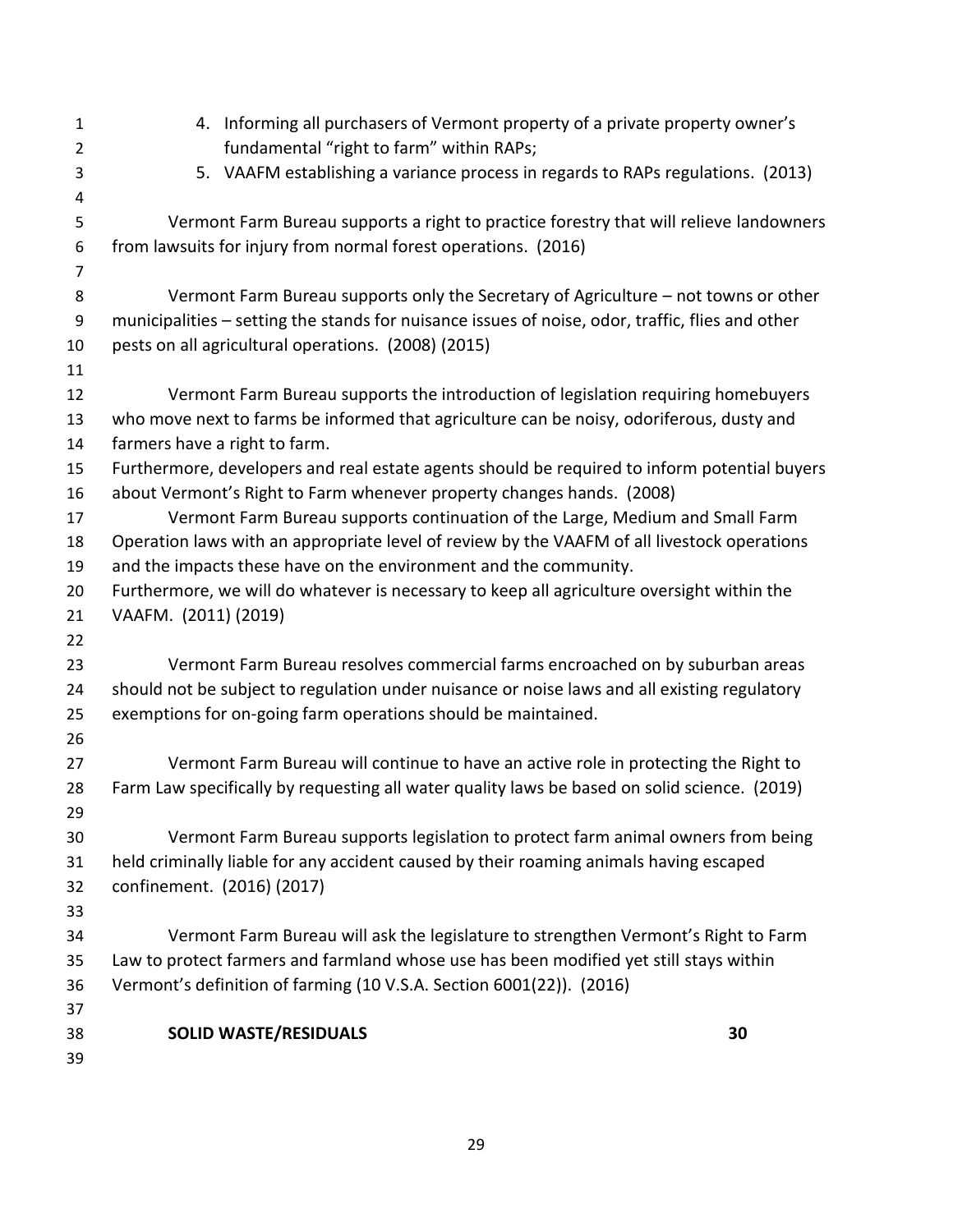| $\mathbf{1}$        | Vermont Farm Bureau supports common sense approaches to Vermont's solid waste                        |
|---------------------|------------------------------------------------------------------------------------------------------|
| $\overline{2}$      | problems coming from locally developed solutions including marketing of recycle materials and        |
| 3                   | efficient handling of waste collection and transportation.                                           |
| 4                   | Furthermore, it would be especially helpful for simple and clear guidelines to achieve effective     |
| 5                   | waste disposal. We especially support:                                                               |
| 6<br>$\overline{7}$ | 1. Allowing farm-generated residuals composted on the farm to be done without<br>permits under RAPs; |
| 8                   | 2. Permitting of composting with guidelines for accepting compostable waste from                     |
| 9                   | off a particular farm;                                                                               |
| 10                  | 3. Encouragement of businesses assisting farms in disposal of farm residuals.                        |
| 11                  | (2013)                                                                                               |
| 12                  |                                                                                                      |
| 13                  | Vermont Farm Bureau requests the VAAFM return to the position of composting of off-                  |
| 14                  | farm food scraps on the farm as RAPs as long as the compost is principally used on the farm.         |
| 15                  | (2013)                                                                                               |
| 16                  |                                                                                                      |
| 17                  | 31<br><b>TAXATION - MISCELLANEOUS</b>                                                                |
| 18                  |                                                                                                      |
| 19                  | Vermont Farm Bureau favors repeal of inheritance taxes as they are an unfair second tax              |
| 20                  | on assets working against future generations being able to continue family farm operations.          |
| 21                  | Furthermore, we support increasing the federal exemption absent outright appeal. (2012)              |
| 22                  |                                                                                                      |
| 23                  | Vermont Farm Bureau supports estate taxes on agricultural and forestland being based                 |
| 24                  | on UVA rather than on fair market value.                                                             |
| 25                  |                                                                                                      |
| 26                  | Vermont Farm Bureau supports exempting farms from estate taxes upon the death of                     |
| 27                  | the owner as long as the ownership stays within the family. (2011)                                   |
| 28                  |                                                                                                      |
| 29                  | Vermont Farm Bureau supports simplification of the Federal Tax code. (2011)                          |
| 30<br>31            | Vermont Farm Bureau supports increasing the gift tax exemption of \$20,000 per person                |
| 32                  | per year.                                                                                            |
| 33                  |                                                                                                      |
| 34                  | Vermont Farm Bureau strongly supports continuation of the retail sales tax exemption                 |
| 35                  | for agricultural items;                                                                              |
| 36                  | Furthermore, we oppose local or state taxes on farm machinery used for custom work. (2016)           |
| 37                  |                                                                                                      |
| 38                  | Vermont Farm Bureau requests the Legislature clarify exempt purchases for agricultural               |
| 39                  | uses and any past purchases be grandfathered in except in the most egregious of cases. (2014)        |
| 40                  |                                                                                                      |
|                     |                                                                                                      |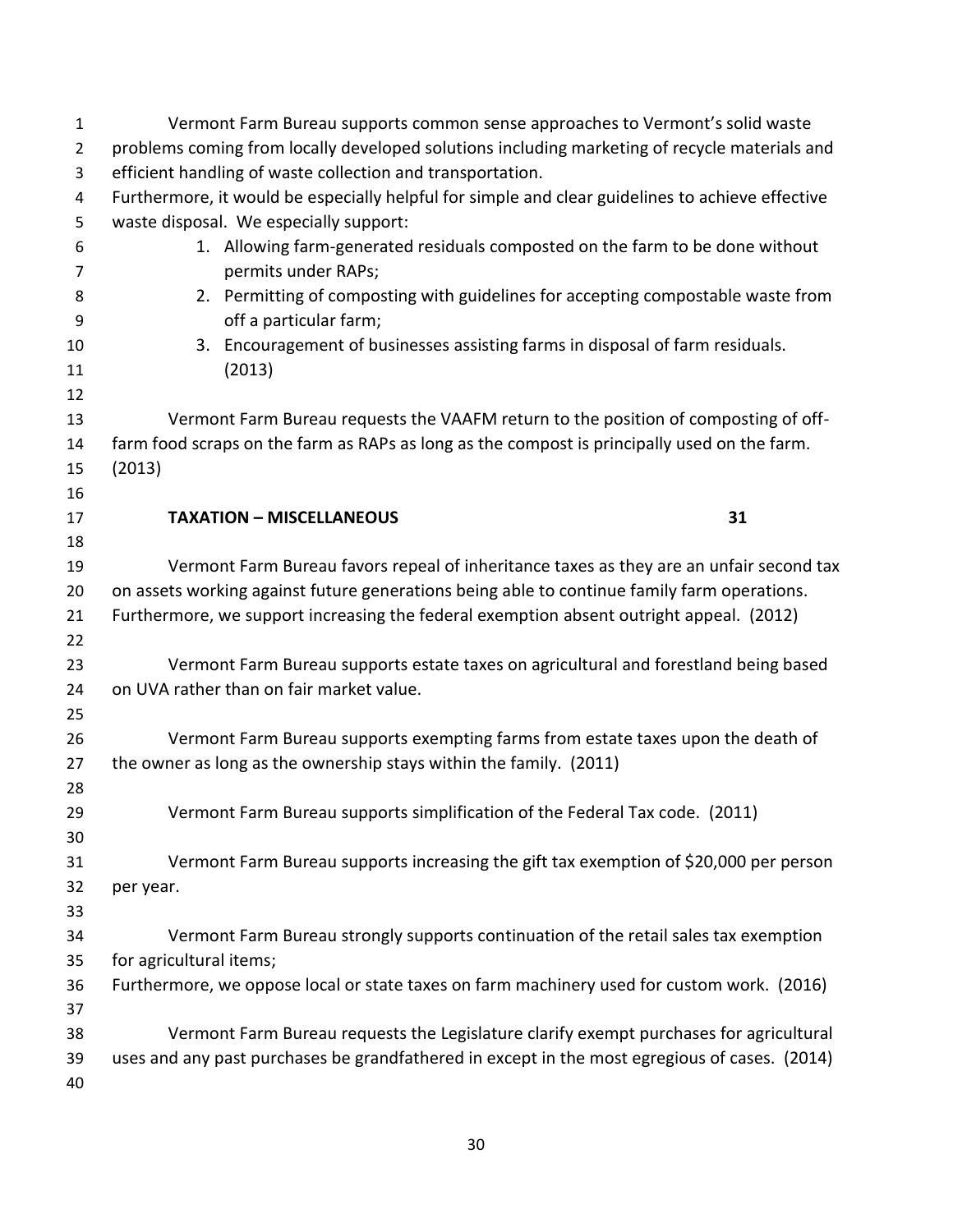| $\mathbf{1}$   | Vermont Farm Bureau supports the drafting of legislation that would allow motorized            |
|----------------|------------------------------------------------------------------------------------------------|
| $\overline{2}$ | vehicles registered as agricultural vehicles to be exempt from Vermont sales tax. (2005)       |
| 3              |                                                                                                |
| 4              | Vermont Farm Bureau opposes the addition of a sales tax to gasoline. (2011)                    |
| 5              |                                                                                                |
| 6              | Vermont Farm Bureau believes the State of Vermont should eliminate the state capital           |
| $\overline{7}$ | gains tax on the first \$10,000 on long-term investment.                                       |
| 8              |                                                                                                |
| 9              | Vermont Farm Bureau opposes the minimum entity tax on partnerships.                            |
| 10             |                                                                                                |
| 11             | Vermont Farm Bureau believes college expenses should be deductible expenses on                 |
| 12             | individual tax returns.                                                                        |
| 13             |                                                                                                |
| 14             | Vermont Farm Bureau supports a sales tax exemption for building materials used for             |
| 15             | agricultural construction and/or renovations. (2012) (2013)                                    |
| 16             |                                                                                                |
| 17             | Vermont Farm Bureau oppose a federal value-added tax. (2009)                                   |
| 18             | Vermont Farm Bureau supports the rebate of state tax paid on fuel used in vehicles             |
| 19             | registered with an agricultural plate. (2009)                                                  |
| 20             |                                                                                                |
| 21             | Vermont Farm Bureau supports the repeal which requires small businesses issue a 1099           |
| 22             | to all vendors and service providers who supply more than \$600 per year. (2012)               |
| 23             |                                                                                                |
| 24             | Vermont Farm Bureau opposes any proposal for a freestanding carbon tax;                        |
| 25             | Furthermore, a tax based on the carbon content of fuel might be entertained to the extent it   |
| 26             | replaces all other taxes on fuels and the proceeds are dedicated to transportation             |
| 27             | infrastructure in a similar fashion to existing fuel taxes. (2016) (2017) (2018)               |
| 28             |                                                                                                |
| 29             | <b>TAXATION - PROPERTY</b><br>32                                                               |
| 30             |                                                                                                |
| 31             | Vermont Farm Bureau supports elimination of the Vermont land gains tax from land               |
| 32<br>33       | sold for agricultural use. (2005)                                                              |
| 34             | Vermont Farm Bureau supports UVA for all land growing farm and forest products. This           |
| 35             | should be Vermont tax policy and not a program. (2011) (2015) (2016)                           |
| 36             |                                                                                                |
| 37             | Vermont Farm Bureau reaffirms policy supporting Current Use and asks the Legislature           |
| 38             | study a change to UVA as a policy of the state this biennium. (2020)                           |
| 39             |                                                                                                |
| 40             | Vermont Farm Bureau requests that all Current Use Recertification forms be mailed to           |
| 41             | all owners to prevent a person from unknowingly losing their Current Use status. (2020) (2021) |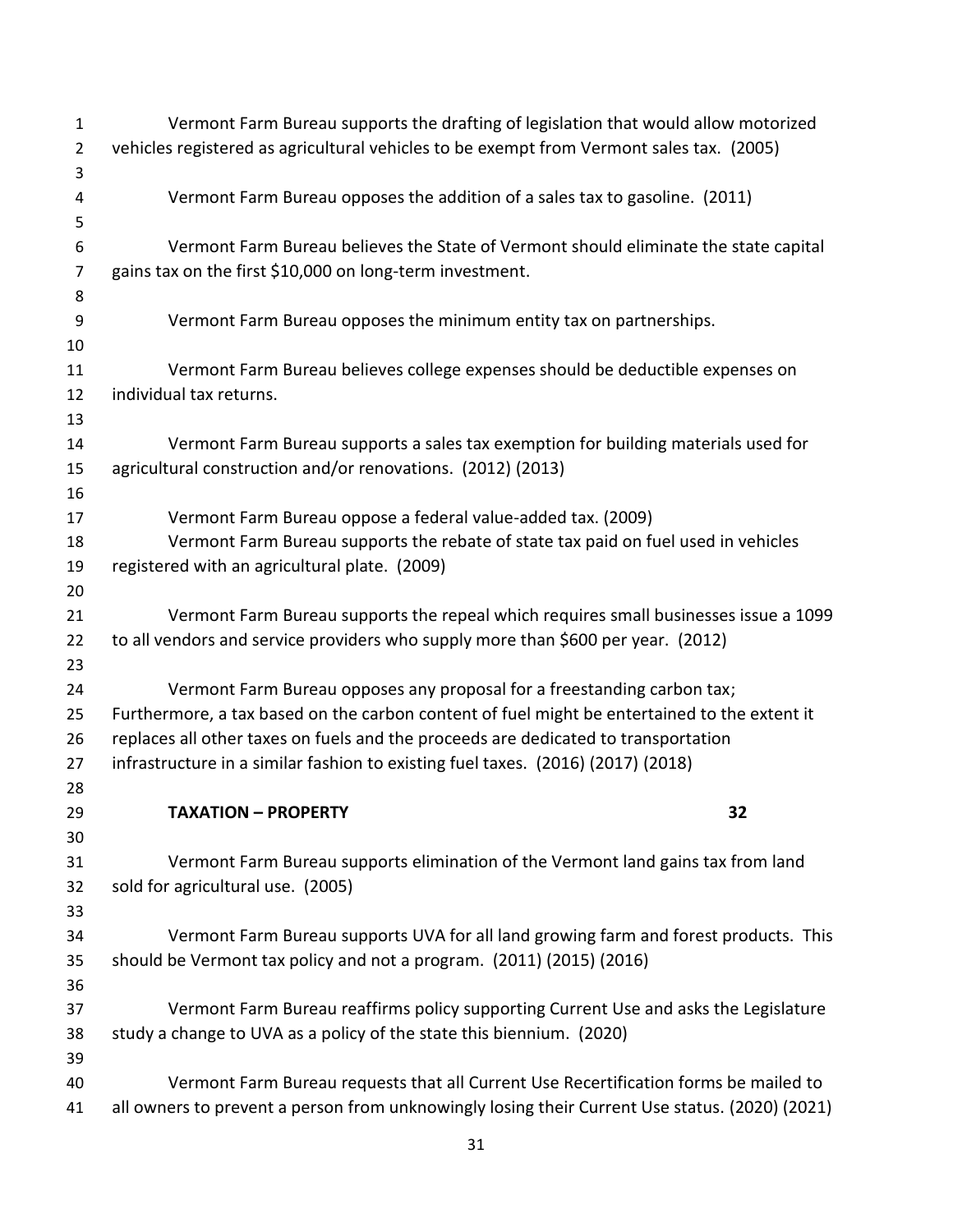| $\mathbf{1}$     |                                                                                                                                                    |  |
|------------------|----------------------------------------------------------------------------------------------------------------------------------------------------|--|
| $\overline{2}$   | Vermont Farm Bureau believes farm and forestland should not carry the burden of                                                                    |  |
| 3                | funding education and residential property should share equally in supporting education.                                                           |  |
| 4                |                                                                                                                                                    |  |
| 5                | Vermont Farm Bureau proposes agricultural structures - including qualified equine                                                                  |  |
| 6                | structures $-$ be exempt from the property tax. (2017)                                                                                             |  |
| 7                |                                                                                                                                                    |  |
| 8                | Vermont Farm Bureau opposes capital gains tax policy giving a competitive advantage to                                                             |  |
| $\boldsymbol{9}$ | Land Trusts and environmental groups in the purchase of rural land and other property. (2003)                                                      |  |
| 10               |                                                                                                                                                    |  |
| 11               | Vermont Farm Bureau strongly supports the UVA system and encourages efforts to                                                                     |  |
| 12               | improve the integrity and public perceptions about this vitally important system of tax equity.                                                    |  |
| 13               | Furthermore, we resolve to encourage better understanding of the vital role agriculture plays in                                                   |  |
| 14               | the state's economy and the role programs such as UVA play in agriculture's sustainability.                                                        |  |
| 15               | (2014)                                                                                                                                             |  |
| 16               |                                                                                                                                                    |  |
| 17               | Vermont Farm Bureau opposes any substantial adjustments which would have a                                                                         |  |
| 18               | detrimental effect on participants in the UVA program. (2017)                                                                                      |  |
| 19               |                                                                                                                                                    |  |
| 20               | Vermont Farm Bureau opposes connecting water quality initiative penalties with the                                                                 |  |
| 21               | voluntary and contractual UVA program. (2015) (2016) (2017) (2018) (2021)                                                                          |  |
| 22               |                                                                                                                                                    |  |
| 23               | Vermont Farm Bureau supports the ability of UVA land to be posted like any other.                                                                  |  |
| 24               | (2015)                                                                                                                                             |  |
| 25               |                                                                                                                                                    |  |
| 26               | Vermont Farm Bureau supports defining equine farm income to include Vermont                                                                        |  |
| 27               | diverse equine activities such as boarding horses, therapeutic riding and lessons. (2016)                                                          |  |
| 28               |                                                                                                                                                    |  |
| 29               | Vermont Farm Bureau supports permanent continuation of UVA at values established by                                                                |  |
| 30               | the Current Use Advisory Board.                                                                                                                    |  |
| 31               |                                                                                                                                                    |  |
| 32               | Vermont Farm Bureau supports allowing participants of the UVA program to exit with                                                                 |  |
| 33               | no penalty if the present program is changed in any way;                                                                                           |  |
| 34               | Furthermore, we support reducing or removing the penalty on land removed from UVA.                                                                 |  |
| 35               |                                                                                                                                                    |  |
| 36               | Vermont Farm Bureau opposes restrictions such as public access without owner                                                                       |  |
| 37               | permission, including the posting of the property and urge:<br>1) "potential" and "prospective" be deleted from the definition of appraisal value; |  |
| 38               | Property assessments should reflect encumbrances and restrictions imposed by law                                                                   |  |
| 39<br>40         | 2)<br>or regulation, including easements, Accepted Management Practices, Required                                                                  |  |
| 41               | Agricultural Practices, EPA regulations and zoning/town plans;                                                                                     |  |
|                  |                                                                                                                                                    |  |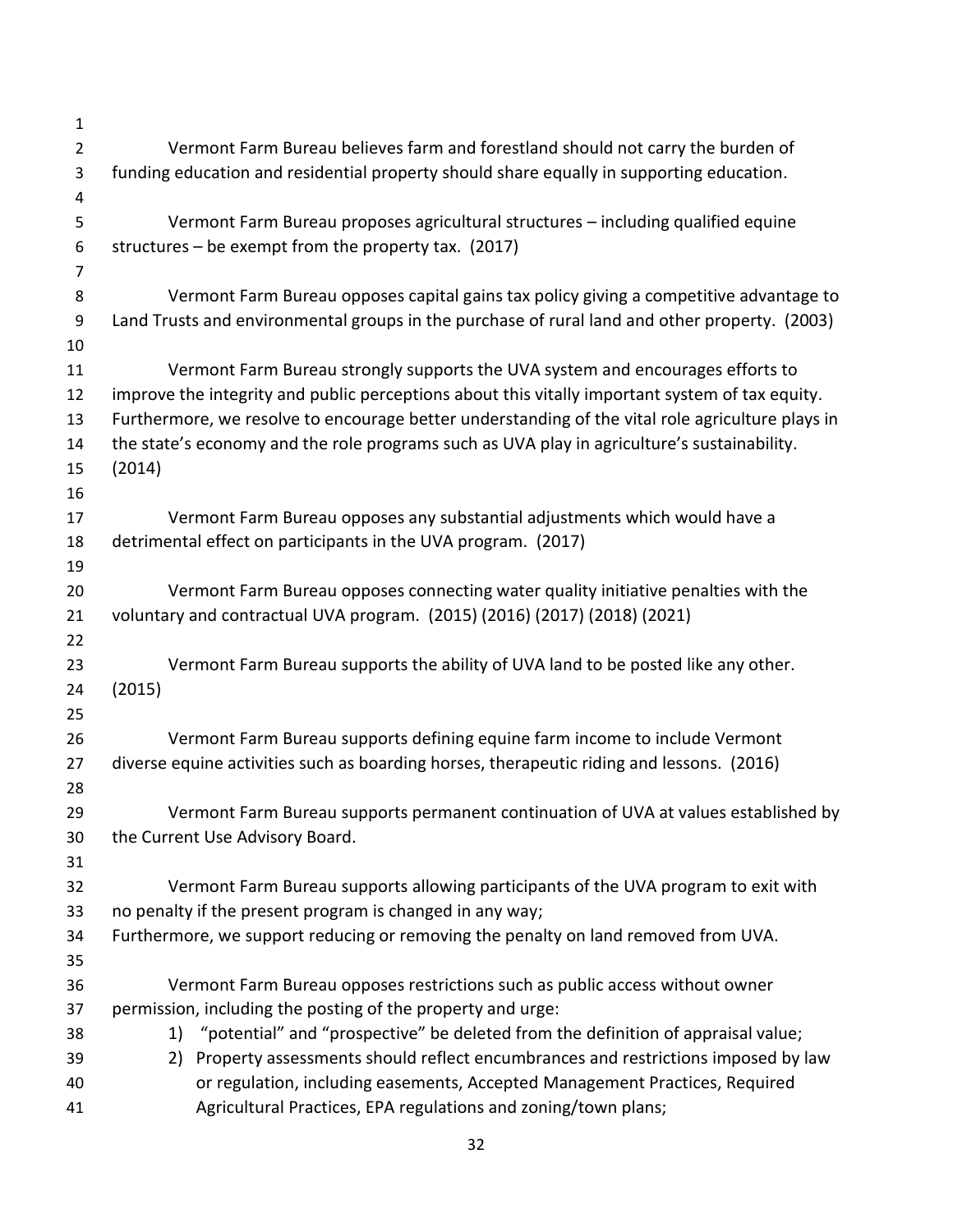| $\mathbf{1}$   | 3) Farm and Forestland should be assessed at its ability to produce food and fiber;             |
|----------------|-------------------------------------------------------------------------------------------------|
| $\overline{2}$ | Elimination of education taxes on working farm and forest lands; (2002)<br>4)                   |
| 3              | Participants in UVA not be disqualified if their lands are operated for the purposes of<br>5)   |
| 4              | fee hunting and fishing. (2003)                                                                 |
| 5              |                                                                                                 |
| 6              | Vermont Farm Bureau supports the concept of land fully conserved by grants of                   |
| $\overline{7}$ | conservation easements should be valued on the Grand List at Use Value and not included in      |
| 8              | the UVA Program. (2010)                                                                         |
| 9              |                                                                                                 |
| 10             | Vermont Farm Bureau supports the lien placed against the deed of a UVA Program                  |
| 11             | participant to be considered under law as a binding contract. (2011) (2016)                     |
| 12             |                                                                                                 |
| 13             | Vermont Farm Bureau supports the Land Use Change Tax (LUCT) to consist only of the              |
| 14             | landowner refunding a five year benefit on the affected deed in the event land is considered to |
| 15             | be developed and withdrawn from the UVA Program by reason of a gift to a relative or            |
| 16             | employee. (2010) (2019)                                                                         |
| 17             | Vermont Farm Bureau supports policy such that when excluding land from the UVA                  |
| 18             | program, said land should not be appraised as a free-standing parcel in violation of honest     |
| 19             | appraisal. (2016) (2019)                                                                        |
| 20             |                                                                                                 |
| 21             | Vermont Farm Bureau supports allowing a landowner in the UVA Program to relocate an             |
| 22             | undeveloped, withdrawn site of two acres or less once within an enrolled parcel without         |
| 23             | incurring the Land Use Change Tax and provided there is no reduction in the area of enrolled    |
| 24             | land. (2011)                                                                                    |
| 25             |                                                                                                 |
| 26             | Vermont Farm Bureau supports the State setting the penalty for land withdrawn from              |
| 27             | the UVA Program and not the individual Town Listers. (2011)                                     |
| 28             |                                                                                                 |
| 29             | Vermont Farm Bureau supports establishment of an appeal process within the                      |
| 30             | Department of Forests and Parks in relation to the UVA Program to allow an appeal of an         |
| 31             | adverse inspection report before disenrollment from the Program. (2012) (2013)                  |
| 32             |                                                                                                 |
| 33             | Vermont Farm Bureau supports fixing the Current Use penalty so it can be known in               |
| 34             | advance and that it is administered fairly across the state.                                    |
| 35             | Furthermore, we support going back to the equalized, listed, prorated value formula used in the |
| 36             | past. (2019)                                                                                    |
| 37             |                                                                                                 |
| 38             | Vermont Farm Bureau opposes taking funds from the Property Tax Abatement Programs               |
| 39             | for other purposes. (2012)                                                                      |
| 40             |                                                                                                 |
| 41             | 33<br><b>TRANSPORTATION</b>                                                                     |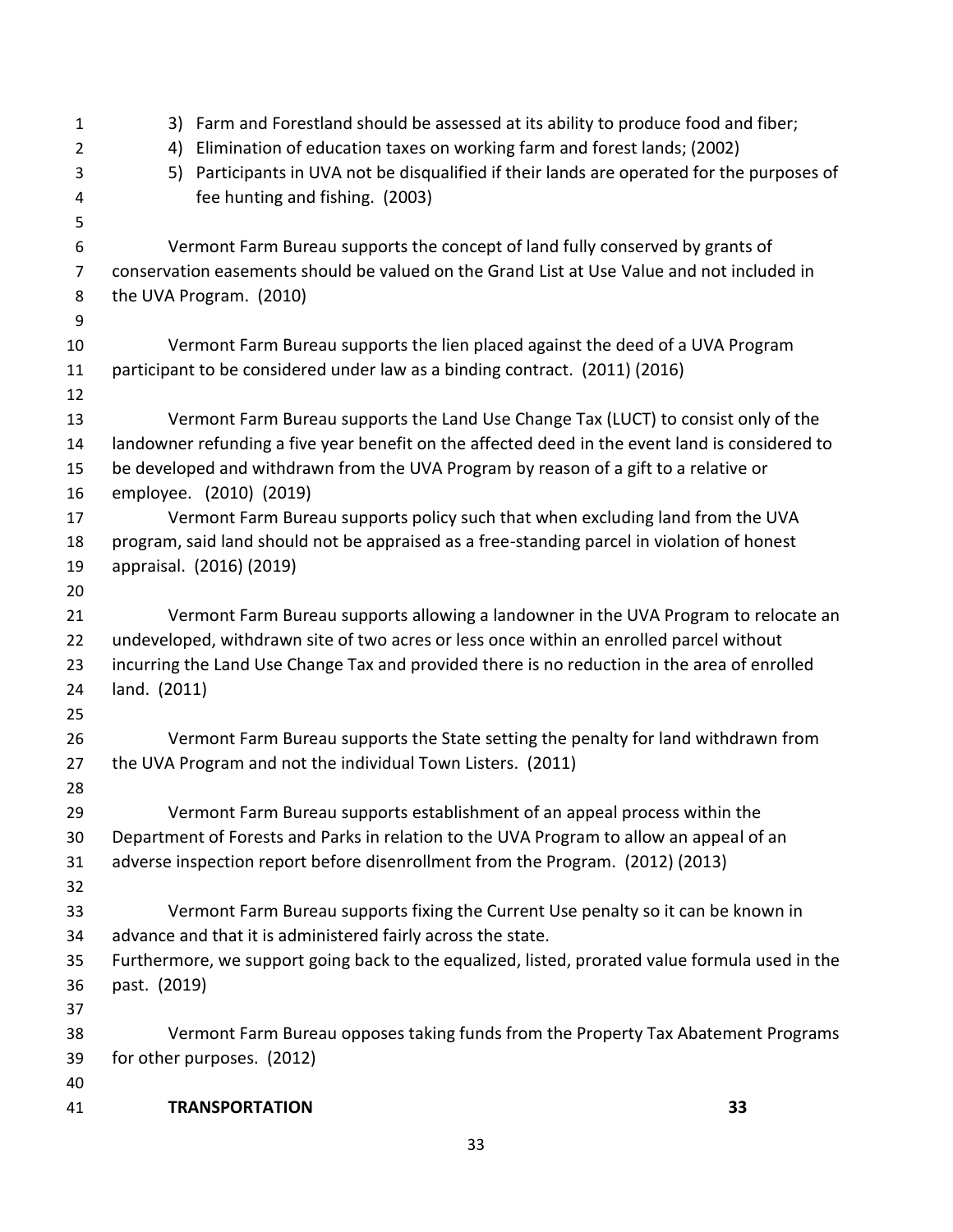| $\mathbf{1}$     |                                                                                                        |
|------------------|--------------------------------------------------------------------------------------------------------|
| $\overline{2}$   | Vermont Farm Bureau asks the appropriate authorities to develop agricultural highway                   |
| 3                | signage warning motorists they are in a farming area and to be on the alert for agricultural           |
| 4                | activities. (2016)                                                                                     |
| 5                |                                                                                                        |
| 6                | Vermont Farm Bureau supports sufficient resources be allocated to maintain a strong                    |
| $\overline{7}$   | transportation infrastructure that will also support the movement of agricultural products in          |
| 8                | our region. (2007)                                                                                     |
| $\boldsymbol{9}$ |                                                                                                        |
| 10               | Vermont Farm Bureau supports a waiver from interstate weight limits for trucks with                    |
| 11               | agricultural or forestry products. (2009)                                                              |
| 12               |                                                                                                        |
| 13               | Vermont Farm Bureau supports a thorough revision of VTRANS rules affecting truck                       |
| 14               | weights, axle configurations, safety improvements in truck design and other technical issues to        |
| 15               | make possible easy interstate and international commerce. (2015)                                       |
| 16               |                                                                                                        |
| 17               | Vermont Farm Bureau supports harmonizing Vermont truck weight laws with those of                       |
| 18               | neighboring states and provinces. (2017)                                                               |
| 19               |                                                                                                        |
| 20               | Vermont Farm Bureau supports making state engineers available to evaluate wooden                       |
| 21               | deck bridges on a case-by-case basis if some appeals the weight limits and safety. (2017)              |
| 22               |                                                                                                        |
| 23               | Vermont Farm Bureau would like the VTRANS to understand the economic disadvantage                      |
| 24               | Vermont farmers and other businesses using our rail system are at compared to other                    |
| 25               | businesses in neighboring states. (The Vermont rail system cannot handle rail cars weighing            |
| 26               | 286,000 pounds which is the national guide which results in increasing freight rates to                |
| 27               | Vermonters.) (2015) (2019)                                                                             |
| 28               |                                                                                                        |
| 29               | Vermont Farm Bureau supports state statutes which provide the right to safe access for                 |
| 30               | all agricultural practices and the right to public access to sell agricultural products (including but |
| 31               | not limited to dairy products, produce, maple syrup, horticulture and forestry) across railroad        |
| 32               | crossings. (2009) (2016) (2017)                                                                        |
| 33               | Vermont Farm Bureau supports grandfathering all farming activities involving a railroad                |
| 34<br>35         | crossing as of 1/1/2009. (2008) (2016) (2017)                                                          |
| 36               |                                                                                                        |
| 37               | Vermont Farm Bureau supports legislation:                                                              |
| 38               | Ensuring the State identifies and inspects for safety all farm crossings,<br>1.                        |
| 39               | including the storage of hazardous materials;                                                          |
| 40               | Prohibiting the storage of freight cars and tankers impairing the visibility at<br>2.                  |
| 41               | farm crossings;                                                                                        |
|                  |                                                                                                        |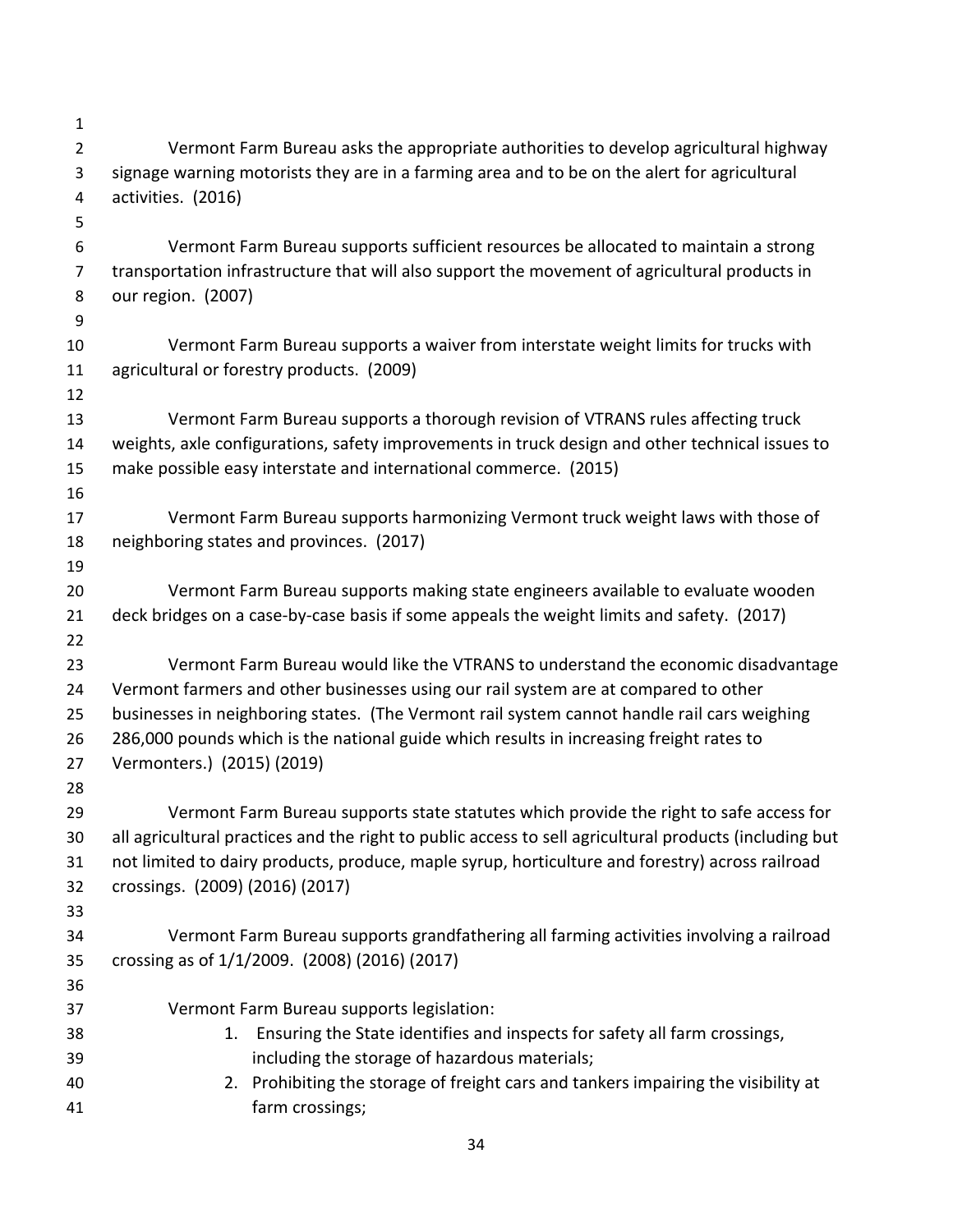| $\mathbf{1}$   | 3. Ensuring timely information for farmers about train schedules at farm                          |
|----------------|---------------------------------------------------------------------------------------------------|
| $\overline{2}$ | crossings;                                                                                        |
| 3              | Supporting farmer education on farm crossing safety;<br>4.                                        |
| 4              | Requiring the State to review insurance policies held by railway companies<br>5.                  |
| 5              | and to revise the lease requirements regarding liability coverage at farm                         |
| 6              | crossings. (2017)                                                                                 |
| 7              |                                                                                                   |
| 8              | Vermont Farm Bureau supports the unrestricted right of vehicles involved in natural               |
| 9              | resource industries to travel Vermont roads and highways consistent with the public health and    |
| 10             | safety.                                                                                           |
| 11             | Furthermore, specialized equipment used to apply materials to crops or to harvest crops should    |
| 12             | be considered agricultural vehicles for the purpose of registration and permits.                  |
| 13             |                                                                                                   |
| 14             | Vermont Farm Bureau supports a mechanism enabling farmers and custom operators to                 |
| 15             | purchase highway diesel fuel tax-free at the point of purchase. (2006)                            |
| 16             |                                                                                                   |
| 17             | Vermont Farm Bureau supports allowing tandem trailers on interstate highways and                  |
| 18             | also supports permitting trucks with agricultural or forest product overweight permits authority  |
| 19             | to use interstate highways (where feasible) to substantially shorten trips. (2006)                |
| 20             |                                                                                                   |
| 21             | Vermont Farm Bureau supports increased VTRANS focus on needed repair and                          |
| 22             | maintenance on state highways and bridges. (2015)                                                 |
| 23             |                                                                                                   |
| 24             | Vermont Farm Bureau recommends interstate highways allow the same weight limits                   |
| 25             | presently allowed on all secondary highways.                                                      |
| 26             |                                                                                                   |
| 27             | Vermont Farm Bureau supports increased VTRANS focus on repair and maintenance of                  |
| 28             | right of way fences along the Interstate system bordering land where animals are actively being   |
| 29             | pastured, not only for the safety of motorists but also to fulfill the promise made to landowners |
| 30             | when the system was built. (2013)                                                                 |
| 31             |                                                                                                   |
| 32             | Vermont Farm Bureau supports legislation to provide reciprocal agreements,                        |
| 33             | regulations and laws for truck travel between all New England states and New York.                |
| 34             |                                                                                                   |
| 35             | Vermont Farm Bureau supports cooperation between town and state highway officials                 |
| 36             | and local farmers to develop reasonable solutions to problems such as left-hand turns by farm     |
| 37             | machinery.                                                                                        |
| 38             | Furthermore, we also support educating drivers about slow-moving vehicle signs in driver's        |
| 39             | manuals and public information campaigns.                                                         |
| 40             |                                                                                                   |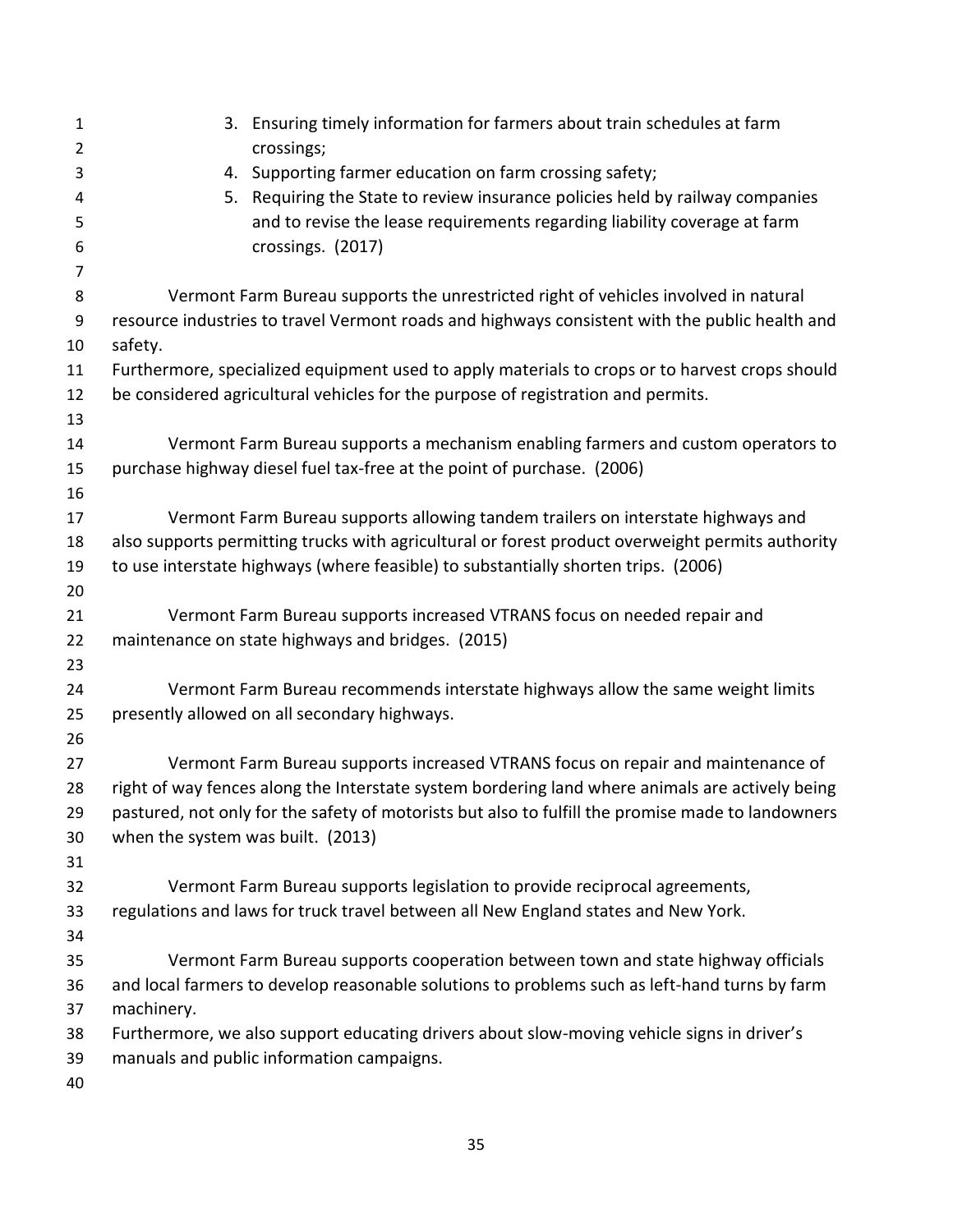| $\mathbf{1}$   | Vermont Farm Bureau supports continued improvement of U.S. Route 2 as the primary                |
|----------------|--------------------------------------------------------------------------------------------------|
| $\overline{2}$ | east-west corridor through northern New England.                                                 |
| 3              |                                                                                                  |
| 4              | Vermont Farm Bureau supports a sales tax exemption on trucks registered as                       |
| 5              | agricultural. (2007)                                                                             |
| 6              |                                                                                                  |
| $\overline{7}$ | Vermont Farm Bureau supports the availability of natural gas for cars and trucks.                |
| 8              |                                                                                                  |
| 9              | Vermont Farm Bureau supports continuation of the weight limit exemption of ag service            |
| 10             | vehicles (feed, fertilizers and ag trucks). (2005)                                               |
| 11             |                                                                                                  |
| 12             | Vermont Farm Bureau encourages a cooperative effort between the farming community                |
| 13             | and Vermont law enforcement to improve awareness, understanding and voluntary compliance         |
| 14             | regarding laws regulating flying debris from mobile equipment. (2003)                            |
| 15             |                                                                                                  |
| 16             | Vermont Farm Bureau supports excluding incidents involving farm tractors on drivers'             |
| 17             | records when the farmer/employee is not at fault. (2003)                                         |
| 18             | Vermont Farm Bureau believes a farmer delivering product processed on the farm for               |
| 19             | retail sale in his own truck should not be required to meet CDL or hours of service              |
| 20             | requirements. (2006)                                                                             |
| 21             |                                                                                                  |
| 22             | Vermont Farm Bureau requests vehicle inspections need to be made simpler for the                 |
| 23             | inspector which will make the process less expensive for those getting inspections. (2019)       |
| 24             |                                                                                                  |
| 25             | <b>UVM AND VTC</b><br>34                                                                         |
| 26             |                                                                                                  |
| 27             | Vermont Farm Bureau seeks greater commitment from the UVM Extension Service to                   |
| 28             | engage with concerns of the working farm and forest communities and welcomes dialogue            |
| 29             | about the future of the UVM Extension. (2016)                                                    |
| 30             |                                                                                                  |
| 31             | Vermont Farm Bureau supports UVM and VTC maintaining their dairy and livestock                   |
| 32             | programs for the purpose of hands-on experiential student learning in all phases of farming.     |
| 33             | (2011) (2016)                                                                                    |
| 34             |                                                                                                  |
| 35             | Vermont Farm Bureau supports adequate funding of the UVM Extension Service and                   |
| 36             | offer our support to maintain its specialized ability to work with the agricultural and rural    |
| 37             | communities, particularly in subject areas and localities not serviced by other agencies. (2011) |
| 38             | (2015) (2021)                                                                                    |
| 39             |                                                                                                  |
| 40             | Vermont Farm Bureau encourages UVM Extension Service to add dairy and livestock                  |
| 41             | specialists. (2016)                                                                              |
|                |                                                                                                  |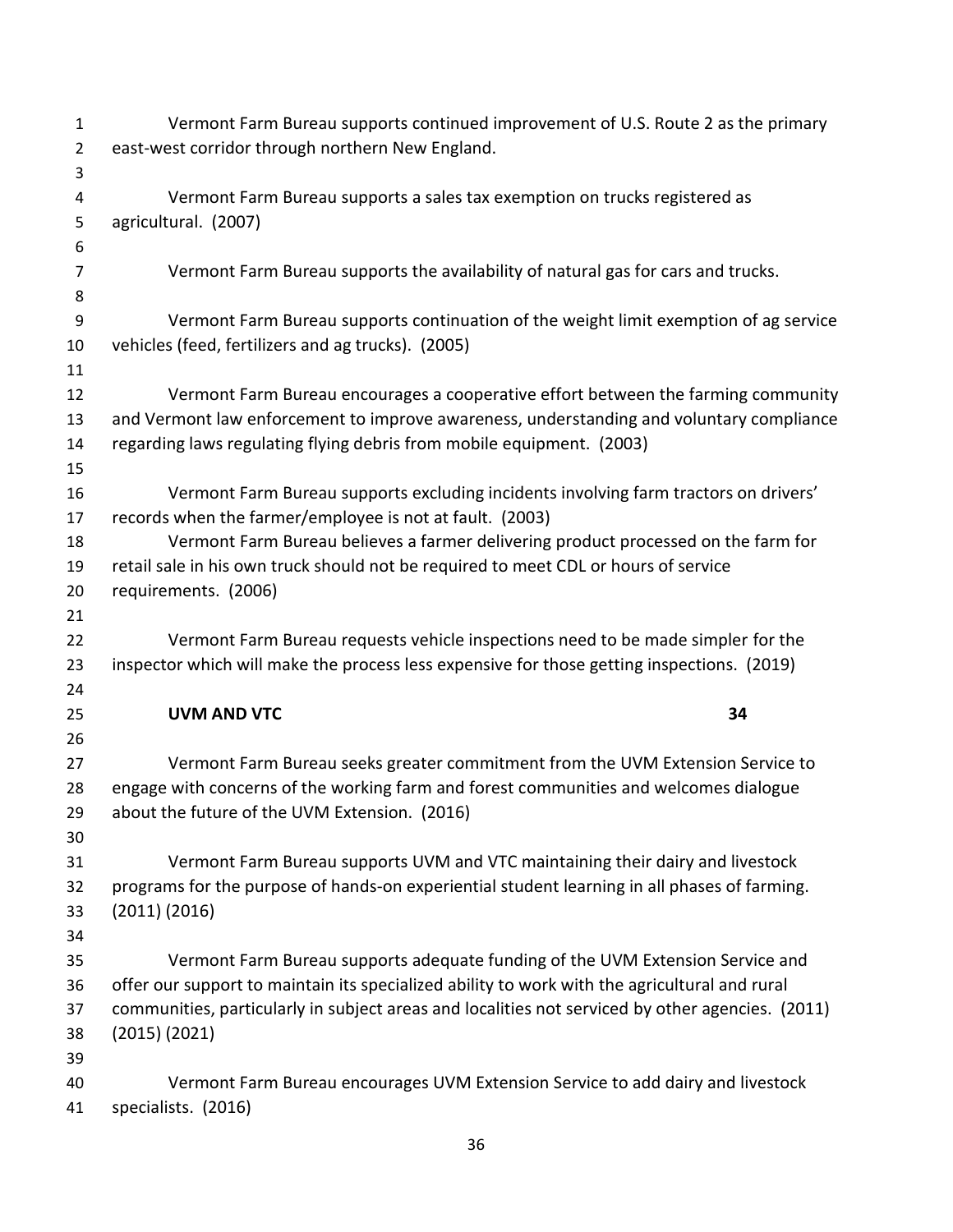| $\mathbf{1}$   |                                                                                                 |
|----------------|-------------------------------------------------------------------------------------------------|
| $\overline{2}$ | Vermont Farm Bureau supports all efforts of UVM to strengthen Vermont agriculture               |
| 3              | and acknowledges its "land grant" origins while urging UVM leadership to be guided in key       |
| 4              | policy decisions by its agricultural heritage.                                                  |
| 5              | We further believe UVM should:                                                                  |
| 6              | Make the educational needs of Vermonters its priority;<br>1.                                    |
| 7              | Expand and improve the four-year agricultural program at an affordable<br>2.                    |
| 8              | tuition;                                                                                        |
| 9              | 3. Retain the title of the agricultural school in perpetuity and keep Vermont's                 |
| 10             | agricultural community as its primary focus.                                                    |
| 11             |                                                                                                 |
| 12             | Vermont Farm Bureau urges UVM to reaffirm Vermont's agricultural heritage of working            |
| 13             | forests by re-attaining their accreditation by the Society for American Foresters. (2010)       |
| 14             |                                                                                                 |
| 15             | Vermont Farm Bureau encourages UVM Extension to provide water quality specialists               |
| 16             | for all Vermont watersheds. (2019) (2021)                                                       |
| 17             |                                                                                                 |
| 18             | Vermont Farm Bureau supports making the Secretary of VAAFM (or his or her designee)             |
| 19             | a permanent member of the UVM Board of Trustees. (2008)                                         |
| 20             |                                                                                                 |
| 21             | Vermont Farm Bureau asks UVM and all state colleges to require all students to take a           |
| 22             | course offered by the College of Agriculture covering issues such as how food is produced, what |
| 23             | is required for inputs and how much land is needed to feed the world in a fair and balanced     |
| 24             | way. (2011)                                                                                     |
| 25             |                                                                                                 |
| 26             | Vermont Farm Bureau requests the Governor appoint at least one active farmer to the             |
| 27             | UVM Board of Trustees. (2011)                                                                   |
| 28             |                                                                                                 |
| 29             | Vermont Farm Bureau encourages UVM Extension to fill the vacant specialist positions            |
| 30             | in agronomy, livestock, dairy and Production Agriculture Specialists in all areas of the state. |
| 31             | $(2017)$ $(2019)$                                                                               |
| 32             |                                                                                                 |
| 33             | Vermont Farm Bureau supports an apprenticeship program to train slaughterhouse                  |
| 34             | personnel by UVM, VTC, vocational centers or any combination thereof. (2012)                    |
| 35             |                                                                                                 |
| 36             | Vermont Farm Bureau supports an agriculture teaching program at VTC in conjunction              |
| 37             | with a state college teaching program. (2009)                                                   |
| 38             |                                                                                                 |
| 39             | Vermont Farm Bureau supports the continued operation of a dairy herd at VTC for                 |
| 40             | educational purposes. (2010) (2016) (2019)                                                      |
| 41             |                                                                                                 |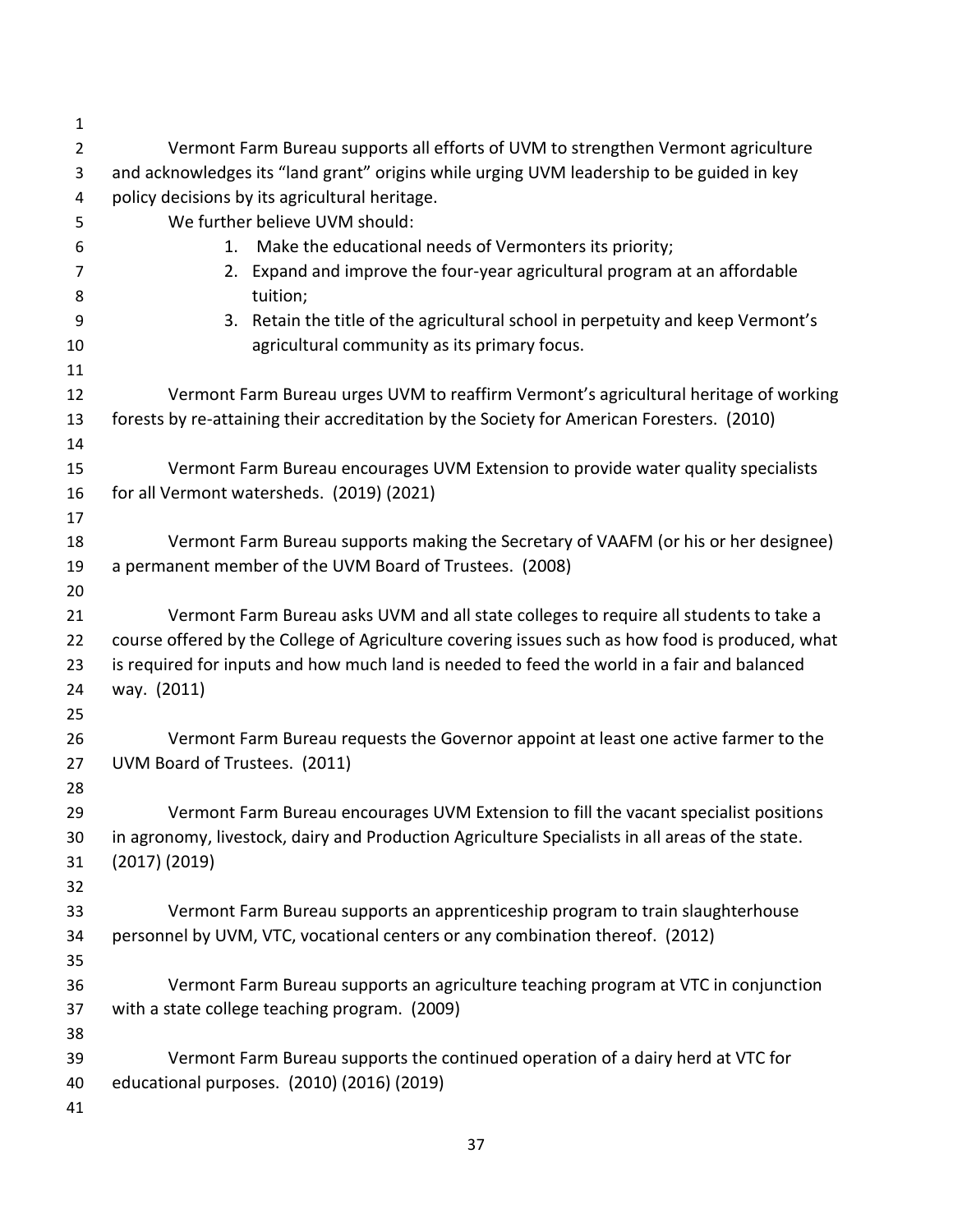| $\overline{2}$<br>Vermont Farm Bureau opposes the rulemaking of the Clean Water Restoration Act<br>3<br>(HR2421) of 2007 which provides regulatory authority to the EPA over all water and requiring<br>4<br>the enforcement of Clean Water Act requirements. (2007)<br>5<br>6<br>Vermont Farm Bureau opposes state or federal designation of ground water as a public<br>7<br>trust. (2006)<br>8<br>9<br>Vermont Farm Bureau supports the right of private property owners to repair flood<br>damage with prompt permission from NRCS without lengthy permitting processes and to be<br>able to remove gravel from streams without yard limits in cooperation with the Army Corps of<br>Engineers.<br>Vermont Farm Bureau resolves the RAPs should recognize buffers at no greater than 25<br>feet along rivers and streams and rescind any requirement of more than a 10 foot buffer for<br>any ditch or seasonal watercourse. (2018)<br>17<br>Vermont Farm Bureau resolves a 25 foot buffer requirement be maintained and only<br>18<br>required on waterways with year-round running water. (2008)<br>19<br>20<br>Vermont Farm Bureau opposes any use of any Citizens Right of Action as a way to<br>21<br>enforce water quality. (2018)<br>22<br>23<br>Vermont Farm Bureau supports the development of a plan to allocate funds earmarked<br>24<br>for water quality through the Agency of Agriculture and the Agency of Natural Resources.<br>25<br>(2018)<br>26<br>27<br>Vermont Farm Bureau supports easing restrictions allowing landowners to keep the<br>28<br>water channels and stream banks clear so the 100-year flood stage does not turn from the 100-<br>29<br>year flood to a 30 or 15-year flood which could cause bridges to become dams and could cause<br>30<br>homes to become isolated from emergency care and fire protection. (2011)<br>31<br>32<br>Vermont Farm Bureau opposes inclusion of state rivers in the federal Wild and Scenic<br>33<br>34<br>River program.<br>Furthermore, we urge buffer zones adjacent to major rivers in Vermont not be larger than 25<br>35<br>feet unless an easement is purchased from the landowner so affected.<br>36<br>37<br>Vermont Farm Bureau supports excluding land set aside in buffer strips from property<br>38<br>taxation since its economic use has been excluded.<br>39 | $\mathbf{1}$ | <b>WATER QUALITY/RAPS</b> | 35 |
|------------------------------------------------------------------------------------------------------------------------------------------------------------------------------------------------------------------------------------------------------------------------------------------------------------------------------------------------------------------------------------------------------------------------------------------------------------------------------------------------------------------------------------------------------------------------------------------------------------------------------------------------------------------------------------------------------------------------------------------------------------------------------------------------------------------------------------------------------------------------------------------------------------------------------------------------------------------------------------------------------------------------------------------------------------------------------------------------------------------------------------------------------------------------------------------------------------------------------------------------------------------------------------------------------------------------------------------------------------------------------------------------------------------------------------------------------------------------------------------------------------------------------------------------------------------------------------------------------------------------------------------------------------------------------------------------------------------------------------------------------------------------------------------------------------------------------------------------------------------------------------------------------------------------------------------------------------------------------------------------------------------------------------------------------------------------------------------------------------------------------------------------------------------------------------------------------------------------------------------------------------------------------------------------------------------------------------------------------|--------------|---------------------------|----|
|                                                                                                                                                                                                                                                                                                                                                                                                                                                                                                                                                                                                                                                                                                                                                                                                                                                                                                                                                                                                                                                                                                                                                                                                                                                                                                                                                                                                                                                                                                                                                                                                                                                                                                                                                                                                                                                                                                                                                                                                                                                                                                                                                                                                                                                                                                                                                      |              |                           |    |
|                                                                                                                                                                                                                                                                                                                                                                                                                                                                                                                                                                                                                                                                                                                                                                                                                                                                                                                                                                                                                                                                                                                                                                                                                                                                                                                                                                                                                                                                                                                                                                                                                                                                                                                                                                                                                                                                                                                                                                                                                                                                                                                                                                                                                                                                                                                                                      |              |                           |    |
|                                                                                                                                                                                                                                                                                                                                                                                                                                                                                                                                                                                                                                                                                                                                                                                                                                                                                                                                                                                                                                                                                                                                                                                                                                                                                                                                                                                                                                                                                                                                                                                                                                                                                                                                                                                                                                                                                                                                                                                                                                                                                                                                                                                                                                                                                                                                                      |              |                           |    |
|                                                                                                                                                                                                                                                                                                                                                                                                                                                                                                                                                                                                                                                                                                                                                                                                                                                                                                                                                                                                                                                                                                                                                                                                                                                                                                                                                                                                                                                                                                                                                                                                                                                                                                                                                                                                                                                                                                                                                                                                                                                                                                                                                                                                                                                                                                                                                      |              |                           |    |
|                                                                                                                                                                                                                                                                                                                                                                                                                                                                                                                                                                                                                                                                                                                                                                                                                                                                                                                                                                                                                                                                                                                                                                                                                                                                                                                                                                                                                                                                                                                                                                                                                                                                                                                                                                                                                                                                                                                                                                                                                                                                                                                                                                                                                                                                                                                                                      |              |                           |    |
|                                                                                                                                                                                                                                                                                                                                                                                                                                                                                                                                                                                                                                                                                                                                                                                                                                                                                                                                                                                                                                                                                                                                                                                                                                                                                                                                                                                                                                                                                                                                                                                                                                                                                                                                                                                                                                                                                                                                                                                                                                                                                                                                                                                                                                                                                                                                                      |              |                           |    |
|                                                                                                                                                                                                                                                                                                                                                                                                                                                                                                                                                                                                                                                                                                                                                                                                                                                                                                                                                                                                                                                                                                                                                                                                                                                                                                                                                                                                                                                                                                                                                                                                                                                                                                                                                                                                                                                                                                                                                                                                                                                                                                                                                                                                                                                                                                                                                      |              |                           |    |
|                                                                                                                                                                                                                                                                                                                                                                                                                                                                                                                                                                                                                                                                                                                                                                                                                                                                                                                                                                                                                                                                                                                                                                                                                                                                                                                                                                                                                                                                                                                                                                                                                                                                                                                                                                                                                                                                                                                                                                                                                                                                                                                                                                                                                                                                                                                                                      |              |                           |    |
|                                                                                                                                                                                                                                                                                                                                                                                                                                                                                                                                                                                                                                                                                                                                                                                                                                                                                                                                                                                                                                                                                                                                                                                                                                                                                                                                                                                                                                                                                                                                                                                                                                                                                                                                                                                                                                                                                                                                                                                                                                                                                                                                                                                                                                                                                                                                                      | 10           |                           |    |
|                                                                                                                                                                                                                                                                                                                                                                                                                                                                                                                                                                                                                                                                                                                                                                                                                                                                                                                                                                                                                                                                                                                                                                                                                                                                                                                                                                                                                                                                                                                                                                                                                                                                                                                                                                                                                                                                                                                                                                                                                                                                                                                                                                                                                                                                                                                                                      | 11           |                           |    |
|                                                                                                                                                                                                                                                                                                                                                                                                                                                                                                                                                                                                                                                                                                                                                                                                                                                                                                                                                                                                                                                                                                                                                                                                                                                                                                                                                                                                                                                                                                                                                                                                                                                                                                                                                                                                                                                                                                                                                                                                                                                                                                                                                                                                                                                                                                                                                      | 12           |                           |    |
|                                                                                                                                                                                                                                                                                                                                                                                                                                                                                                                                                                                                                                                                                                                                                                                                                                                                                                                                                                                                                                                                                                                                                                                                                                                                                                                                                                                                                                                                                                                                                                                                                                                                                                                                                                                                                                                                                                                                                                                                                                                                                                                                                                                                                                                                                                                                                      | 13           |                           |    |
|                                                                                                                                                                                                                                                                                                                                                                                                                                                                                                                                                                                                                                                                                                                                                                                                                                                                                                                                                                                                                                                                                                                                                                                                                                                                                                                                                                                                                                                                                                                                                                                                                                                                                                                                                                                                                                                                                                                                                                                                                                                                                                                                                                                                                                                                                                                                                      | 14           |                           |    |
|                                                                                                                                                                                                                                                                                                                                                                                                                                                                                                                                                                                                                                                                                                                                                                                                                                                                                                                                                                                                                                                                                                                                                                                                                                                                                                                                                                                                                                                                                                                                                                                                                                                                                                                                                                                                                                                                                                                                                                                                                                                                                                                                                                                                                                                                                                                                                      | 15           |                           |    |
|                                                                                                                                                                                                                                                                                                                                                                                                                                                                                                                                                                                                                                                                                                                                                                                                                                                                                                                                                                                                                                                                                                                                                                                                                                                                                                                                                                                                                                                                                                                                                                                                                                                                                                                                                                                                                                                                                                                                                                                                                                                                                                                                                                                                                                                                                                                                                      | 16           |                           |    |
|                                                                                                                                                                                                                                                                                                                                                                                                                                                                                                                                                                                                                                                                                                                                                                                                                                                                                                                                                                                                                                                                                                                                                                                                                                                                                                                                                                                                                                                                                                                                                                                                                                                                                                                                                                                                                                                                                                                                                                                                                                                                                                                                                                                                                                                                                                                                                      |              |                           |    |
|                                                                                                                                                                                                                                                                                                                                                                                                                                                                                                                                                                                                                                                                                                                                                                                                                                                                                                                                                                                                                                                                                                                                                                                                                                                                                                                                                                                                                                                                                                                                                                                                                                                                                                                                                                                                                                                                                                                                                                                                                                                                                                                                                                                                                                                                                                                                                      |              |                           |    |
|                                                                                                                                                                                                                                                                                                                                                                                                                                                                                                                                                                                                                                                                                                                                                                                                                                                                                                                                                                                                                                                                                                                                                                                                                                                                                                                                                                                                                                                                                                                                                                                                                                                                                                                                                                                                                                                                                                                                                                                                                                                                                                                                                                                                                                                                                                                                                      |              |                           |    |
|                                                                                                                                                                                                                                                                                                                                                                                                                                                                                                                                                                                                                                                                                                                                                                                                                                                                                                                                                                                                                                                                                                                                                                                                                                                                                                                                                                                                                                                                                                                                                                                                                                                                                                                                                                                                                                                                                                                                                                                                                                                                                                                                                                                                                                                                                                                                                      |              |                           |    |
|                                                                                                                                                                                                                                                                                                                                                                                                                                                                                                                                                                                                                                                                                                                                                                                                                                                                                                                                                                                                                                                                                                                                                                                                                                                                                                                                                                                                                                                                                                                                                                                                                                                                                                                                                                                                                                                                                                                                                                                                                                                                                                                                                                                                                                                                                                                                                      |              |                           |    |
|                                                                                                                                                                                                                                                                                                                                                                                                                                                                                                                                                                                                                                                                                                                                                                                                                                                                                                                                                                                                                                                                                                                                                                                                                                                                                                                                                                                                                                                                                                                                                                                                                                                                                                                                                                                                                                                                                                                                                                                                                                                                                                                                                                                                                                                                                                                                                      |              |                           |    |
|                                                                                                                                                                                                                                                                                                                                                                                                                                                                                                                                                                                                                                                                                                                                                                                                                                                                                                                                                                                                                                                                                                                                                                                                                                                                                                                                                                                                                                                                                                                                                                                                                                                                                                                                                                                                                                                                                                                                                                                                                                                                                                                                                                                                                                                                                                                                                      |              |                           |    |
|                                                                                                                                                                                                                                                                                                                                                                                                                                                                                                                                                                                                                                                                                                                                                                                                                                                                                                                                                                                                                                                                                                                                                                                                                                                                                                                                                                                                                                                                                                                                                                                                                                                                                                                                                                                                                                                                                                                                                                                                                                                                                                                                                                                                                                                                                                                                                      |              |                           |    |
|                                                                                                                                                                                                                                                                                                                                                                                                                                                                                                                                                                                                                                                                                                                                                                                                                                                                                                                                                                                                                                                                                                                                                                                                                                                                                                                                                                                                                                                                                                                                                                                                                                                                                                                                                                                                                                                                                                                                                                                                                                                                                                                                                                                                                                                                                                                                                      |              |                           |    |
|                                                                                                                                                                                                                                                                                                                                                                                                                                                                                                                                                                                                                                                                                                                                                                                                                                                                                                                                                                                                                                                                                                                                                                                                                                                                                                                                                                                                                                                                                                                                                                                                                                                                                                                                                                                                                                                                                                                                                                                                                                                                                                                                                                                                                                                                                                                                                      |              |                           |    |
|                                                                                                                                                                                                                                                                                                                                                                                                                                                                                                                                                                                                                                                                                                                                                                                                                                                                                                                                                                                                                                                                                                                                                                                                                                                                                                                                                                                                                                                                                                                                                                                                                                                                                                                                                                                                                                                                                                                                                                                                                                                                                                                                                                                                                                                                                                                                                      |              |                           |    |
|                                                                                                                                                                                                                                                                                                                                                                                                                                                                                                                                                                                                                                                                                                                                                                                                                                                                                                                                                                                                                                                                                                                                                                                                                                                                                                                                                                                                                                                                                                                                                                                                                                                                                                                                                                                                                                                                                                                                                                                                                                                                                                                                                                                                                                                                                                                                                      |              |                           |    |
|                                                                                                                                                                                                                                                                                                                                                                                                                                                                                                                                                                                                                                                                                                                                                                                                                                                                                                                                                                                                                                                                                                                                                                                                                                                                                                                                                                                                                                                                                                                                                                                                                                                                                                                                                                                                                                                                                                                                                                                                                                                                                                                                                                                                                                                                                                                                                      |              |                           |    |
|                                                                                                                                                                                                                                                                                                                                                                                                                                                                                                                                                                                                                                                                                                                                                                                                                                                                                                                                                                                                                                                                                                                                                                                                                                                                                                                                                                                                                                                                                                                                                                                                                                                                                                                                                                                                                                                                                                                                                                                                                                                                                                                                                                                                                                                                                                                                                      |              |                           |    |
|                                                                                                                                                                                                                                                                                                                                                                                                                                                                                                                                                                                                                                                                                                                                                                                                                                                                                                                                                                                                                                                                                                                                                                                                                                                                                                                                                                                                                                                                                                                                                                                                                                                                                                                                                                                                                                                                                                                                                                                                                                                                                                                                                                                                                                                                                                                                                      |              |                           |    |
|                                                                                                                                                                                                                                                                                                                                                                                                                                                                                                                                                                                                                                                                                                                                                                                                                                                                                                                                                                                                                                                                                                                                                                                                                                                                                                                                                                                                                                                                                                                                                                                                                                                                                                                                                                                                                                                                                                                                                                                                                                                                                                                                                                                                                                                                                                                                                      |              |                           |    |
|                                                                                                                                                                                                                                                                                                                                                                                                                                                                                                                                                                                                                                                                                                                                                                                                                                                                                                                                                                                                                                                                                                                                                                                                                                                                                                                                                                                                                                                                                                                                                                                                                                                                                                                                                                                                                                                                                                                                                                                                                                                                                                                                                                                                                                                                                                                                                      |              |                           |    |
|                                                                                                                                                                                                                                                                                                                                                                                                                                                                                                                                                                                                                                                                                                                                                                                                                                                                                                                                                                                                                                                                                                                                                                                                                                                                                                                                                                                                                                                                                                                                                                                                                                                                                                                                                                                                                                                                                                                                                                                                                                                                                                                                                                                                                                                                                                                                                      |              |                           |    |
|                                                                                                                                                                                                                                                                                                                                                                                                                                                                                                                                                                                                                                                                                                                                                                                                                                                                                                                                                                                                                                                                                                                                                                                                                                                                                                                                                                                                                                                                                                                                                                                                                                                                                                                                                                                                                                                                                                                                                                                                                                                                                                                                                                                                                                                                                                                                                      |              |                           |    |
|                                                                                                                                                                                                                                                                                                                                                                                                                                                                                                                                                                                                                                                                                                                                                                                                                                                                                                                                                                                                                                                                                                                                                                                                                                                                                                                                                                                                                                                                                                                                                                                                                                                                                                                                                                                                                                                                                                                                                                                                                                                                                                                                                                                                                                                                                                                                                      |              |                           |    |
|                                                                                                                                                                                                                                                                                                                                                                                                                                                                                                                                                                                                                                                                                                                                                                                                                                                                                                                                                                                                                                                                                                                                                                                                                                                                                                                                                                                                                                                                                                                                                                                                                                                                                                                                                                                                                                                                                                                                                                                                                                                                                                                                                                                                                                                                                                                                                      |              |                           |    |
|                                                                                                                                                                                                                                                                                                                                                                                                                                                                                                                                                                                                                                                                                                                                                                                                                                                                                                                                                                                                                                                                                                                                                                                                                                                                                                                                                                                                                                                                                                                                                                                                                                                                                                                                                                                                                                                                                                                                                                                                                                                                                                                                                                                                                                                                                                                                                      |              |                           |    |
|                                                                                                                                                                                                                                                                                                                                                                                                                                                                                                                                                                                                                                                                                                                                                                                                                                                                                                                                                                                                                                                                                                                                                                                                                                                                                                                                                                                                                                                                                                                                                                                                                                                                                                                                                                                                                                                                                                                                                                                                                                                                                                                                                                                                                                                                                                                                                      | 40           |                           |    |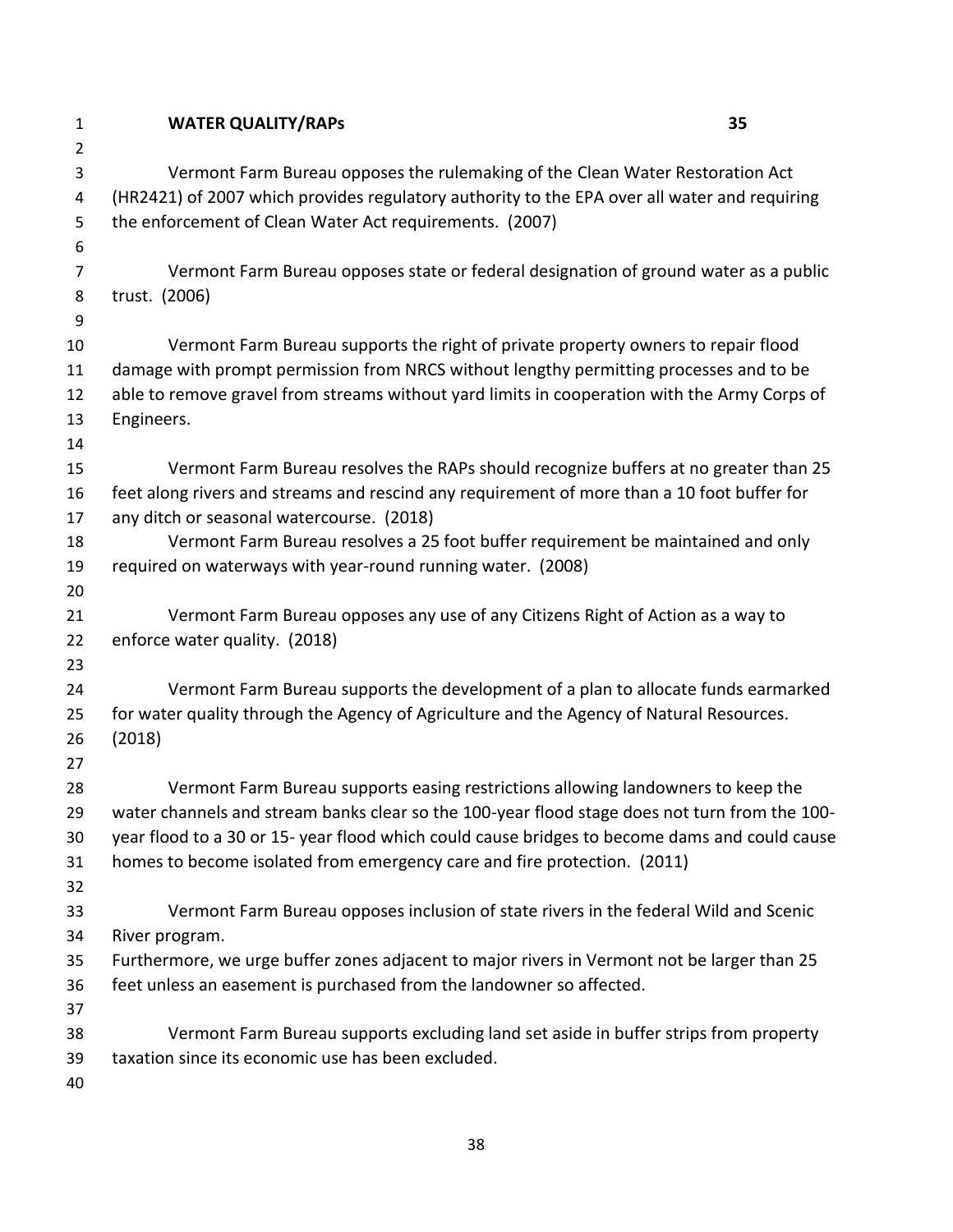| $\mathbf{1}$   | Vermont Farm Bureau urges the Lake Champlain Basin Committee redirect funding from                    |
|----------------|-------------------------------------------------------------------------------------------------------|
| $\overline{2}$ | such efforts as implementing a TMDL analysis and watershed planning and focus instead on              |
| 3              | implementing solutions to known causes of phosphorous runoff which includes urban and                 |
| 4              | suburban sources. (2001)                                                                              |
| 5              |                                                                                                       |
| 6              | Vermont Farm Bureau asks that Biochar be recognized as a material to capture                          |
| $\overline{7}$ | phosphorus from run-off and as a soil conditioner. (2021)                                             |
| 8              |                                                                                                       |
| 9              | Vermont Farm Bureau supports further study and review of plans to regulate tile                       |
| 10             | drainage on farms to comply with RAPs. (2017)                                                         |
| 11             |                                                                                                       |
| 12             | Vermont Farm Bureau supports legislation to fund the Vermont Clean Water Fund by                      |
| 13             | raising all monies in an equitable way with all persons receiving the benefits of clean water to      |
| 14             | contribute to same. (2017)                                                                            |
| 15             |                                                                                                       |
| 16             | Vermont Farm Bureau supports continued funding for the implementation of RAPs and                     |
| 17             | that VAAFM make available matching funds to all types of farming for non-point source water           |
| 18             | pollution control.                                                                                    |
| 19             | Furthermore, these funds should be available for any farm construction of pollution control and       |
| 20             | containment equipment or structures. (2010) (2019)                                                    |
| 21             |                                                                                                       |
| 22             | Vermont Farm Bureau opposes any attempt to assess fees for water withdrawal for                       |
| 23             | recreational, commercial, municipal or agricultural use. (2001)                                       |
| 24             |                                                                                                       |
| 25             | Vermont Farm Bureau supports the development of free market contracts for water                       |
| 26             | quality amelioration to allow cooperative solutions agreed to among responsible parties.              |
| 27             | (2015)                                                                                                |
| 28             |                                                                                                       |
| 29             | Vermont Farm Bureau supports the RAPs regarding partial exclusion of livestock from                   |
| 30             | Vermont's Waters of the State but does not want the RAPS to permanently exclude livestock             |
| 31             | from Waters of the State. (2016)                                                                      |
| 32             |                                                                                                       |
| 33             | Vermont Farm Bureau supports doing a cost benefit analysis for new water quality                      |
| 34             | projects based on removing the most nutrients for the least cost. (2019) (2021)                       |
| 35             |                                                                                                       |
| 36             | Vermont Farm Bureau encourages state and federal agencies with appropriate                            |
| 37             | jurisdiction to align their rules and regulations, permitting and site visits regarding water quality |
| 38             | to gain efficiency for farmers and administrators. (2019)                                             |
| 39             |                                                                                                       |
| 40             | 36<br><b>WETLANDS</b>                                                                                 |
| 41             |                                                                                                       |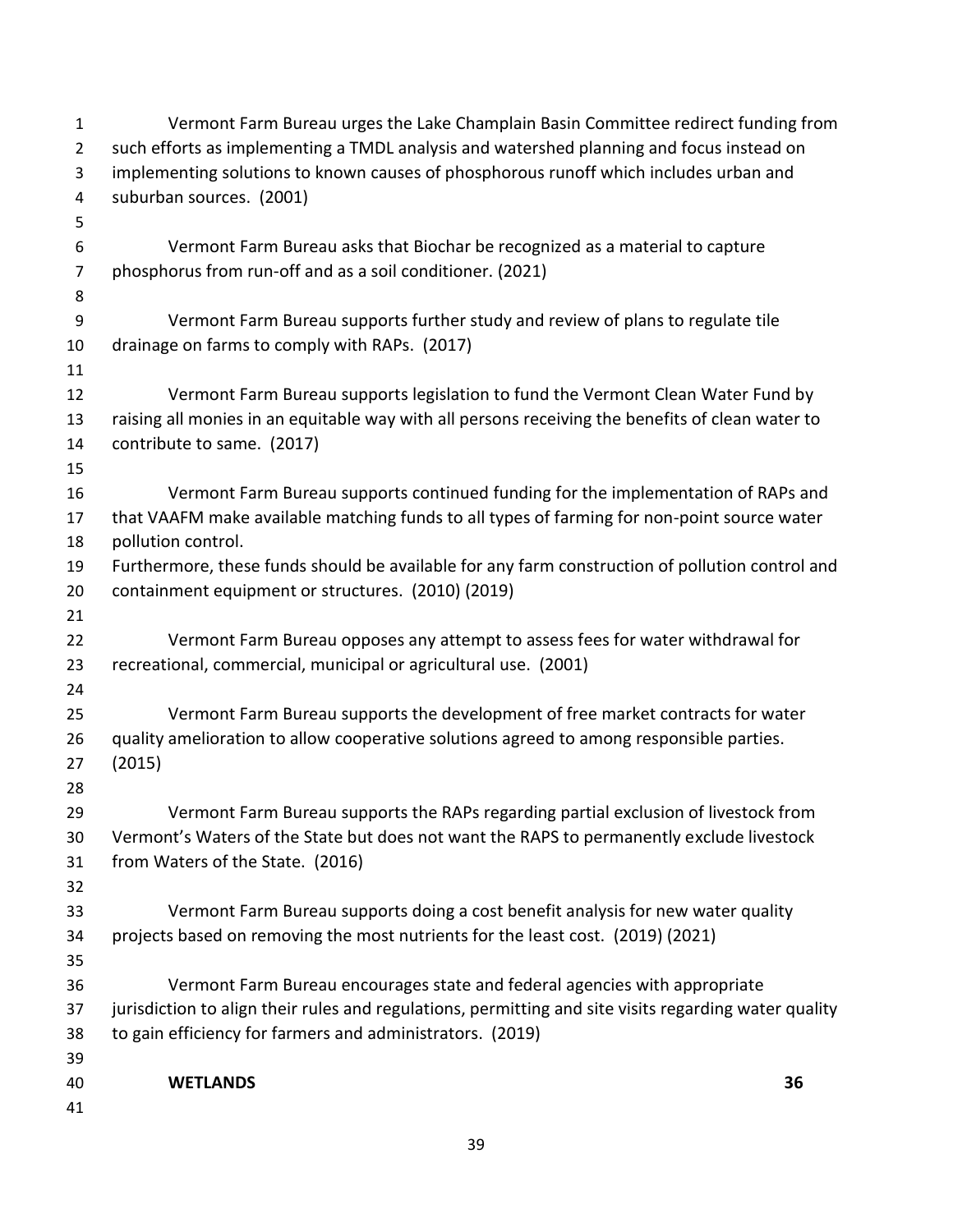| 1              | Vermont Farm Bureau strongly supports:                                                            |
|----------------|---------------------------------------------------------------------------------------------------|
| $\overline{2}$ | 1. NRCS as the sole organization for agricultural wetland issues and                              |
| 3              | delineations;                                                                                     |
| 4              | Including hay land in the delineation of crops for the purpose of establishing<br>2.              |
| 5              | prior converted wetlands;                                                                         |
| 6              | NRCS being part of the USDA and not any other national agency. (2019)<br>3.                       |
| 7              |                                                                                                   |
| 8              | Vermont Farm Bureau urges the state and federal governments to implement a                        |
| 9              | definition based on sound scientific evidence for protected wetlands which does not include       |
| 10             | artificially-created farm ponds, beaver dams or drainage ditches.                                 |
| 11             | Furthermore, we ask for a clarification of wetlands regulations to ensure land defined as         |
| 12             | wetlands is wet, that is, completely saturated for at least a majority of days in the growing     |
| 13             | season in a year of average rainfall; land which is dry for the majority of the growing season in |
| 14             | a year of average rainfall should not be classified as wetland.                                   |
| 15             |                                                                                                   |
| 16             | Vermont Farm Bureau supports the conversion of insignificant Class 2 wetlands for                 |
| 17             | agricultural purposes by the granting of general use permits. (2001)                              |
| 18             |                                                                                                   |
| 19             | Vermont Farm Bureau believes private property owners should be compensated when                   |
| 20             | restrictions are placed on private wetlands. (2007)                                               |
| 21             |                                                                                                   |
| 22             | Vermont Farm Bureau supports the current definition of wetlands in Vermont State Law              |
| 23             | Title 10, Chapter 37, Section 902(5): "Wetlands" means those areas of the state that are          |
| 24             | inundated by surface or groundwater with a frequency sufficient to support significant            |
| 25             | vegetation or aquatic life that depend on saturated or seasonally saturated soil conditions for   |
| 26             | growth and reproduction. Such areas include but are not limited to marshes, swamps, sloughs,      |
| 27             | potholes, fens, river and lake overflows, mud flats, bogs and ponds but exclude such areas as     |
| 28             | grow food or crops in connection with farming activities. (2007)                                  |
| 29             |                                                                                                   |
| 30             | Vermont Farm Bureau supports the expanded definition of lands used for food or crops              |
| 31             | to include farm roads, feed or manure-stacking areas, cattle trails, water quality improvements   |
| 32             | and farm structures. (2018)                                                                       |
| 33             |                                                                                                   |
| 34             | Vermont Farm Bureau supports the use of Federal guidelines ONLY for wetland                       |
| 35             | delineation for areas growing food or crops in connection with farming activities. (2019)         |
| 36             |                                                                                                   |
| 37             | 37<br><b>WILDLIFE</b>                                                                             |
| 38             |                                                                                                   |
| 39             | Vermont Farm Bureau believes the designation of the entire Connecticut River                      |
| 40             | Watershed as the Silvio Conte National Refuge has serious implications for farming and            |
| 41             | forestry. We support efforts to                                                                   |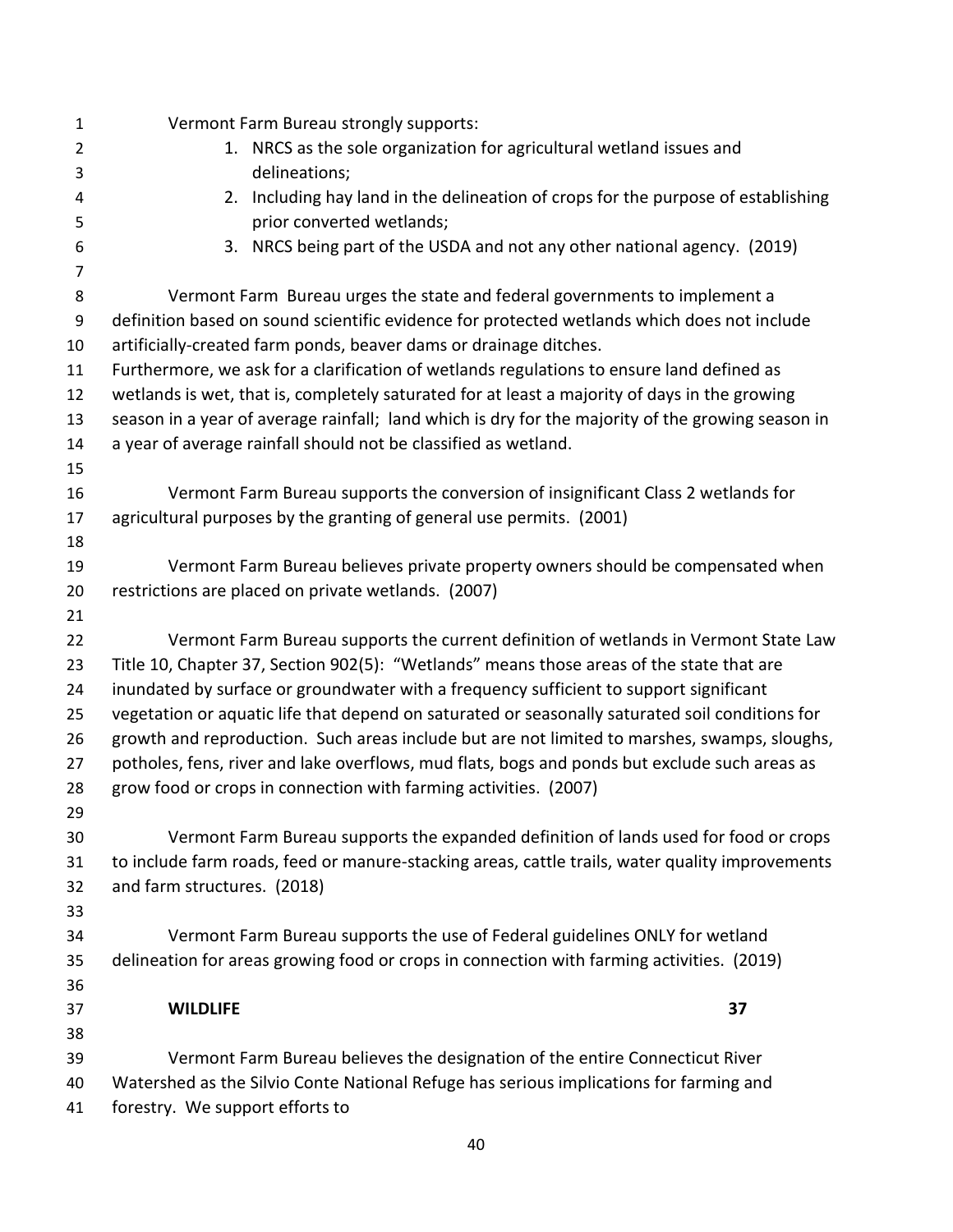| $\mathbf{1}$   | Remove farm and forestland from the refuge;<br>1.                                               |
|----------------|-------------------------------------------------------------------------------------------------|
| $\overline{2}$ | Address the concerns of landowners and private property owners;<br>2.                           |
| 3              | 3. Protect agricultural and forestry operations in the watershed from adverse impacts           |
| 4              | of refuge activities;                                                                           |
| 5              | 4. Coordinate activities of the Farm Bureaus of Vermont, New Hampshire, Connecticut             |
| 6              | and Massachusetts to address these concerns;                                                    |
| 7              | 5. Restrict the introduction or reintroduction of any plant or animal species onto state-       |
| 8              | or federal-owned land in the Silvio Conte Refuge.                                               |
| 9              |                                                                                                 |
| 10             | Vermont Farm Bureau recommends 10% of the moose permits be issued to resident                   |
| 11             | applicants of the management unit in which the moose hunt is to be held.                        |
| 12             | Furthermore, we support legislation allowing the legal taking of a moose, turkey, deer or bear  |
| 13             | which is causing damage to crops, fences, agricultural structures or other valuable property by |
| 14             | the property owner or his designee on their property and to increase the season length and      |
| 15             | number of turkeys to be taken each year. (2003) (2013)                                          |
| 16             |                                                                                                 |
| 17             | Vermont Farm Bureau requests regulation of trapping continue to be overseen by the              |
| 18             | Vermont Wildlife Advisory Board and by the wildlife biologists employed by the Department of    |
| 19             | Wildlife.                                                                                       |
| 20             | Furthermore, we oppose expanding the Advisory Board to include members of the public            |
| 21             | whose only interest is in halting all trapping and hunting. (2017)                              |
| 22             | Vermont Farm Bureau urges AFBF to oppose the authority of the U.S. Fish and Wildlife            |
| 23             | Service to enforce the Endangered Species Act.                                                  |
| 24             |                                                                                                 |
| 25             | Vermont Farm Bureau supports the right of farmers to protect land and assets on the             |
| 26             | farm from damage caused by beavers on or off their own land through directing jurisdiction to   |
| 27             | the Vermont Department of Fish and Wildlife to respond to landowner requests, providing a       |
| 28             | solution to the problem and resolving landowner disputes. (2002)                                |
| 29             |                                                                                                 |
| 30             | Vermont Farm Bureau supports regular application of lampricide to Vermont streams or            |
| 31             | rivers feeding Lake Champlain. (2011)                                                           |
| 32             |                                                                                                 |
| 33             | 38<br><b>WORLD TRADE</b>                                                                        |
| 34             |                                                                                                 |
| 35             | Vermont Farm Bureau supports a level playing field for imports of meat, dairy and other         |
| 36             | agricultural products, including policy to:                                                     |
| 37             | 1. Applying U.S. domestic standards for safety, quality and labeling;                           |
| 38             | 2. Levying duties to offset foreign subsidies;                                                  |
| 39             | 3. Implementing country of origin labeling;                                                     |
| 40             | 4. Mandating use of ingredient contents in accounting for import quotas for food                |
| 41             | products;                                                                                       |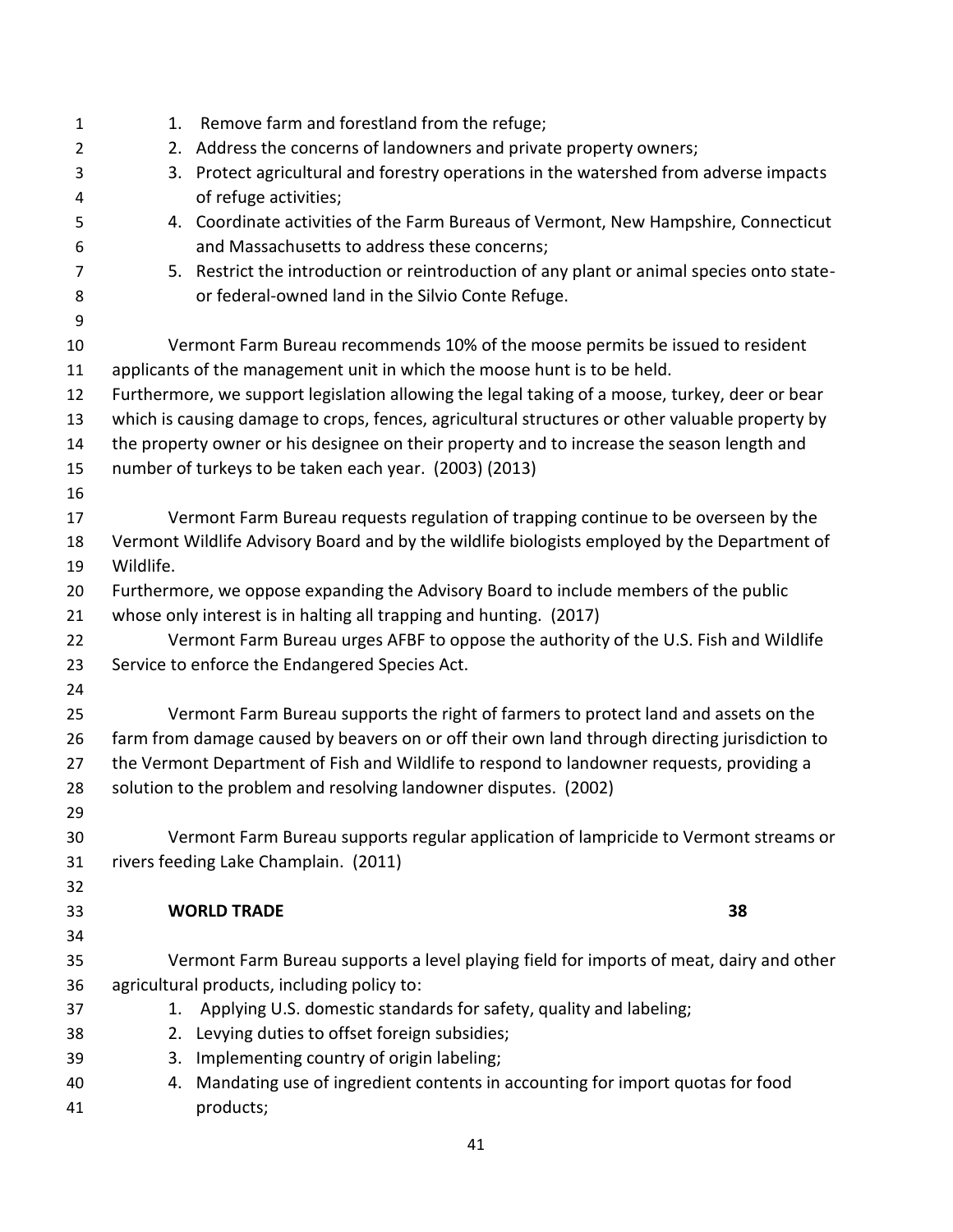| $\mathbf{1}$   | 5. Applying an assessment on all imported dairy products for dairy promotion                    |
|----------------|-------------------------------------------------------------------------------------------------|
| $\overline{2}$ | equivalent to that paid on domestic products;                                                   |
| 3              | 6. Charging \$1.00 per head for beef promotion, including all imported beef to be               |
| 4              | distributed in the U.S.                                                                         |
| 5              |                                                                                                 |
| 6              | Vermont Farm Bureau resolves the United States should not allow imports of animal               |
| $\overline{7}$ | products from nations harboring foot and mouth disease or from countries receiving and          |
| 8<br>9         | transshipping such products. (2011)                                                             |
| 10             | Vermont Farm Bureau encourages the development and support of federal and state                 |
| 11             | programs to enhance the ability of private and cooperative businesses in exporting farm         |
| 12             | products, including value-added products such as dairy.                                         |
| 13             | Furthermore, new entrants into the export market should be encouraged, rather than stifled, as  |
| 14             | under current USDA rules; specifically, USDA should revoke the rule requiring previous export   |
| 15             | experience.                                                                                     |
| 16             |                                                                                                 |
| 17             | Vermont Farm Bureau requests the United States not allow dairy products requiring U.S.          |
| 18             | Grade A sanitary standards be imported from nations lacking Grade A inspection of their dairy   |
| 19             | farms, milk transportation systems and dairy processing plants. (2005)                          |
| 20             |                                                                                                 |
| 21             | Vermont Farm Bureau supports agricultural reciprocity with all nations, provided these          |
| 22             | nations have the same regulations on health and safety of their food. (2010)                    |
| 23             |                                                                                                 |
| 24             | Vermont Farm Bureau supports legislation that would prevent states and local                    |
| 25             | jurisdictions from interfering with the production and distribution of agricultural products in |
| 26             | interstate or foreign commerce. (2021)                                                          |
| 27             |                                                                                                 |
| 28             |                                                                                                 |
| 29             |                                                                                                 |
| 30             |                                                                                                 |
| 31             |                                                                                                 |
| 32             |                                                                                                 |
| 33             |                                                                                                 |
| 34             |                                                                                                 |
| 35             |                                                                                                 |
| 36             |                                                                                                 |
| 37             |                                                                                                 |
| 38             |                                                                                                 |
| 39             |                                                                                                 |
| 40             |                                                                                                 |
| 41             |                                                                                                 |